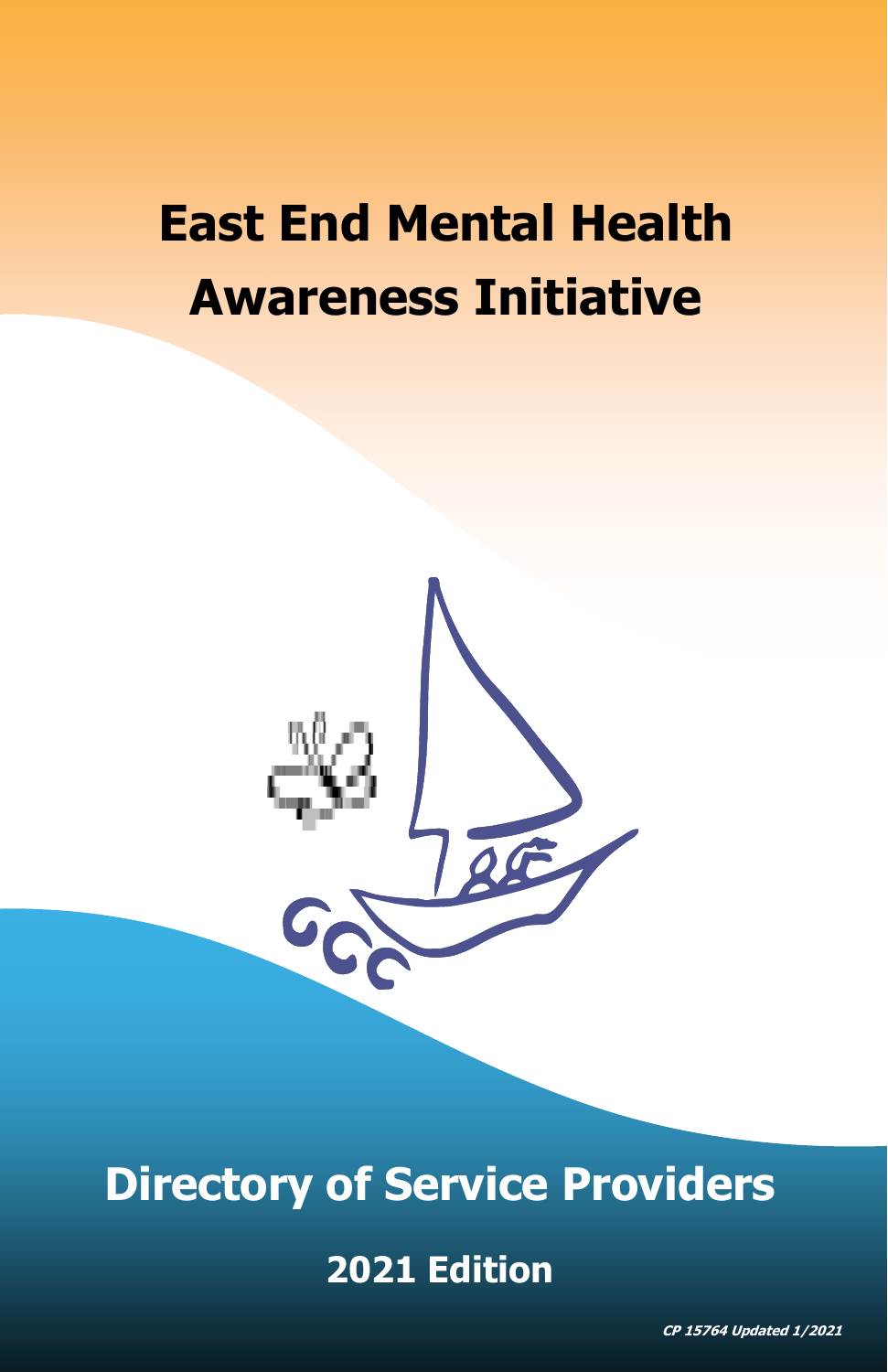

The information contained herein is provided for informational purposes only. The Town of Southampton does not endorse any of the mental health providers listed herein, nor should this list be construed as a recommendation by the Town to promote the services of said providers.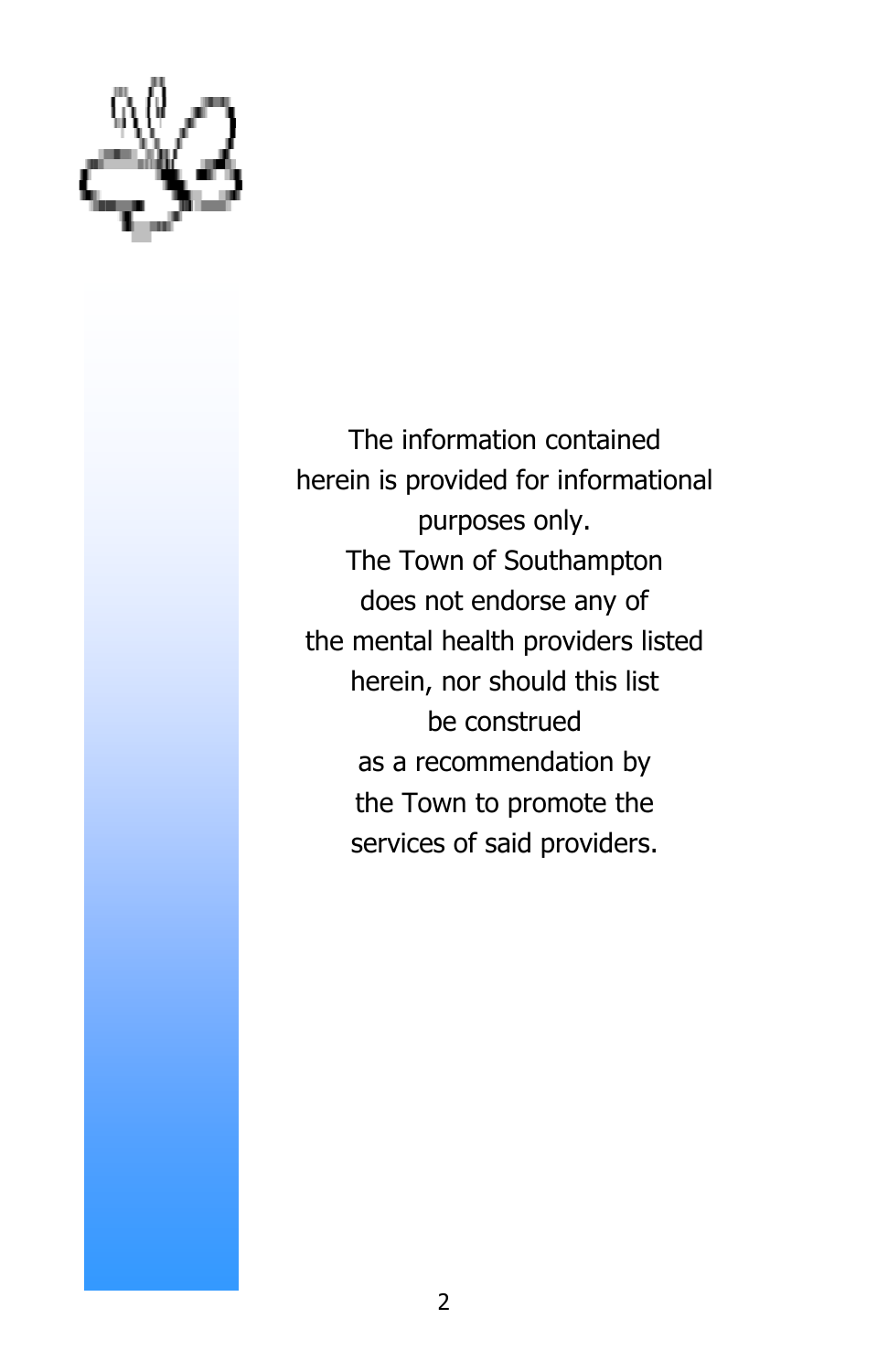### **WHEN SHOULD YOU OR A LOVED ONE SEEK THERAPY?**

When you or a loved one is experiencing stress, depression, or anxiety that interferes with your or with his/her ability to perform daily activities...consider therapy.

If you are having difficulty making decisions, getting out of bed, interacting with family members or friends, or if you are experiencing a loss of appetite, or loss of sleep… consider therapy.

If you are injuring yourself, are addicted to food or substances… therapy would be helpful. If you are considering or have hurt or mutilated yourself… therapy is essential! If you have attempted suicide or are thinking about it… therapy is essential!

Call your doctor, one of the agencies or private practitioners listed in this brochure for an appointment.

If this is an emergency, call 911 or the Mental Health Hotline at (631) 952-3333 for immediate assistance.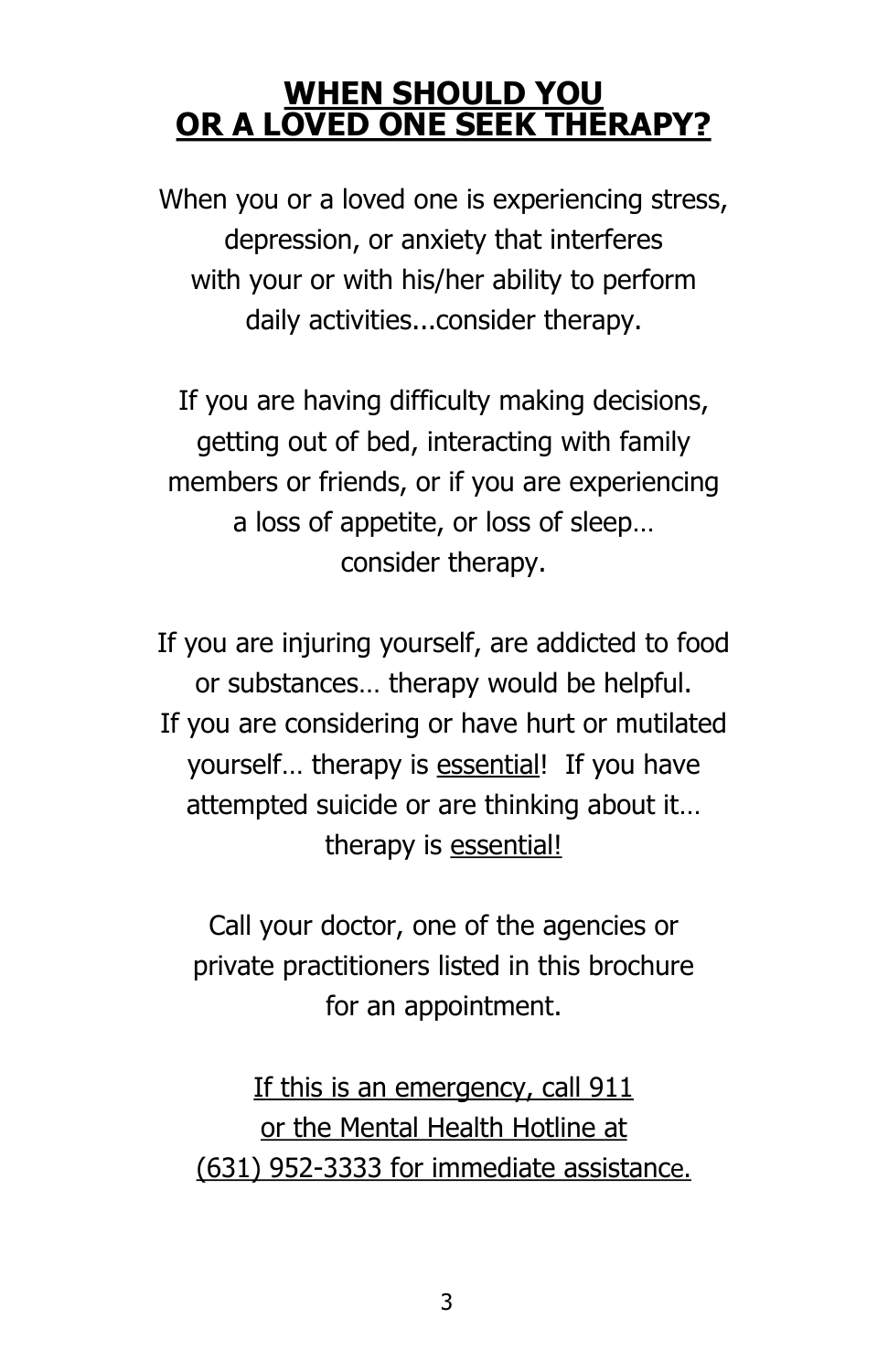# **THE QUESTIONS TO ASK A THERAPIST**

1. What's your training (i.e., what certification or degrees do you hold)?

2. How long have you worked in this field?

3. How would you describe your specialty in terms of approach, strengths and the types of clients you think are a good fit?

- 4. What is your thinking about the use of medications
- 5. How does the type of treatment you offer work?

6. How would you describe the most effective collaboration between therapist and client

7. How will we assess my progress?

8. How much will treatment cost and do you provide a sliding scale or take insurance?

### **WHAT TO LOOK INTO WHEN CHOOSING A PSYCHIATRIST**

- 1. Research the psychiatrist's credentials, training, affiliations and any malpractice claims.
- 2. Look into the psychiatrist's level and years of experience
- 3. Find out if the psychiatrist has a particular specialty
- 4. Ask how he/her will determine diagnosis and course of treatment.
- 5. Find out how he/she will measure progress and effectiveness of treatment and within what timeframe.
- 6, In your first interview, determine your comfort level with his/her style of communication, willingness to collaborate and answer all your concerns and questions. Trust your instincts!
- 7. Read patient reviews
- 8. Know what your insurance covers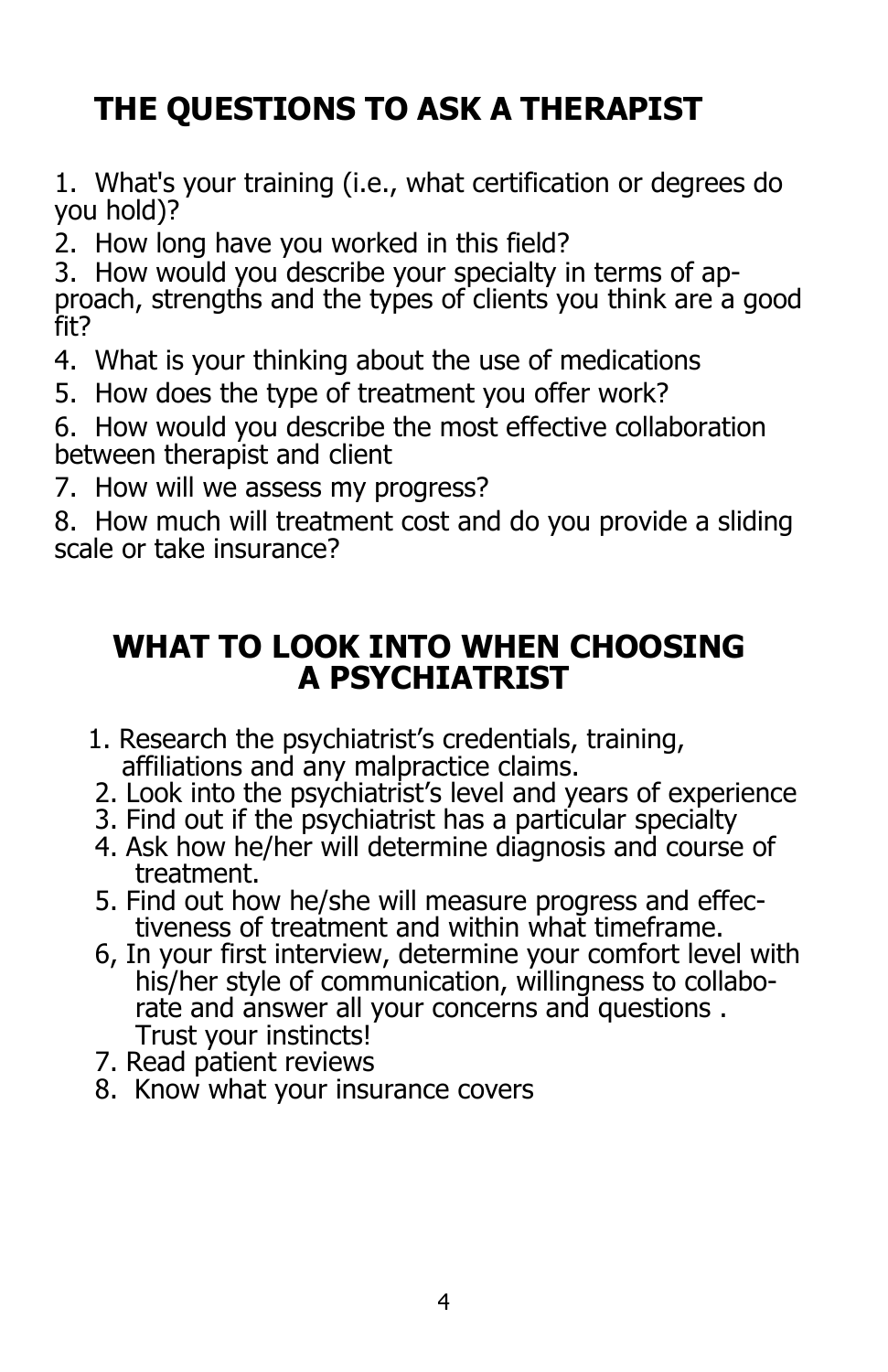### **TYPES OF MENTAL HEALTH PROVIDERS**

PSYCHIATRIST: A psychiatrist is a physician – a doctor of medicine (MD) who specializes in mental health He/she can diagnose and treat mental health disorders and prescribe medication. Some also provide psychological counseling.

PHYSICIAN ASSISTANTS: Certified physician assistants who specialize in mental health, provide services under the supervision of a psychiatrist. They can perform psychiatric evaluations, give physicals and manage treatment plans They are an important component of a mental health team, and their medical knowledge allows them to treat patients on an inpatient or outpatient basis.

PSYCHOLOGIST: A psychologist is trained in psychology – a science that deals with thoughts, .emotions and behaviors. Typically a psychologist holds a doctoral degree (Ph.D, Psy.D, Ed.D). He/she provides psychological counseling in one-on-one or group settings. They are not licensed to prescribe medication.

PSYCHIATRIC-MENTAL HEALTH NURSE PRACTITIONER (PMHNP): A PMHNP assesses, diagnoses and treats the mental health needs of patients. Many PMHNPs provide therapy and prescribe medications for those who have mental health disorders or substance abuse problems.

LICENSED CLINICAL SOCIAL WORKER (LCSW): "Direct Service" social workers assist individuals with the serious life challenges locate the services and referrals they need. Licensed clinical social workers are mental health professionals who assess, diagnose and counsel. They are not licensed to prescribe medications.

LICENSED PROFESSIONAL COUNSELOR (LPC) or licensed clinical professional counselor (LCPC). Most have at least a master's degree with clinical experience. They can diagnose and counsel. They are not licensed to prescribe medication.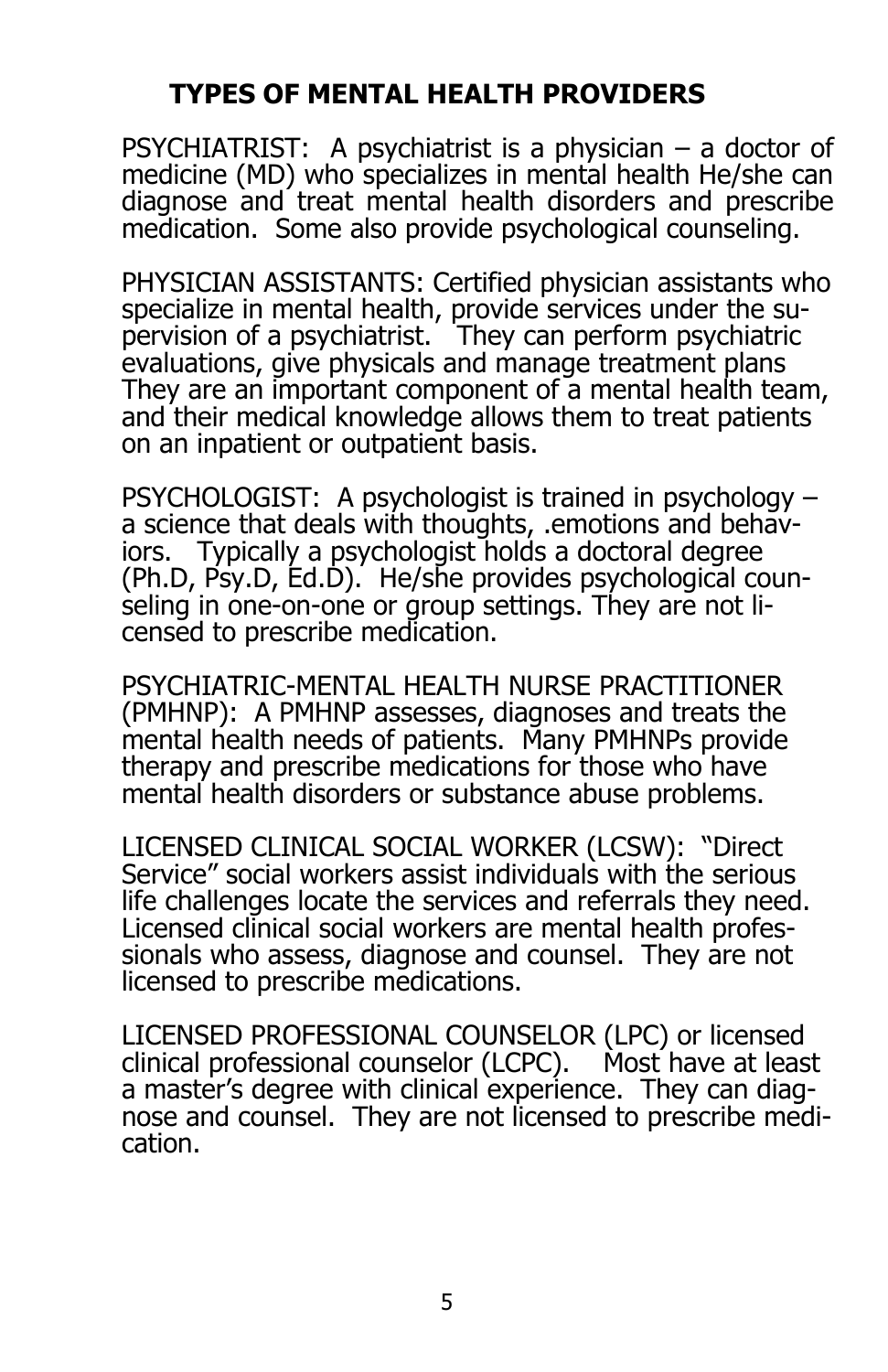# **HOW TO FIND A MENTAL HEALTH PROVIDER**

Ask your health insurance company for a list of covered providers

Seek a referral or recommendation from your primary care provider, clergy, trusted colleagues and friends.

Check to see whether your company's employee assistance program (EAP) or student health center offers mental health services

Search the internet for national mental health Associations/organizations such as: National Alliance on Mental Illness (NAMI), Depression and Bipolar Support Alliance (DBSA), The American Psychiatric Association (APA), The American Psychological Association (APA) Association for Behavioral and Cognitive Therapies (ABCT).

Look for your community's mental health resources to find counselors, psychologists, psychiatrists and local mental health organizations.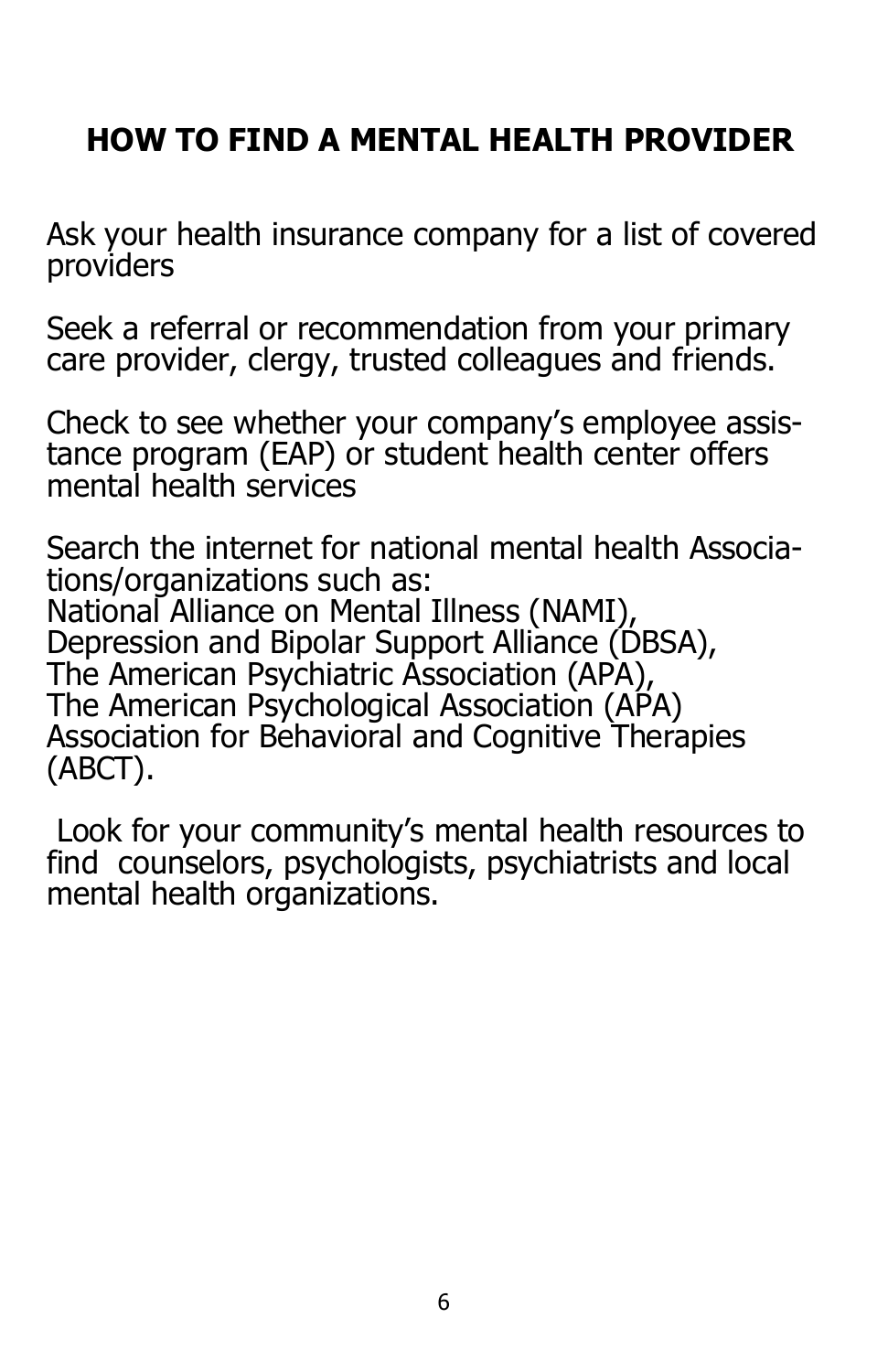# **MENTAL HEALTH HOTLINES**

#### **Suffolk County Mental Health Information Hotline & Mobile Crisis Team**

631-952-3333

### **DASH (Diagnostic, Assessment & Stabilization Hub)**

**90 Adams Ave., Hauppauge, NY 11788 631-952-3333**

#### **CCBHC– Certified Community Behavioral Health Clinic**

Provides a comprehensive array of services needed to create access, stabilize people in crisis, and provide the necessary treatment for those with mental health and substance use disorders. CCBHCs integrate additional services to ensure an approach to health care that emphasizes recovery, wellness, trauma-informed care, and physical-behavioral health integration. 400 W. Main St., Riverhead, NY 631-369-0104 RestoreHope@fsl-li.org

### **Sagamore Mobile Crisis Team**

(for children age 5 to age 17) Monday—Friday: Intake office 631-370-1701

#### **CPEP — Comprehensive Psychiatric Emergency Program, Stony Brook University Hospital (all ages)**

631-444-6050 Stonybrookmedicine.edu/patientcare/cpep

### **National Suicide Prevention Lifeline**

24 hour access 1-800-273-TALK 1-800-273-8255 TTY: 1-800-799-4TTY 1-800-799-4889 www.suicidepreventionlifeline.org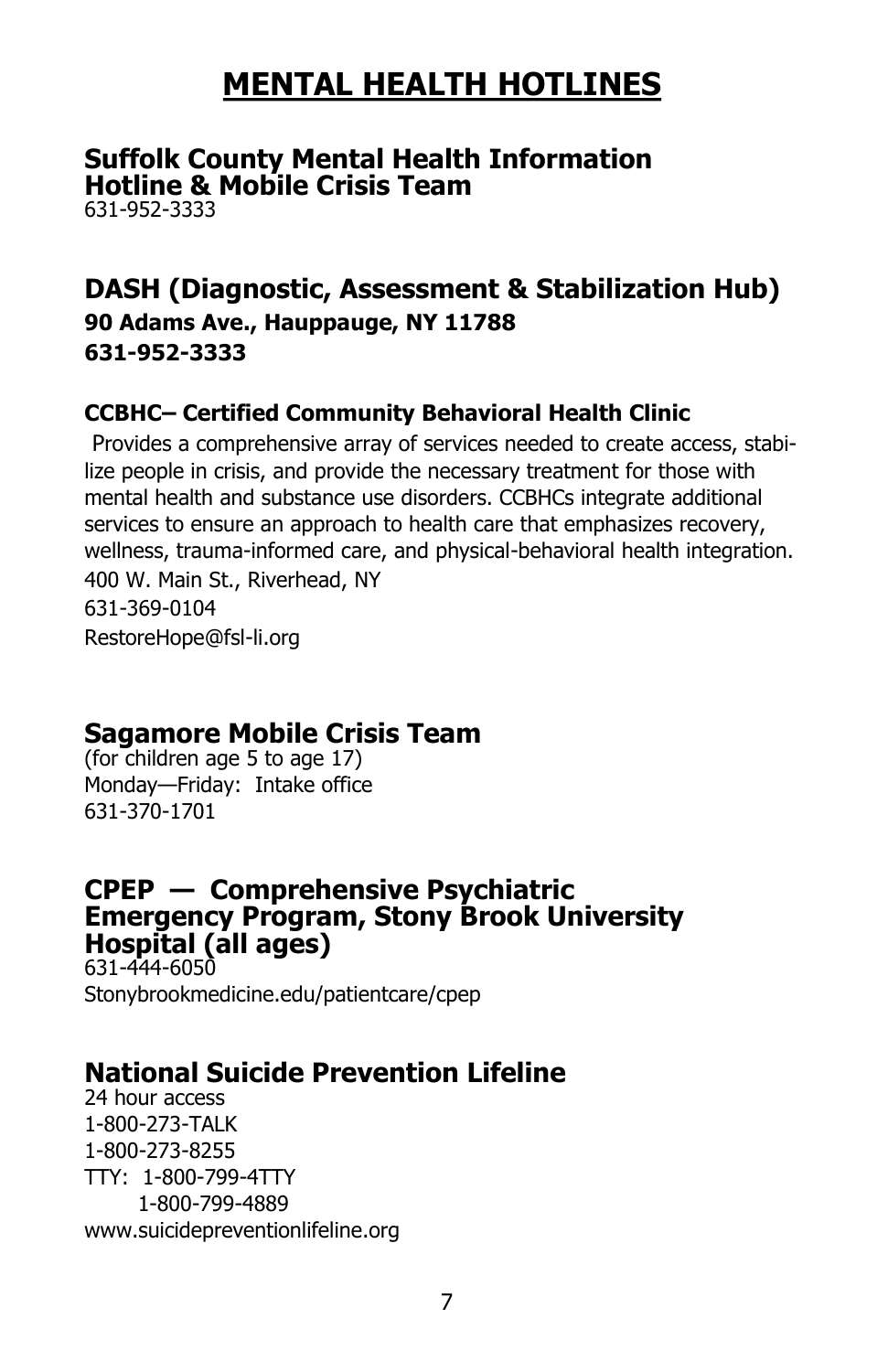# **MENTAL HEALTH HOLINES**

#### **Response Hotline**

24 hour access 631-751-7500 Free Crisis Counseling www.responsecrisiscenter English & Spanish Crisis hotline Support hotline Online chat crisis counseling Runaway hotline

#### **Talbot House**

24 Hour Substance Abuse Crisis Hotline 631-589-4144, www.rehab.com

### **Veteran's Crisis Line**

Www.veteranscrisisline.net 800-273-8255 x1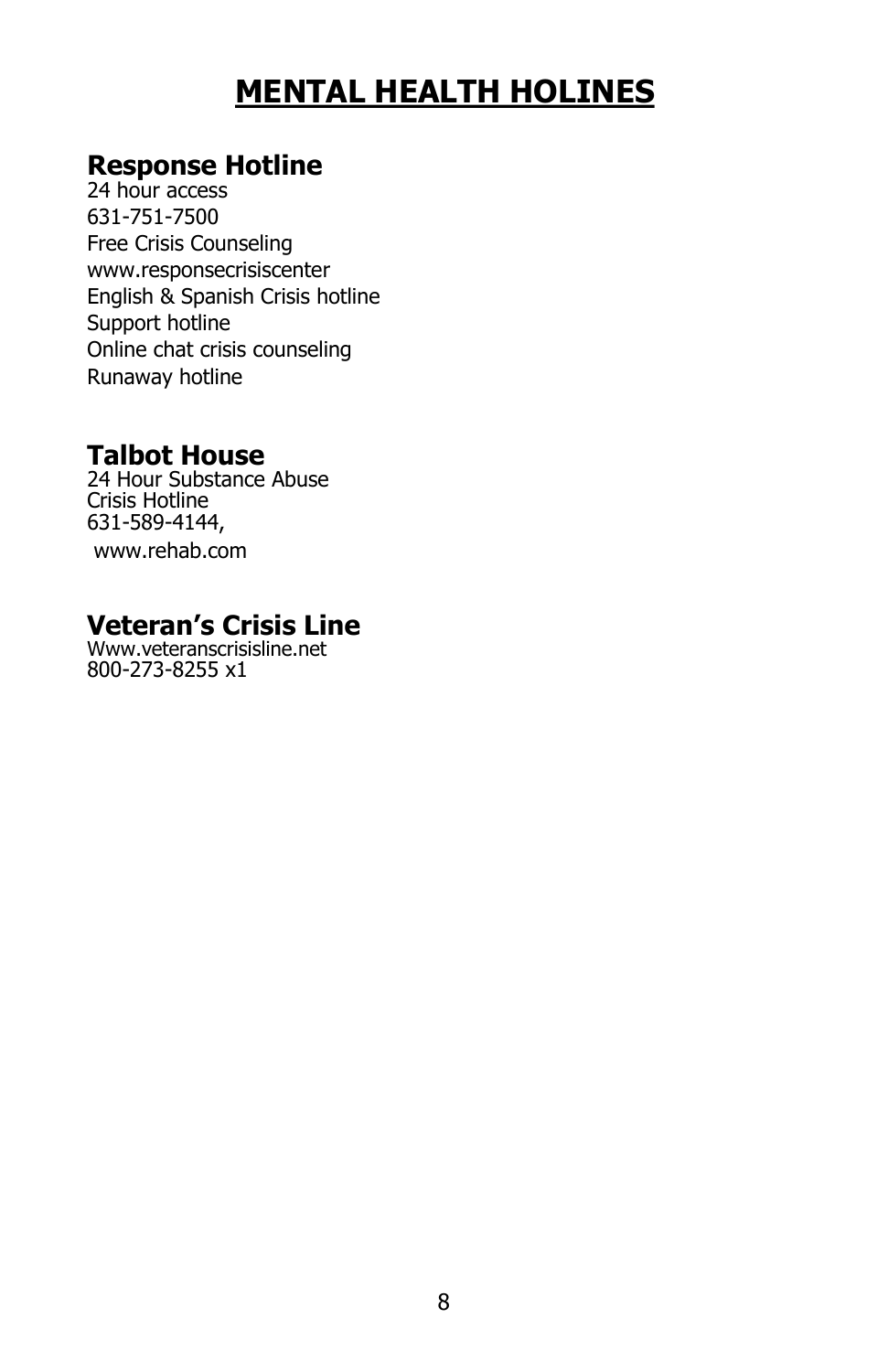# **CLINICS**

#### **Family Service League — East End**

7555 Main Road, Mattituck, NY 11952 631-298-8642 316 Accabonac Rd., E. Hampton, NY 11937 631-324-3344 400 W. Main St., Riverhead, NY 11901 631-369-0104 40 Main Street Westhampton Beach, NY 11978 631-288-1954 ww.fsl-li.org

### **Community Counseling Services**

408 Main St. South, Ste. 3 Center Moriches, NY 11934 631-874-0185

### **OPTI Healthcare Mental Health Center**

883 E Main Street, Riverhead, NY 11901 631-284-5500

#### **Pilgrim Psychiatric Center—Peconic Center**

550 East Main St. Suite 103 Riverhead, NY 11901 631-369-1277 Age  $18 +$ 

### **Riverhead Mental Health Center**

300 Center Drive County Center on County Road 51 Riverhead, NY 11901 631-852-1440 Youth & adults

### **Synergy Center**

1380 Roanoke Ave. Riverhead, NY 11901 631-369-0022x1202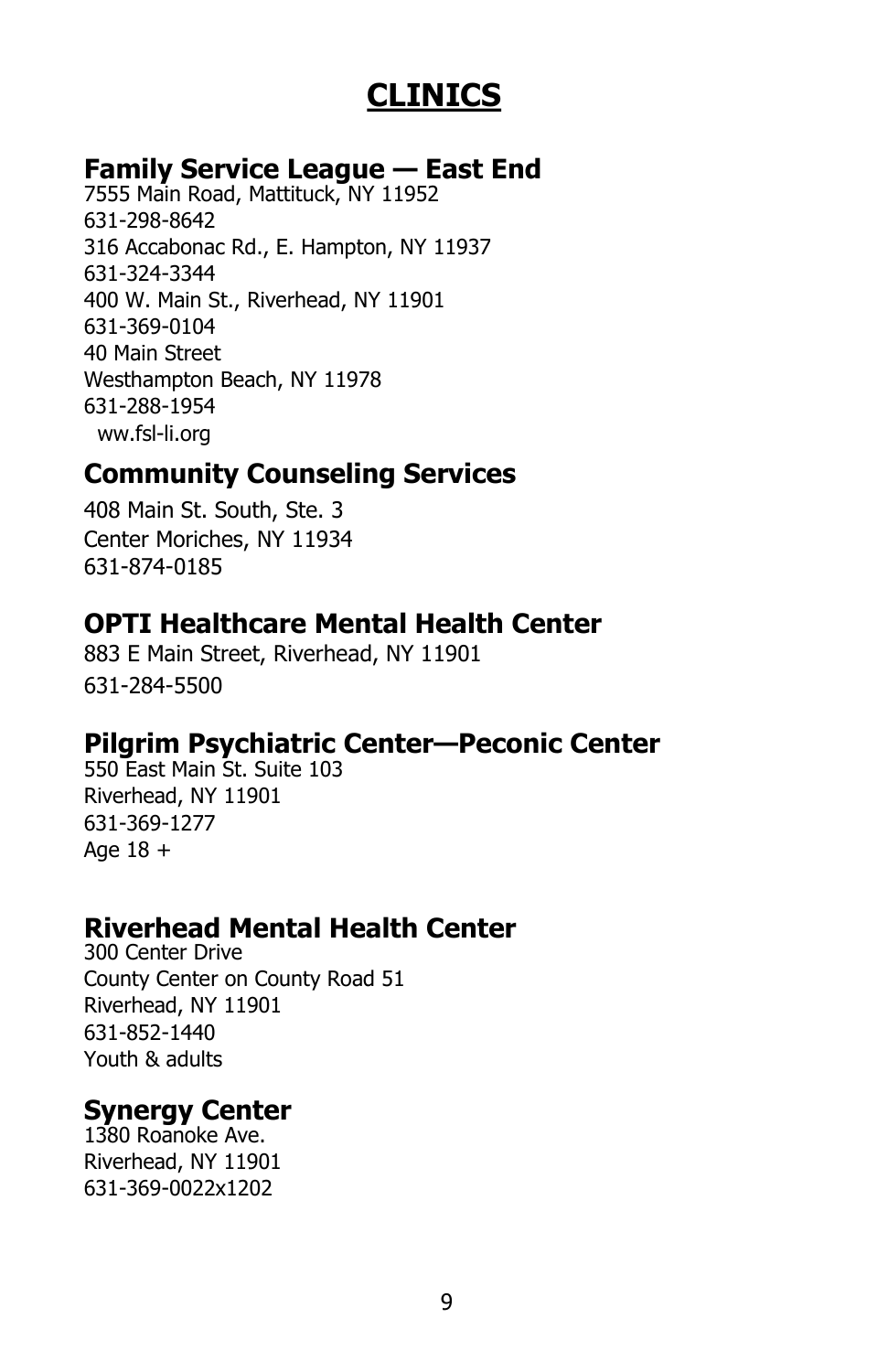# **CASE MANAGEMENT**

# **Suffolk County Adult SPOA**

632-853-6204

#### **Association for Mental Health & Wellness Health Home Care Coordination** 631-369-4418

# **ACT TEAM**

## **"Assertive Community Treatment Team"**

East End Act Team, Family Service League 208 Roanoke Ave., Riverhead, NY 11901 631-284-2565

### **AOT**

## **'Assisted Outpatient Treatment"**

Suffolk County Division Of Community Mental Hygiene Services 725 Vets Memorial Hwy., William J. Lindsay Complex, Bldg.C016 Hauppauge,NY 11788, 631-853-6205

# **PROGRAMS**

### **Maryhaven PROS East**

**"Personalized Recovery Oriented Services"** 

127 West Main St., Riverhead, NY 11901 631-727-4044, fax: 727-6531 https://maryhaven.chsli.org/pros-east

#### **Synergy Center—a "PROS" program for psychiatric rehabilitation**

1380 Roanoke Ave. P.O. Box 1388, Riverhead, NY 11901 631-369-0022 x1202

### **Eastern Suffolk Recovery Center**

A peer run program of activities designed to engage individuals in their community and nurture their individual passion in life. Katherine Tollefsen, Program Coordinator 631-369-4418x1901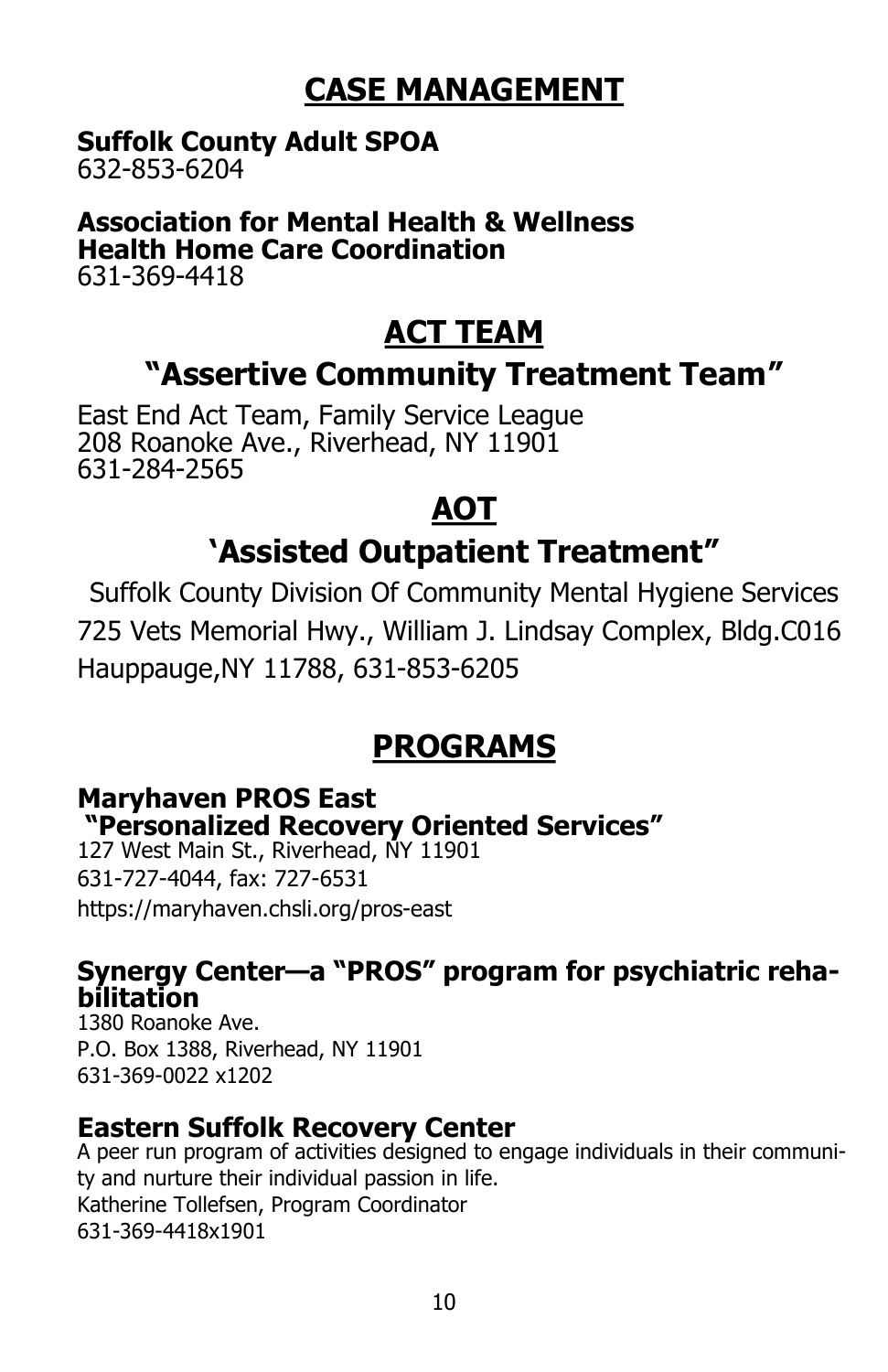### **MICA CLINICS and SERVICES (MENTAL ILLNESS & CHEMICAL ABUSE)**

### **Family Service League North Fork Counseling Program**

7555 Main Road, Mattituck, NY 11952 631-298-8642 See also Westhampton Beach & East Hampton Sites on previous listing

#### **Seafield Center Riverhead Outpatient Substance Abuse Rehabilitation**

212 & 230 West Main St., Riverhead, NY 631-369-7800 Ages 13+ English & Spanish Seafieldcenter.com/riverhead-outpatient-rehab Intake @ seafieldcenter.com Most insurances accepted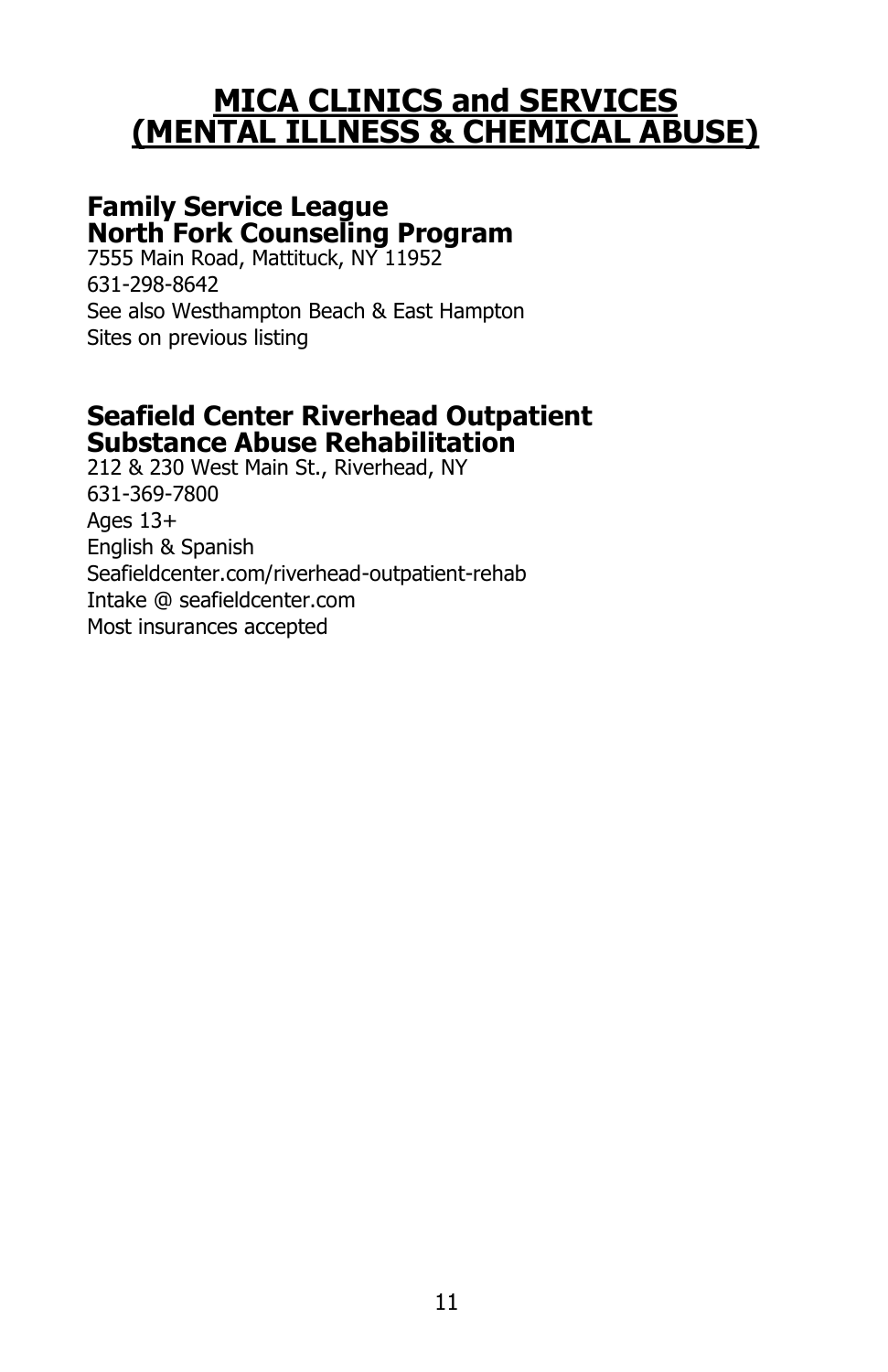# **SUBSTANCE ABUSE – ADDICTION SERVICES**

### **Catholic Charities**

### **Chemical Dependence Treatment**

31 E. Montauk Hwy, Hampton Bays, NY 631-723-3362 Fax: 631-723-3365 www.catholiccharities.cc

#### **Eastern Long Island Hospital Quannacut Rehab & Detox**

201 Manor Place, Greenport, NY Inpatient -4631-477-8877 Outpatient 631-369-8966 291 Hampton Road, Southampton, NY11968 631-283-4440 905 E. Main St. Riverhead, NY 11901 631-369-8966 www.elih.org

**John T. Mather Memorial Hospital Chemical Dependency Clinic 70 North Country Rd., Port Jefferson, NY 631-473-1320 Matherhospital.org**

#### **Phoenix House Outpatient Program**

87 Springs Fireplace Road, PO Box 3067 East Hampton, NY 11937 631-329-0373 Fax: 631-907-9345 www.phoenixhouse.org

### **Long Island Center for Recovery**

320 W. Montauk Hwy., Hampton Bays, NY 11946 631-718-3100

#### **LICADD—Long Island Council on Alcohol and Drug Dependency**

877 East Main Street, Riverhead, NY 11901 631-979-1700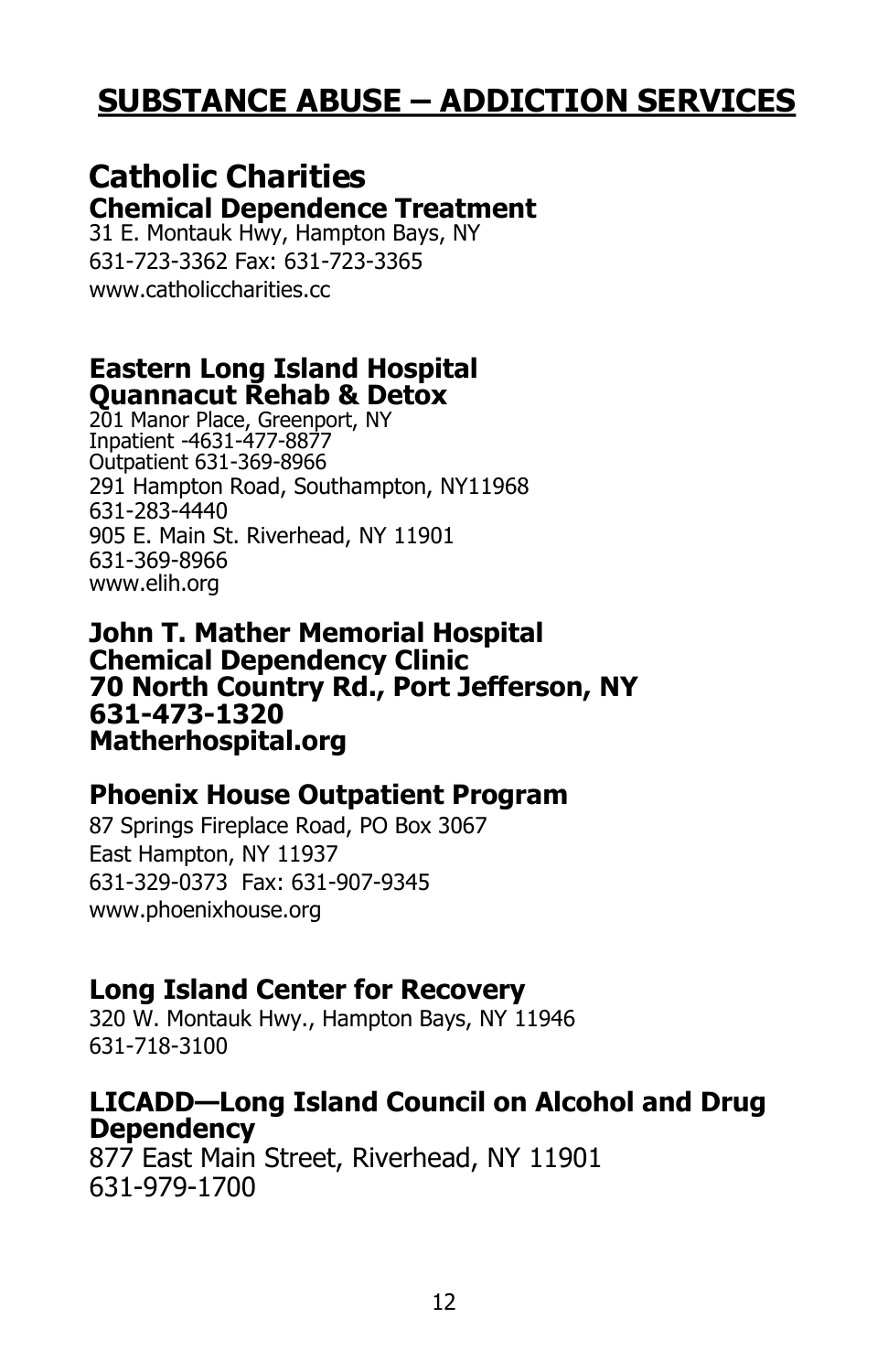### **CHILD and ADOLESCENT PSYCHIATRIC CARE**

### **Sagamore Children's Psychiatric Center**

197 Half Hollow Rd, Dix Hills, NY 11746 Ages 6-17, Inpatient and outpatient 631-370-1700 www.omh.ny.gov/omhweb/facilities/scpc

### **Sagamore Mobile Crisis Team**

631-370-1701

### **Sagamore Crisis Respite House**

631-370-1701

### **Family Service League– East End**

Mattituck — 631-298-8642 East Hampton — 631-324-3344 Riverhead — 631-369-0104

### **Lift — Long Island Families Together, Inc.**

Parent information & advocacy 21 Greene Ave., Amityville, NY 11701 631-264-5438 ext. 103 www.lift4kids.org

#### **Suffolk County Coordinator of Children's Services** 631-853-8513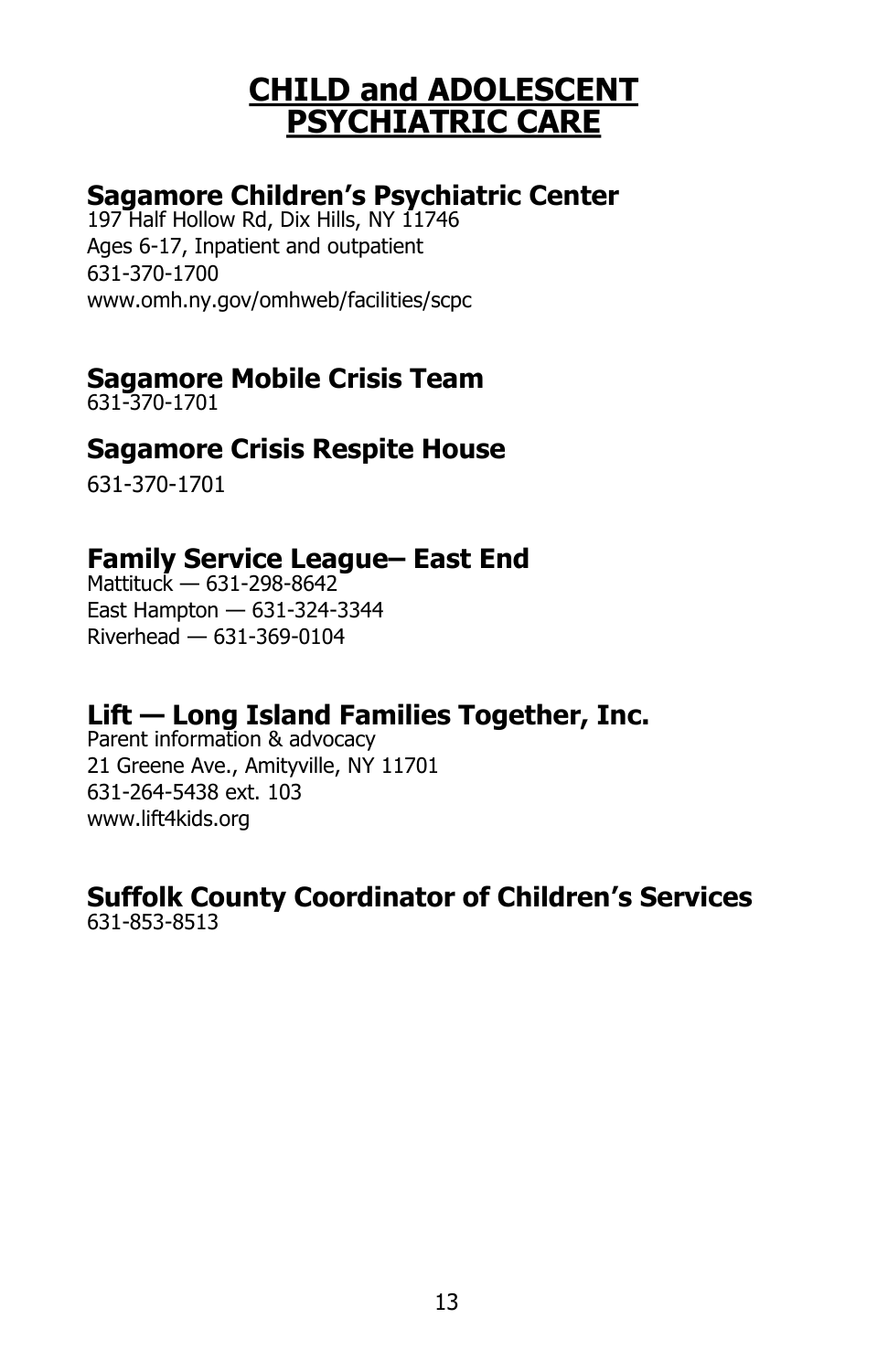### **CHILD and ADOLESCENT PSYCHIATRIC CARE cont'd**

#### **Brunswick Hall**

81 Louden Avenue, Amityville, NY Adolescents ages 12– 17 631-789-7130 brunswickhospitalcenter.org

### **John T. Mather Memorial Hospital**

Adolescent inpatient psychiatric treatment ages 12 + 70 North Country Road Port Jefferson. NY 631-473-1320 x 5800 (18+), x 5820 (12-17) Matherhospital.org

### **South Oaks Hospital**

Inpatient for ages 5-18, 631-608-5610 Partial hospitalization for adolescents, adolescents ages 13-18 Outpatient for ages 5+, 631-608-5028 Vocational and educational 15 day diagnostic treatment program, 400 Sunrise Highway, Amityville, NY South-oaks.org

## **Stony Brook Children's Psychiatric Center**

Child inpatient treatment –ages 5-12 Nichols Road, Stony Brook, NY 631-444-KIDS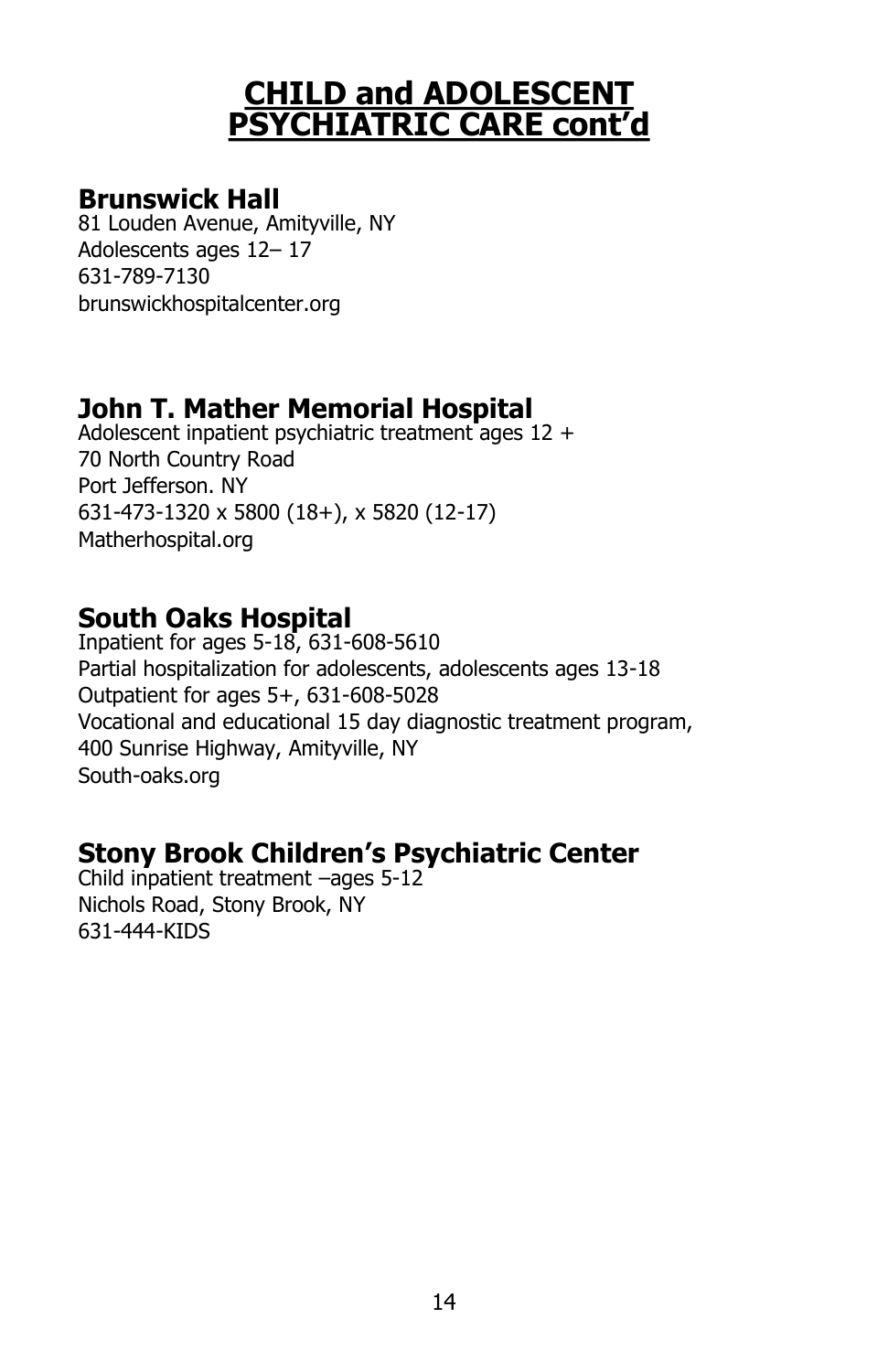# **GOVERNMENT MENTAL HEALTH SYSTEM**

### **New York State Office of Mental Health**

Albany, NY 1-800-597-8481 https://www.ny.gov/agencies/office-mental-health

### **NIMH– National Institute of Mental Health**

Bethesda, MD 1-866-615-6464 www.nimh.nih.gov

#### **NYS-OMH, Long Island Field Office Pilgrim Psychiatric Center**

998 Crooked Hill Road, Bldg. #3 West Brentwood, NY 11717 631-761-2886

### **Suffolk County Division of Behavioral Health Services**

North County Complex Building C928 725 Veterans Memorial Highway P.O. Box 6100 Hauppauge, New York 11788 631-853-8500 //www.suffolkcountyny.gov/Departments/Health-Services/Mental-Hygiene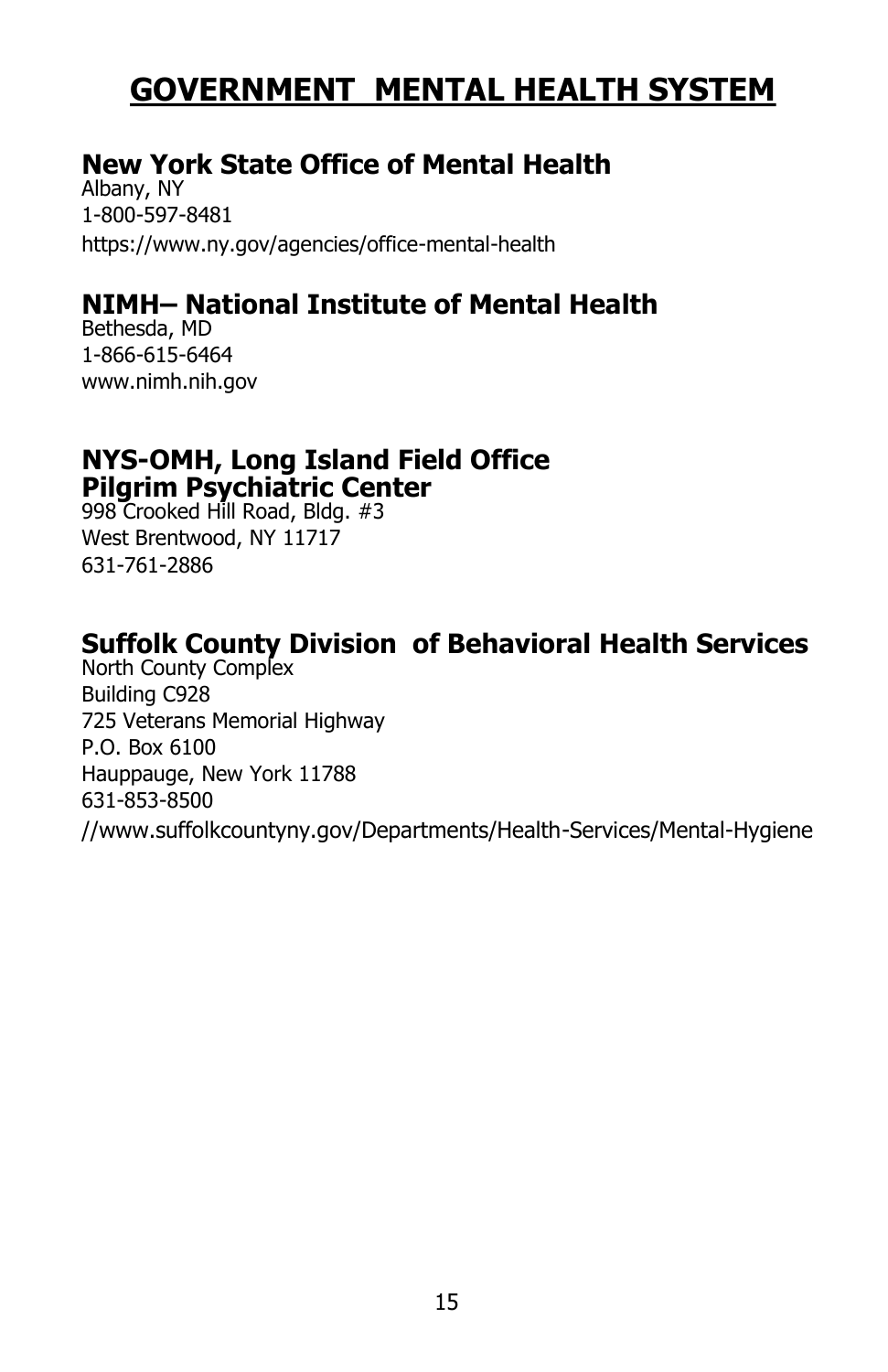# **HOSPITALS**

#### **Long Island Community Hospital**

Inpatient psychiatry, emergency evaluation, outpatient mental health and chemical dependency 101 Hospital Rd, Patchogue, NY 11772 Phone: 631-654-7100 licommunityhospital.org

#### **Brunswick Hospital Center**

Adult and geriatric psychiatric treatment 81 Louden Ave., Amityville, NY 631-789-7000 Brunswickhospitalcenter.org

#### **Eastern Long Island Hospital**

Adult inpatient psychiatric treatment 201 Manor Place, Greenport, NY Phone: 631-477-1000 ELIH.org

### **John T. Mather Memorial Hospital**

Adolescent & adult inpatient psychiatric treatment Partial Hospitalization Eating Disorder clinic Outpatient mental health clinic 70 North Country Road, Port Jefferson, NY Phone: 631-473-1320 Matherhospital.org

### **Huntington Hospital**

270 Park Ave., Huntington< NY 11743 631-351-2434

#### **Pilgrim State Psychiatric Center**

Psychiatric screening, inpatient, outpatient, residential & transitional services 998 Crooked Hill Road, W. Brentwood, NY Intake Phone: 631-761-2559 or 631-761-3500

### **ST. CATHERINE OF SIENA HOSPITAL**

Adults 18+ inpatient psychiatric treatment 50 Route 25A, Smithtown, NY Phone: 631-862-3000 ER: 631-862-3111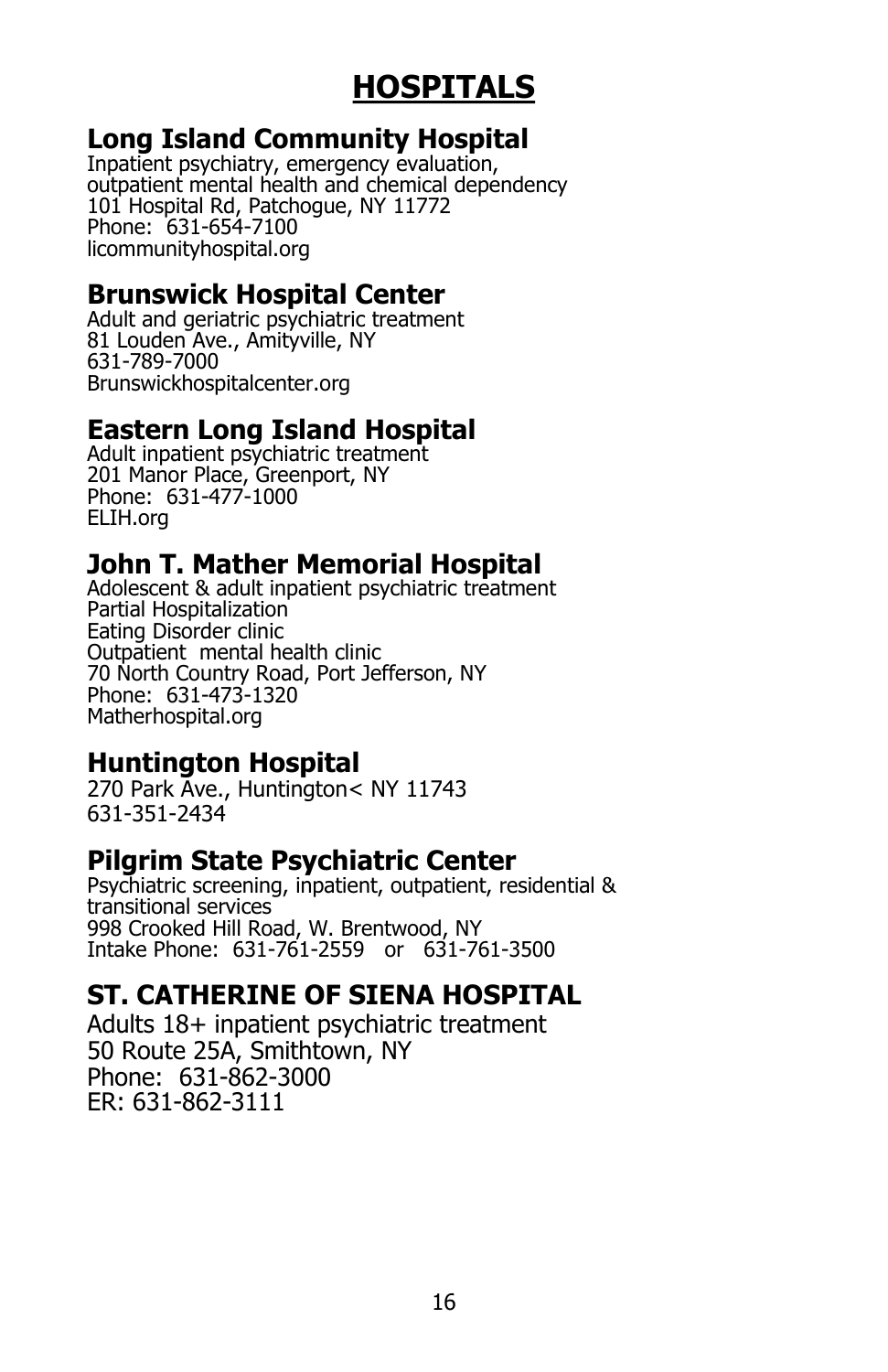# **HOSPITALS**

### **Stony Brook University Hospital CPEP**

Emergency diagnostic evaluations, child inpatient treatment to age 12, adult inpatient treatment, & outpatient treatment Nichols Road, Stony Brook, NY CPEP Phone: 631-444-6050 Outpatient: 631-444-2570

### **St. Catherine of Siena Hospital**

Adults 18+ inpatient psychiatric treatment 50 Route 25A, Smithtown, NY Phone: 631-862-3000 ER: 631-862-3111

### **South Oaks Hospital**

Inpatient for ages 5-12; 12-18; adult & geriatric Partial hospitalization for adolescents 13-18 and adults Outpatient for ages 5+ Vocational & educational 15 day diagnostic day treatment program Inpatient—631-608-5610 Outpatient—631-608-5028 400 Sunrise Highway, Amityville, NY 11701 South-oaks.org

### **Veterans Administration Medical Center**

79 Middleville Rd., Northport, NY 11768 631-261-4400x2785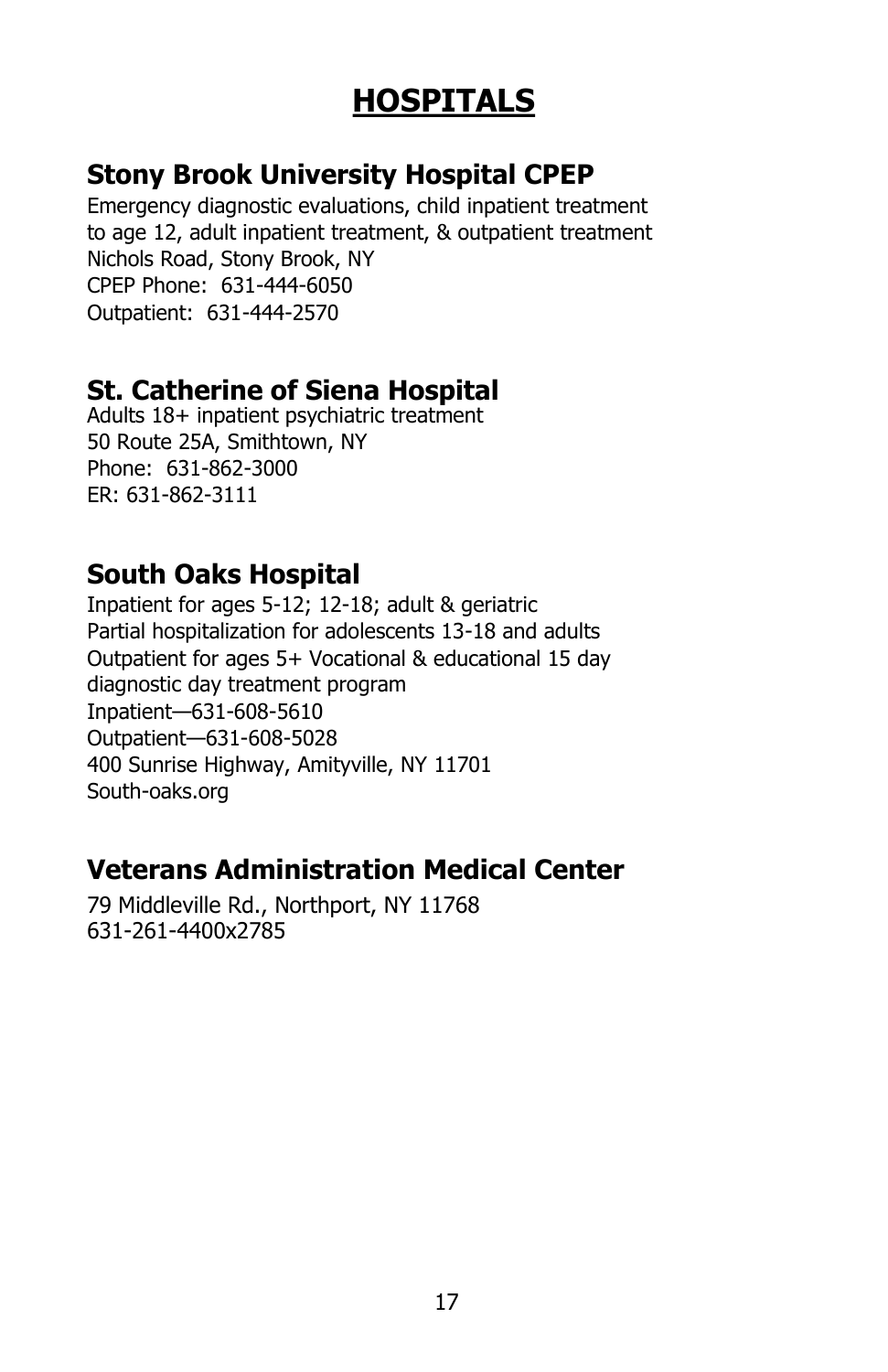# **EMPLOYMENT SERVICES**

#### **ACCES-VR (Adult Continuing Career Education Services -Vocational Rehabilitation) Formerly known as VESID**

524 East Main St., Ste. 206 Riverhead, NY 11901 631-727-6496

#### **Suffolk County One-Stop Employment Center**

Suffolk County Dept. of Labor, 17 North County Complex 725 Veterans Memorial Hwy. Hauppauge, NY 631-853-6600

### **Workforce New York One-Stop Career Center**

New York State Dept. of Labor 160 South Ocean Avenue Patchogue, NY 11772-3719 631-687-4800

### **Maryhaven Center of Hope Vocational Program**

Member of Catholic Health Services of Long Island 445 County Road 101 (Sills Road) Yaphank, NY 11980-9623 631-924-5900 www.chs\_li.org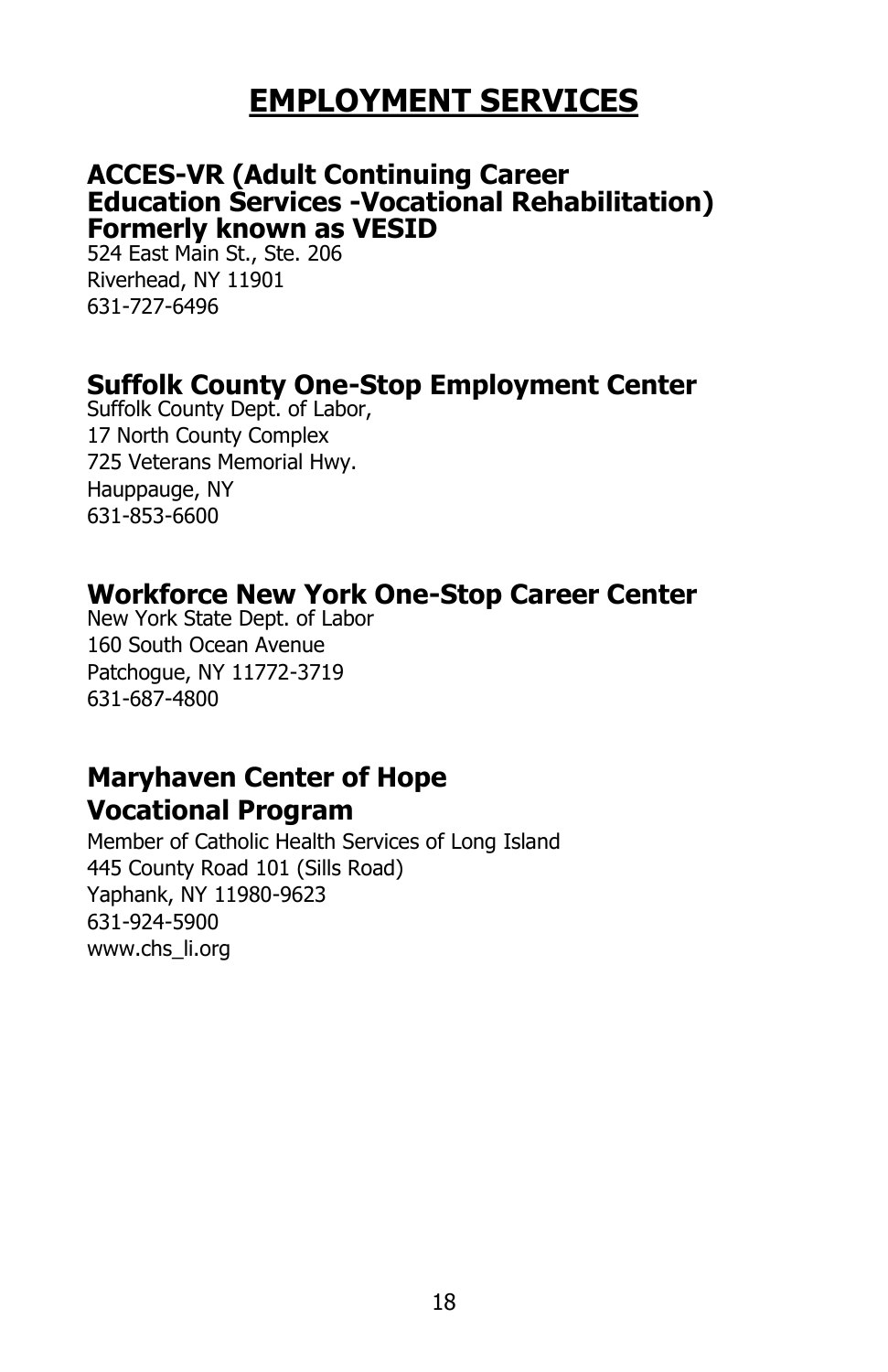# **HOUSING**

### **SOCR**

(State Operated Community Residence) 1272 Montauk, Hwy., Water Mill, NY 11976 631-283-2645

### **SPOA & SPA (Single Point of Access)**

631-231-3562 spahousingLI.org **\*\*NOTE:** All applications for adult housing are processed through SPOA

#### **Concern for Independent Living**

312 Expressway Dr. South, Medford, NY 631-758-0474

#### **The Way Back**

1401 Main St., Port Jefferson, NY 631-928-0202

### **Options for Community Living**

202 E. Main St., Smithtown, NY 631-361-9020

**ADD** (Aid to the Developmentally Disabled) 901 E. Main St., Suite 508, Riverhead, NY 631-727-6220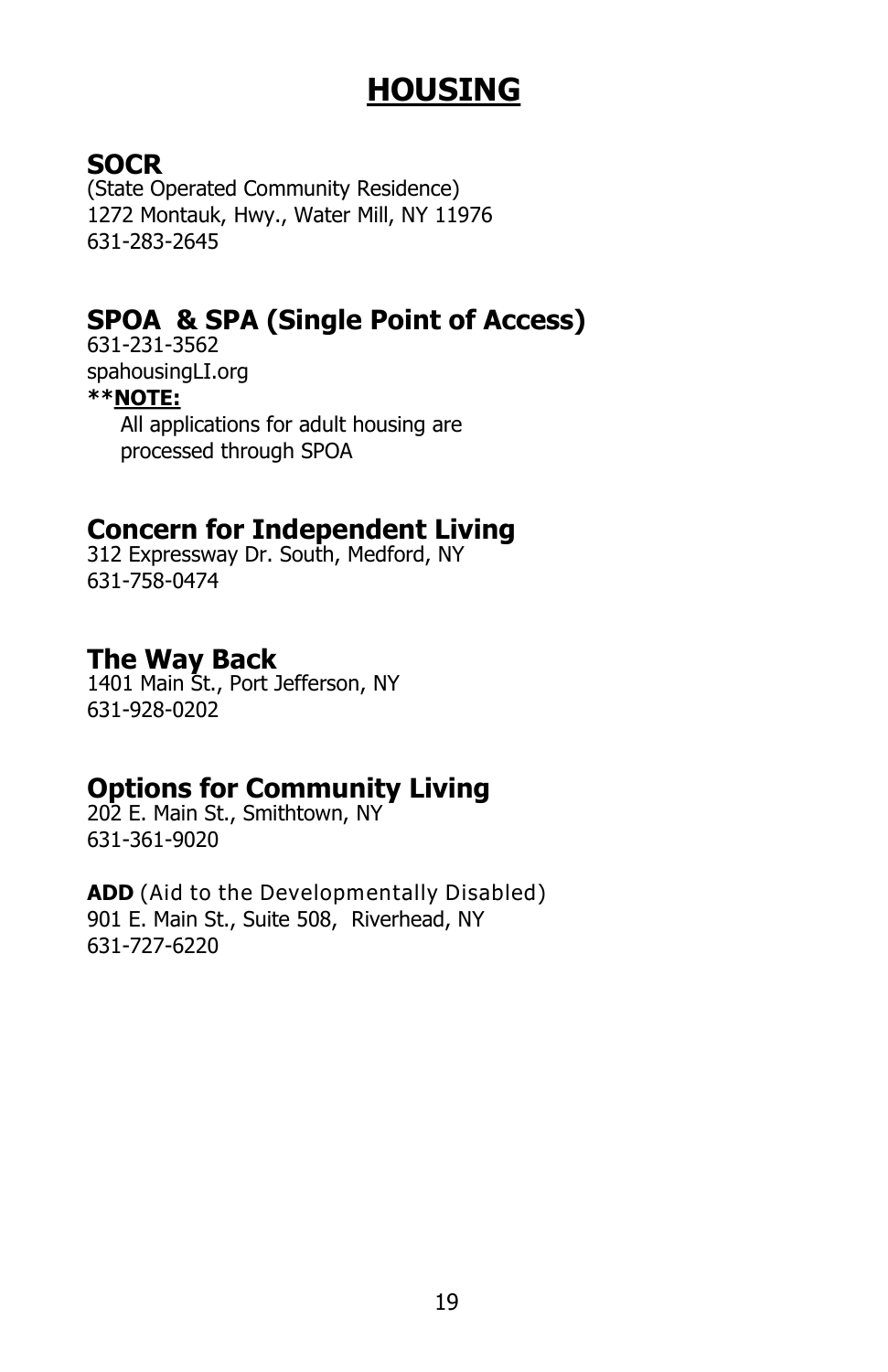### **GLENN S. CUYJET, NCC, LMFT, LMHC**

Cuyjet Associates 50 Station Rd.,Bldg. 4, Ste. 2, Watermill, NY 11968 Phone: 631-283-4999 Fax: 631-287-1035

SPECIALTY: Individual, Couple, Marriage and family, Mental health, child guidance, psychotherapy

DEGREE/TRAINING: BA, Brandeis University; MS, Long Island University; NCC National Board Certified Counselor; NYS licensed in marriage and family counseling and mental health counseling; NYS Certified Mediator; Certified in Clinical Hypnosis; Certified Qigong Instructor

LANGUAGES: Englis

INSURANCES: None

### **MARY CANNON, LMHC, CSAC, CRC, MSED.**

69 Surfside Ave, PO Box 1300, Montauk, NY 11954 Phone: 631-238-5060 Email: marycan@optonline.net

SPECIALTY: Mental Health Issues, addiction counseling, court evaluations; Practical solutions to disability problems, vocational/career counseling, grief counseling, anger management

DEGREE/TRAINING: Masters Early Childhood Education, Certificate in Geriatric counseling, Certified Rehabilitation Counselor, Certified Mental Health counselor, Certified Alcohol and Substance Abuse Counselor

LANGUAGES: English

INSURANCES: None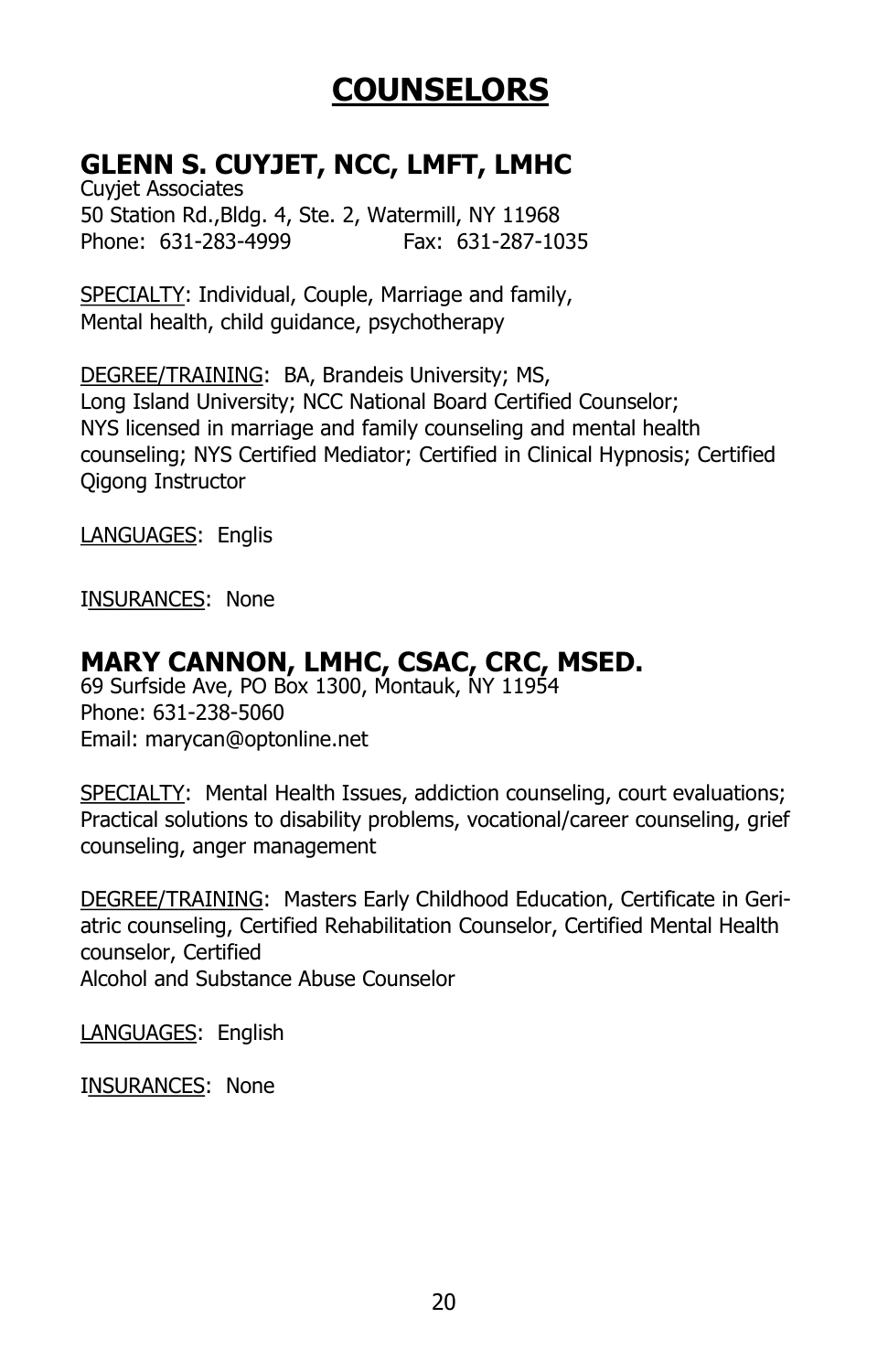### **DR. ALLEN L. FEIN**

365 County Rd. 39A, Suite 11, Southampton, NY Phone: 631-283-6446 Fax: 631-283-9827

SPECIALTY: Medical Acupuncture; Family practice; Treatment of Opioid addictions with Suboxone and Vivitrol

DEGREE/TRAINING: NYS licensed physician with Stony Brook Medicine; Board Certified Diplomate; Certified in Medical Acupuncture

LANGUAGES: English, French, and Spanish

INSURANCES: Most plans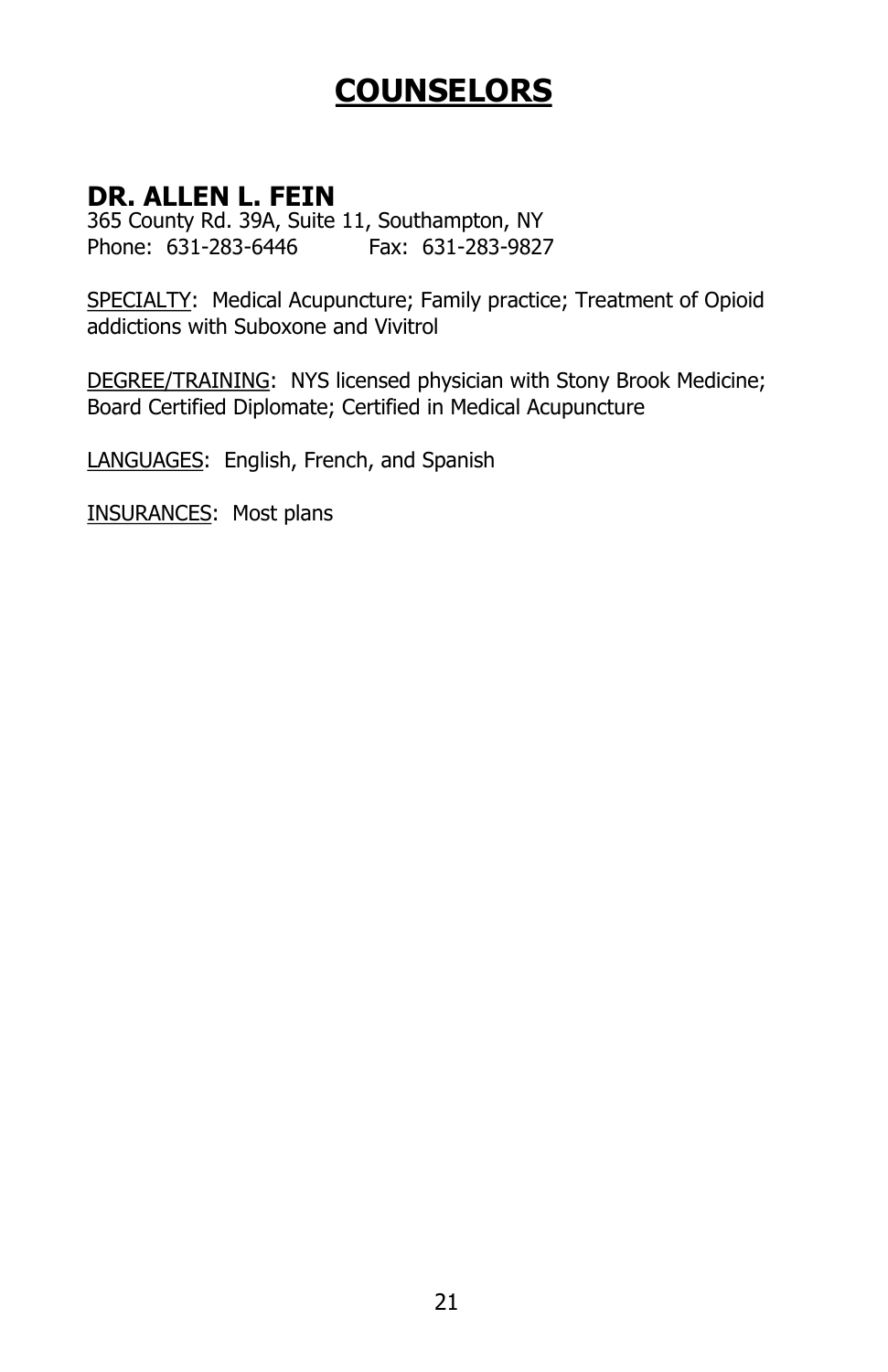#### **TORY MASTERS**

P.O. Box 1223, Water Mill, NY 11976 Mailing Address: 29 Mill Pond Lane, Water Mill, NY Phone: 917-494-0762 Email: torymasters@gmail.com www.PeerRecoveryServices.com

SPECIALTY: Peer recovery specialist & counselor; Senior peer facilitator for mental health support groups for mood disorders, depression, & bipolar disorder

DEGREE/TRAINING: Certified peer specialist, CPS Certified Psychiatric Rehabilitation Practitioner, CPRP

LANGUAGES: English

INSURANCES: N/A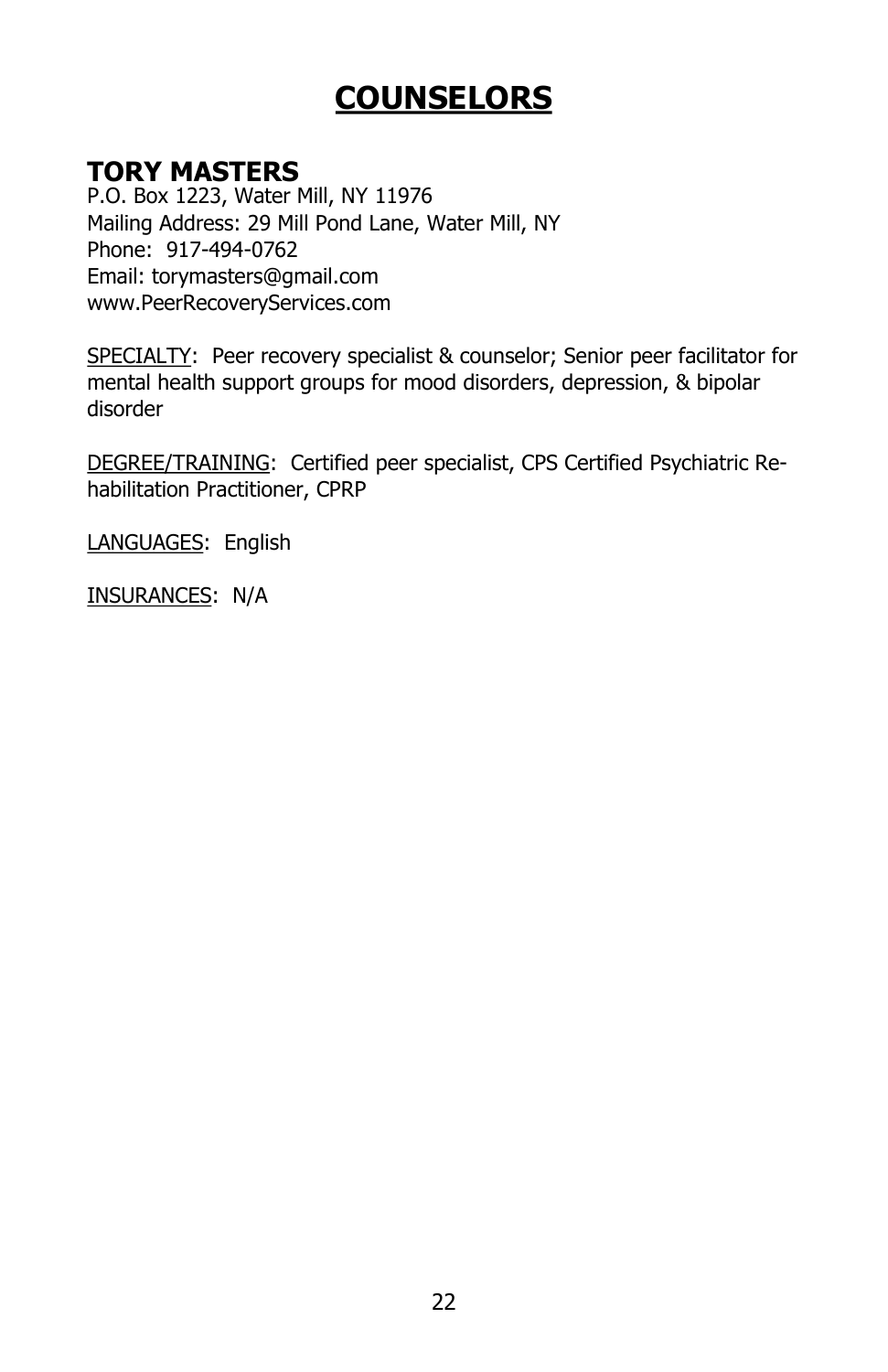### **DIANA NASH, MA, LMHC**

404 E. 76th st., Ste.3D, NY, NY 10021 4 Jonathan Dr., East Hampton, NY 11937 Phone: 646-420-2277 www.cope-with-loss.com

SPECIALTY: Loss & bereavement counseling for individuals & groups; grief therapy for blended, extended, & disenfranchised family members

DEGREE/TRAINING: MA & Advanced Certificate in Counseling Psychology, NYU; Certified in Thanatology; NYS licensed Mental Health Counselor

LANGUAGES: English

INSURANCES: Sliding scale fees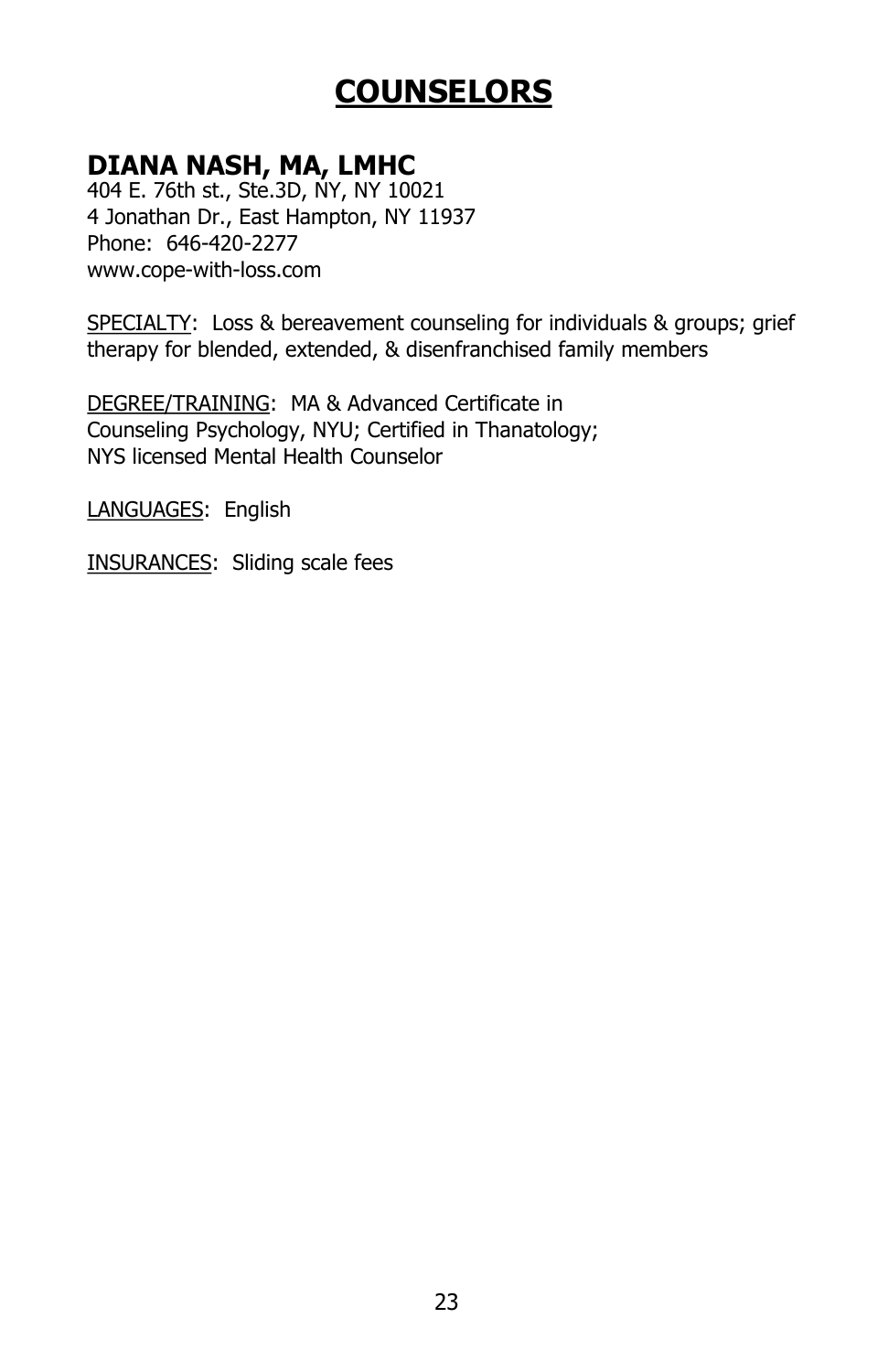# **THERAPISTS**

#### **SHERRI HALUCHA, LMFT**

17 School Street, Hampton Bays, NY 11946 Phone: 631-276-5271 Fax: 631-728-5369

SPECIALTY: Adults, Adolescents & Children, Family, Couples Therapy, Womens Issues, Codependency, Mood Disorders, Anxiety, Depression, Stress Management, Communication Skills, Relationship Issues

DEGREE/TRAINING: Masters Marriage and Family Therapy ; MFT, LMFT

LANGUAGES: English

INSURANCES: Contact for information

### **CREATIVE HEALING & WELLNESS INC. DANA BORDSEN MA,ATR-BC, LCAT,UZIT**

21 E. 2nd St., #105, Riverhead, NY Phone: 631-488-1790 Website: creativehealingandwellnessny@gamail.com

SPECIALTY: Anxiety, Stress Management, Grief/Loss, Depression, Pain Management, Conflict Resolution

DEGREE/TRAINING: M. A. Hofstra University

CERTIFICATION: Licensed Creative Arts Therapist, Board Certified Art Therapist, Urban Zen Integrative Therapy Certification, Reiki Practitioner, Alzheimer' s AFA Dementia Care Partner

LANGUAGES: English

INSURANCES: N/A

LANGUAGES: English

INSURANCES: Cigna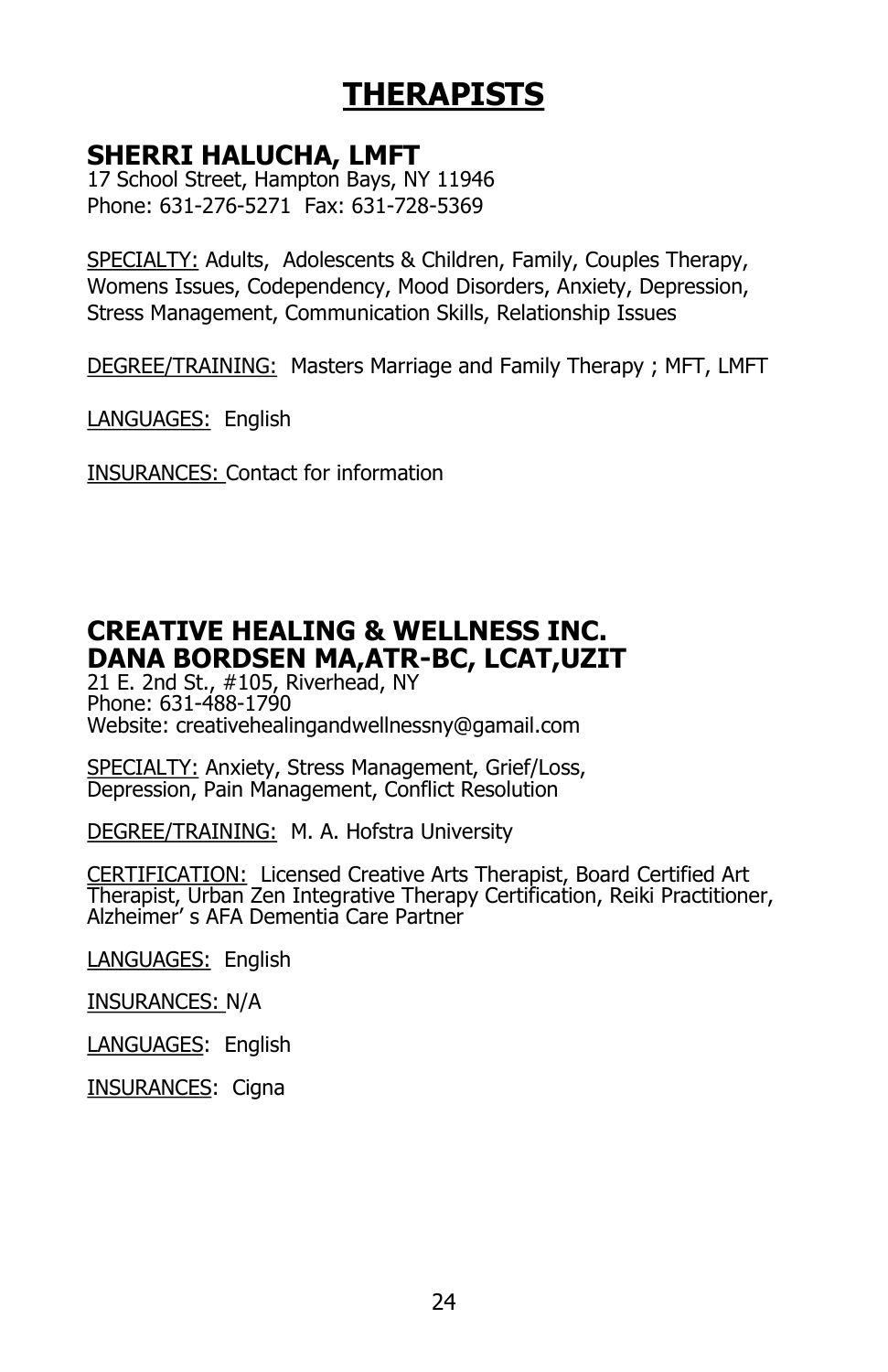# **THERAPISTS**

### **Emily Abramson, CAY Therapy**

East Hampton Phone: 631-241-5776 Email: caytherapy@gmail.com Website: www.caytherapy.com

SPECIALTY: Art Therapy, Art Psychotherapist, Yoga Therapist

DEGREE/TRAINING: MPS Art Therapy, LCAT, ATR-BC, Yoga Therapist

LANGUAGES: English

INSURANCES: Cigna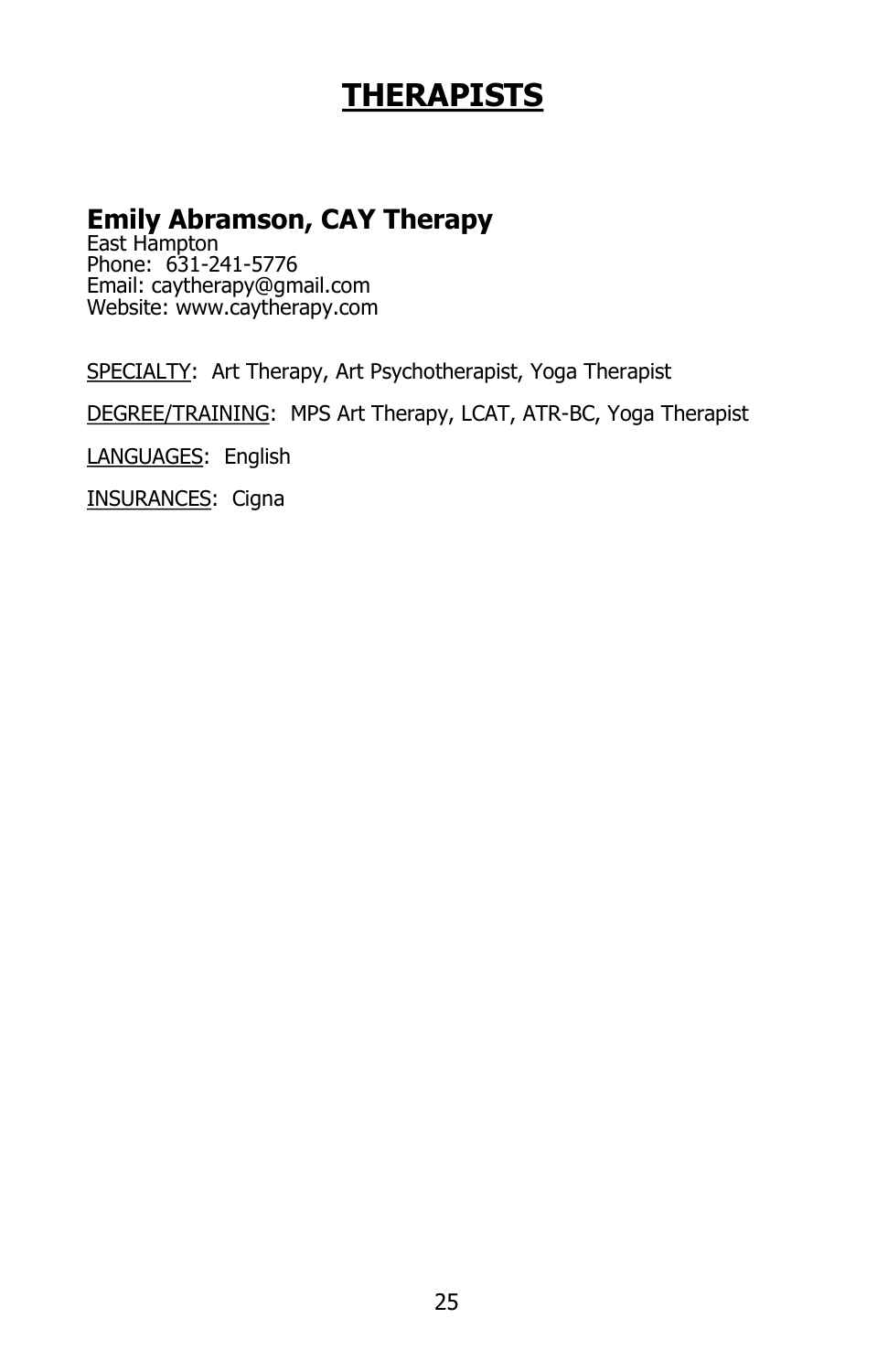# **NURSE PRACTITIONERS**

#### **O' BRIEN, MS, NPP,APRN**

Mental Health Consultation Services, PC 351 Meeting House Ln., Southampton, NY 11968 Phone: (631) 283 6720 637 Veterans Highway, Smithtown, NY Phone: (631)-656-9761 or (631) 543-0146 Fax: 631-656-9765 Email: services; Court and Motor Vehicle evaluations COBPSYCCATHERINE H@AOL.COM

SPECIALTY: Adults & adolescents, mental health, mood disorders, adult and adolescent ADD/ ADHD, anxiety disturbances, adjustment disorders; Schizophrenia; Pharmacologic DEGREE/TRAINING: New York State certified Nurse Practitioner in Psychiatry; MS, Nurse Practitioner in Psychiatry, SUNY Stony Brook; Member, American College of Forensic Examiners, Certified Mental Health & Crisis Intervention, Cert. Homeland Security Preparation & Response Teams

LANGUAGES: English

INSURANCES: Most insurances accepted

### **DIANE BOARO, MSNNP PSYCHIATRY**

3771 Nesconset Hwy.,Ste. 208 South Setauket, NY 11720 12 Oak St., Ste. 3, Westhampton Beach, NY 11978 Phone: (631) 689-2055 Email: DBoaroMSNPP@aol.com www.DianeBoaroNursePractitionerPsychiatry.com

SPECIALTY: Medication management, mental health evaluations, and psychotherapy, individuals, families, depression, mood disorders, addictions, behavioral issues

DEGREE/TRAINING: Family Psychiatric Mental Health Nurse Practitioner of **Psychiatry** 

LANGUAGES: English

INSURANCES: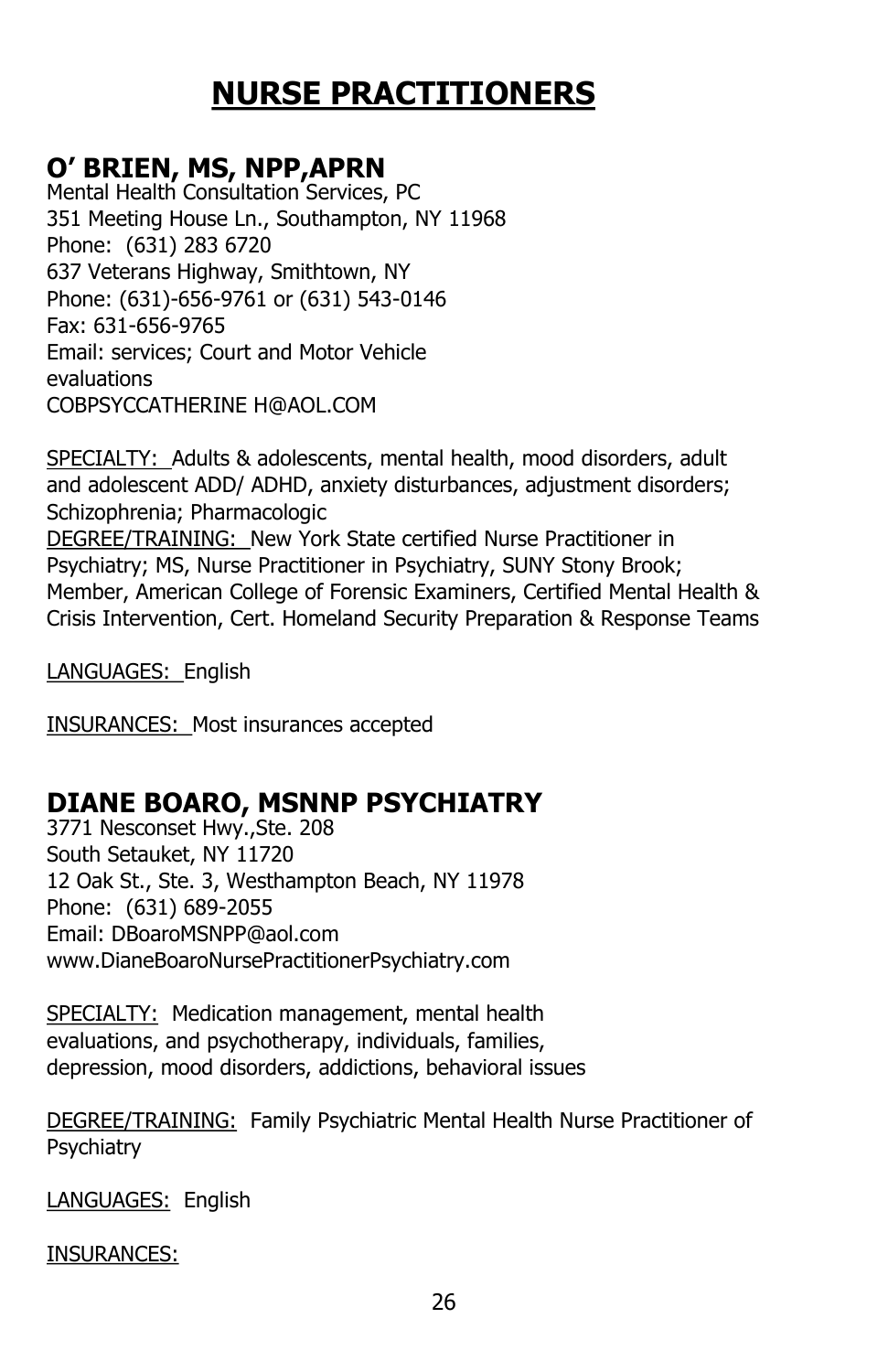# **NURSE PRACTITIONERS**

#### **LAUREN HERTWIG, MS, PMHNP**

35 Montauk Highway Quogue, NY 11959 Phone: (631) 873-9257

SPECIALTY: Anxiety disorder, Depression, Post Partum depression, ADHD

DEGREE/TRAINING: Molloy College MS

LANGUAGES: English

INSURANCES: Medicare, Cigna, Aetna, NYSHIP—out of network

### **CATHERINE POULOS, MS, PMHNP-BC**

East End Mental Health 332 Montauk Highway, Ste. 5 Hampton Bays, NY 11946 Phone: (631) 495-3300 Fax: (631) 822-2833

SPECIALTY: Women with midlife challenges, anxiety, depression, family, marital stressors, & hormonal changes

DEGREE/TRAINING: Adelphi University BS, Stony Brook University MS PMHNP-BC, EMDR certification, Fellowship in Integrative Psychiatry, Pursuing DBT training

LANGUAGES: English

INSURANCES: Most insurances accepted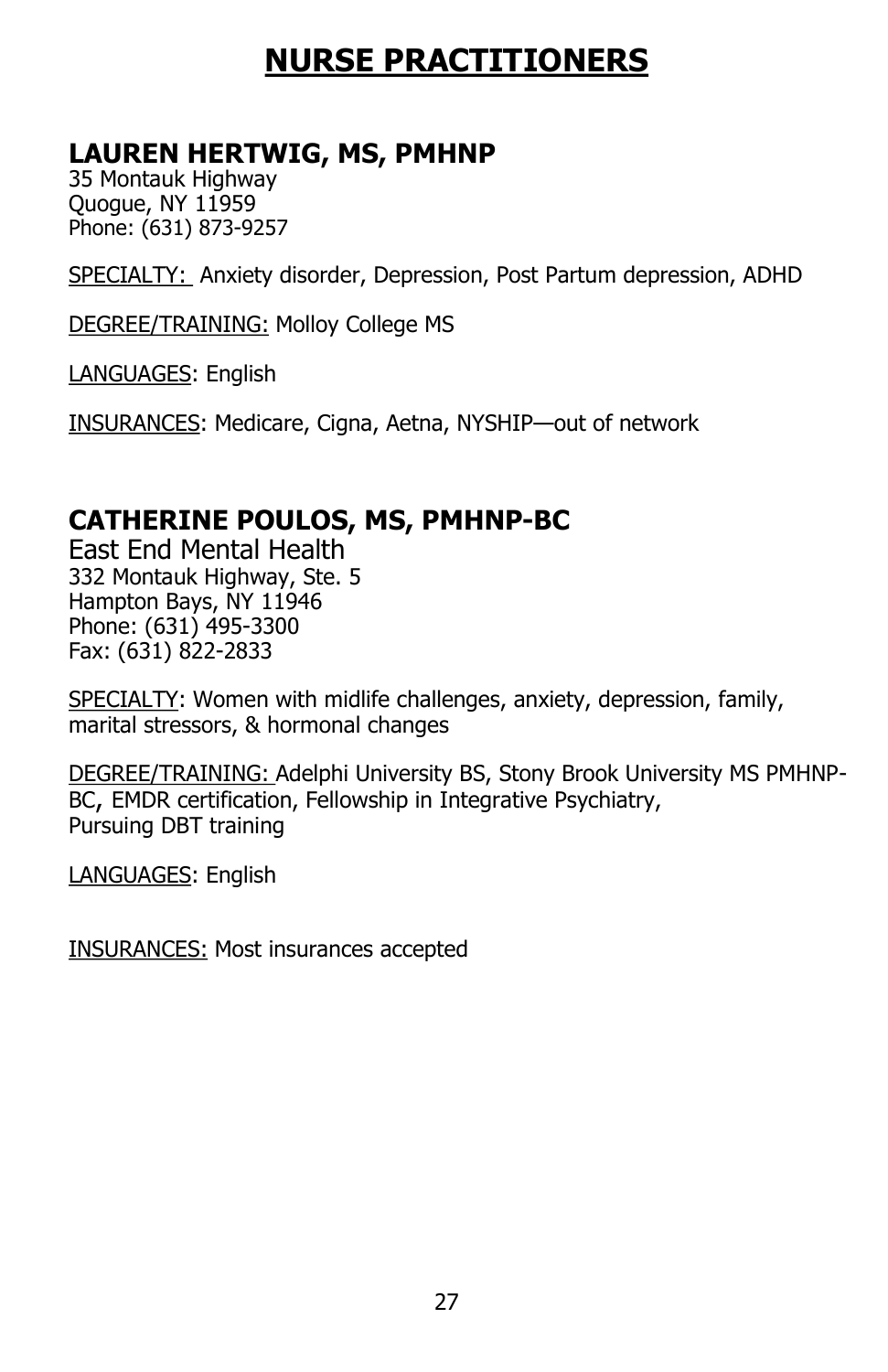# **PSYCHIATRISTS**

### **ALEXIS BROWN MD**

2425 Main Street PO Box 1562 Bridgehampton, NY 11932

DEGREE/TRAINING: City College of New York B.A., NYU Medical School MD, Board Certification in Psychiatry and Neurology

SPECIALTY: Psychopharmacology

LANGUAGES: English

INSURANCES: None accepted

Note: Patients accepted on a limited basis, and must be referred directly by a therapist

### **LEA DE FRANCISCI LIS, MD**

46 Main Street, Southampton, NY 11968 Phone/Fax: (631) 204-6984 Email: leadef@gmail.com, www.mindfulkid.com

SPECIALTY: Child and Adolescent Psychiatry

DEGREE/TRAINING: M.D. , NY Medical College; BA, Dartmouth College; Fellowship, NYU Child Study Center

LANGUAGES: English

INSURANCE: Tricare and Island Group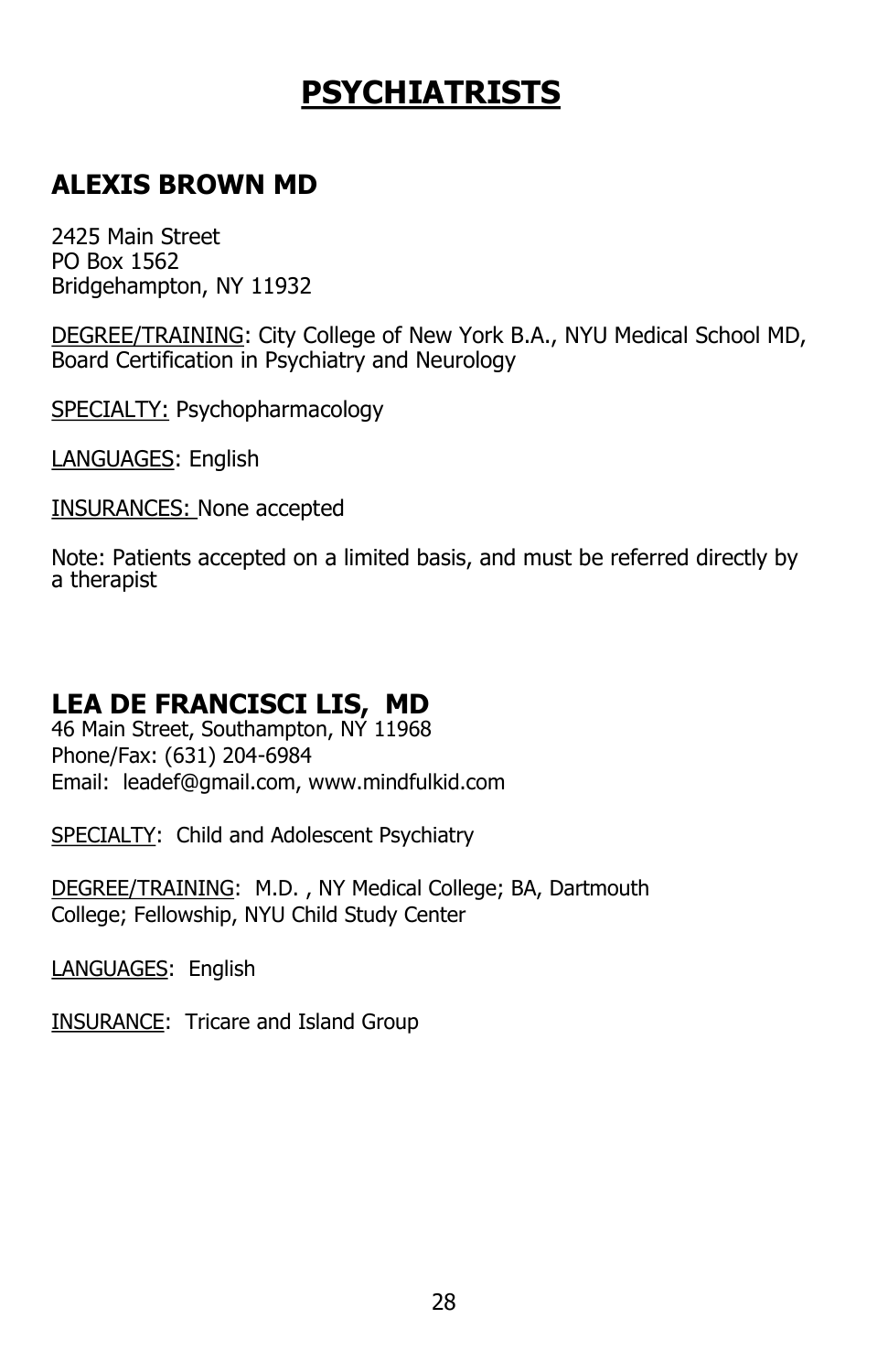# **PSYCHIATRISTS**

#### **PAUL GARSON, MD**

Director of Mental Health Services at Southampton Hospital

325 Meeting House Lane, Bldg. 2, Suite 301 Southampton, NY 11968 Phone: 631 283-4048 Fax: 631-283-5396

SPECIALTY: Adult psychiatry

DEGREE/TRAINING: Albany Medical College, Denver General Hospital

LANGUAGES: English

INSURANCES: Most insurances accepted

#### **MINDY PRAGER, MD**

80 White Street Southampton, NY 11968 Phone: 631-833-8569

DEGREE/TRAINING: Albany Medical college BS/MD , Beth Israel Medical Center psychiatry residency: Albany Medical college BS/MD

SPECIALTY: Adult psychiatry, integrated psychopharmacology and psychotherapy

LANGUAGES: English

INSURANCE: None. Will assist patients in obtaining their out of network benefit reimbursements.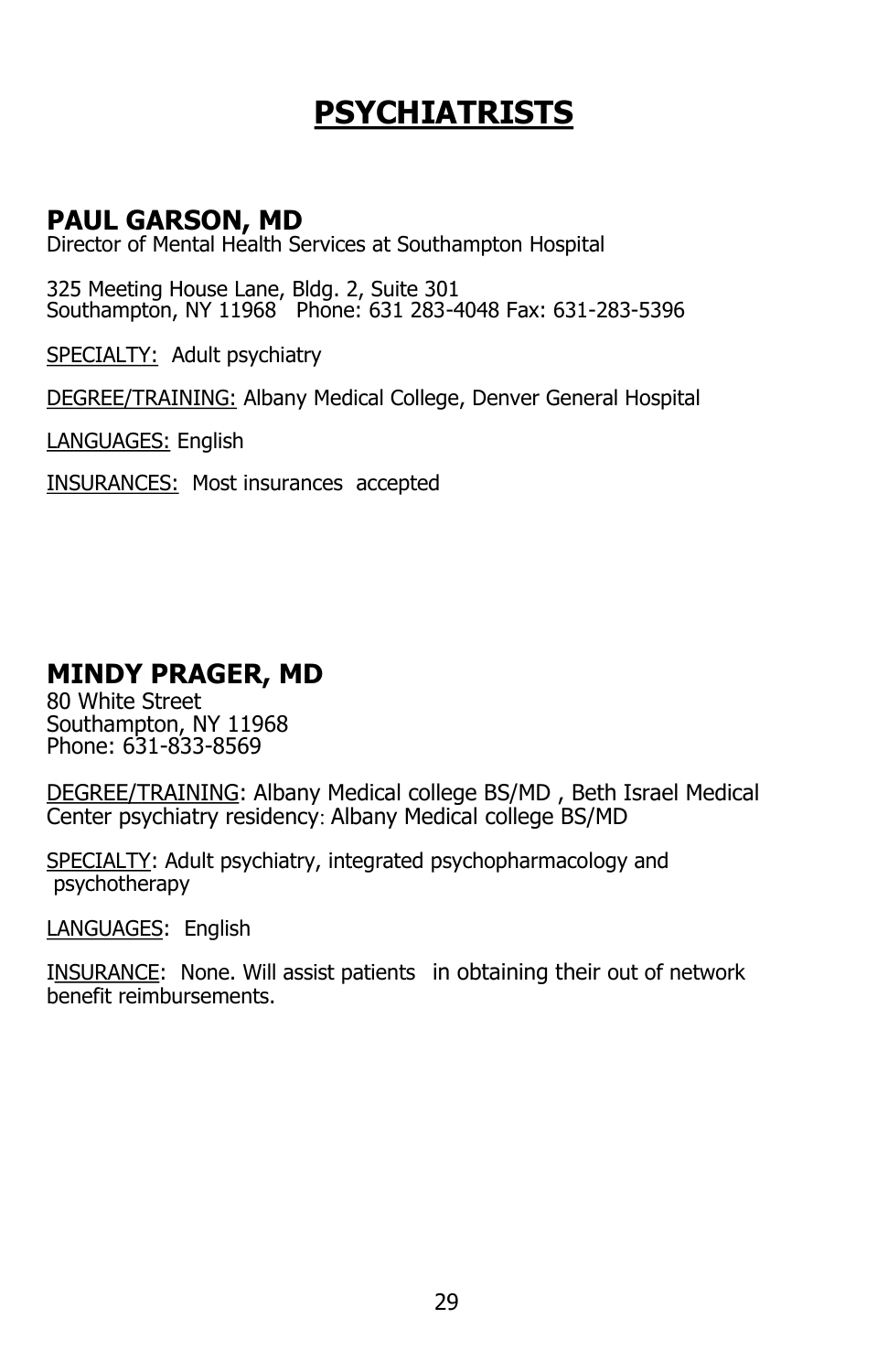### **DIANE BROOKS, PSY. D.**

170 Montauk Highway , Speonk 119712 Phone: 631-288-3584

SPECIALTY: Depression & anxiety, Cognitive Behavioral Therapy; adolescents & adults, anger management

DEGREE/TRAINING: Doctorate in Clinical Psychology, Long Island University; NYS licensed Psychologist

LANGUAGES: English

INSURANCES: Value Options, Empire Plan for Government Employees

### **CHRISTINE COOLIDGE, PH.D.**

Hampton Pain and Stress Center 186 W. Montauk Hwy., Hampton Bays Phone: 631-728-2000 Fax: 631-728-2880

SPECIALTY: Cognitive/Behavioral Therapy; Pain & Stress Therapy

DEGREE/TRAINING: NYS Licensed Psychologist; Clinical Specialist Psychiatric Registered Professional Nurse; Registered Professional Nurse; Board Certified in Neurofeedback; Board Certified in Biofeedback; Board Certified in Pain Management; Certified in Stress Management Education

LANGUAGES: English

INSURANCES: Traditional Medicare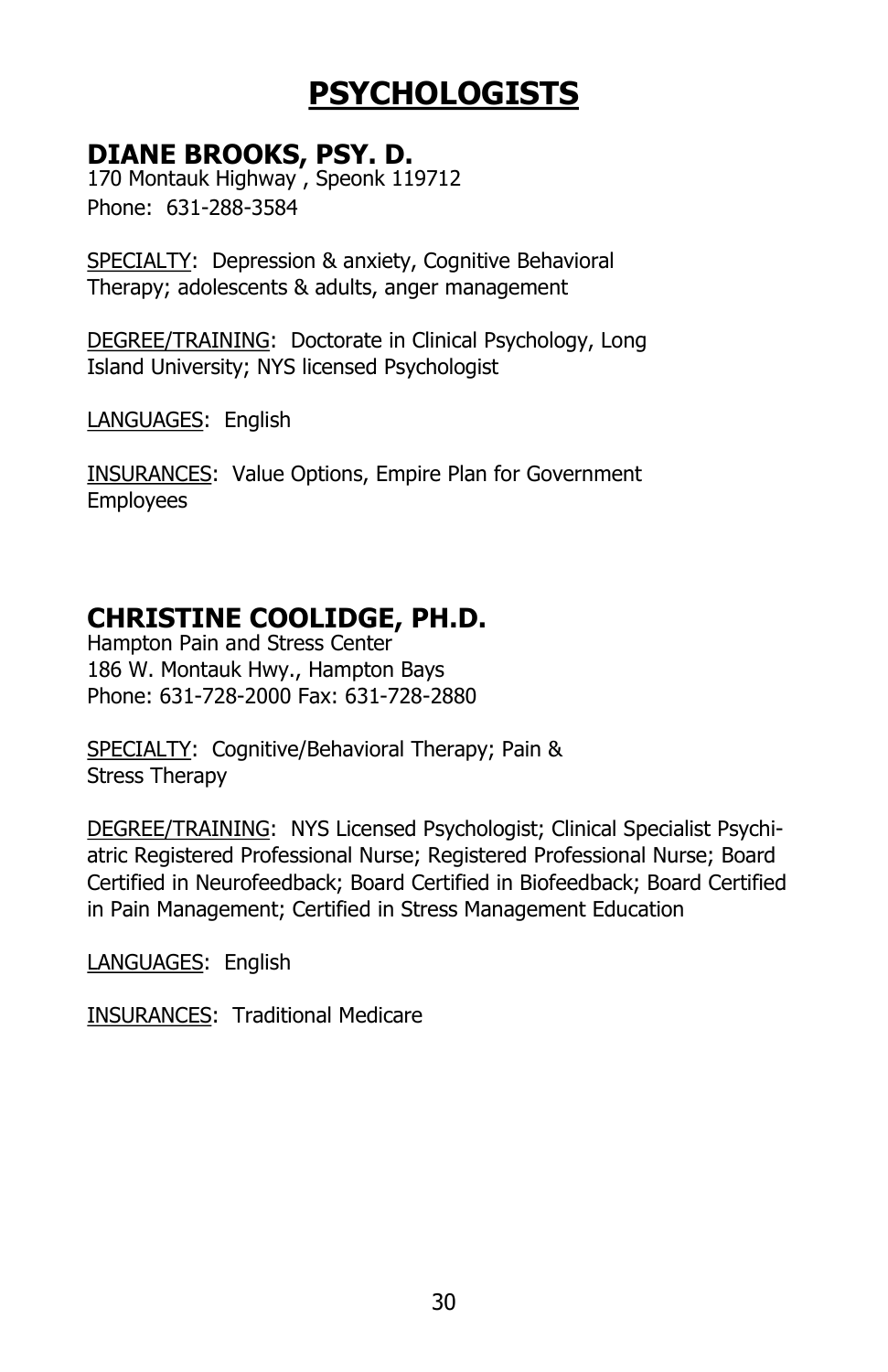### **JOEL KAYE, PHD**

352 Montauk Highway Wainscott, NY 11975 PO Box 695 Wainscott, NY 11975 Phone: 917-673-4362 Fax: 631-537-1831 tlgdjk1@gmail.com

Specialty: Mindfulness based psychotherapy, cognitive behavioral therapy, acceptance and commitment therapy

DEGREE/TRAINING: Post Doctoral Fellowships at Stanford University and Palo Alto , VA Medical Center; PhD. Clinical Psychology, NY State Licensed

LANGUAGES: English

INSURANCES: none

### **MARY MONACO KELLER, ED.D.**

34 West Water St., Sag Harbor, NY 11963 Mail: 4 Oak Pl., Southampton , NY 11968 Phone: 631-259-2122 Fax: 631-488-4073

SPECIALTY: All ages, couples, mutually respectful relationships, depression, anxiety, family relationships, self-esteem, trauma & abuse recovery pain & stress management & relaxation therapy

DEGREE/TRAINING: Doctorate in Psychology, Harvard University. NYS licensed Psychologist, NYS Certified School Psychologist, NYS Certified Teacher

LANGUAGES: ENGLISH AND SPANISH

INSURANCES: Medicare, Island Group, NY State Medicaid, Workers Compensation, No Fault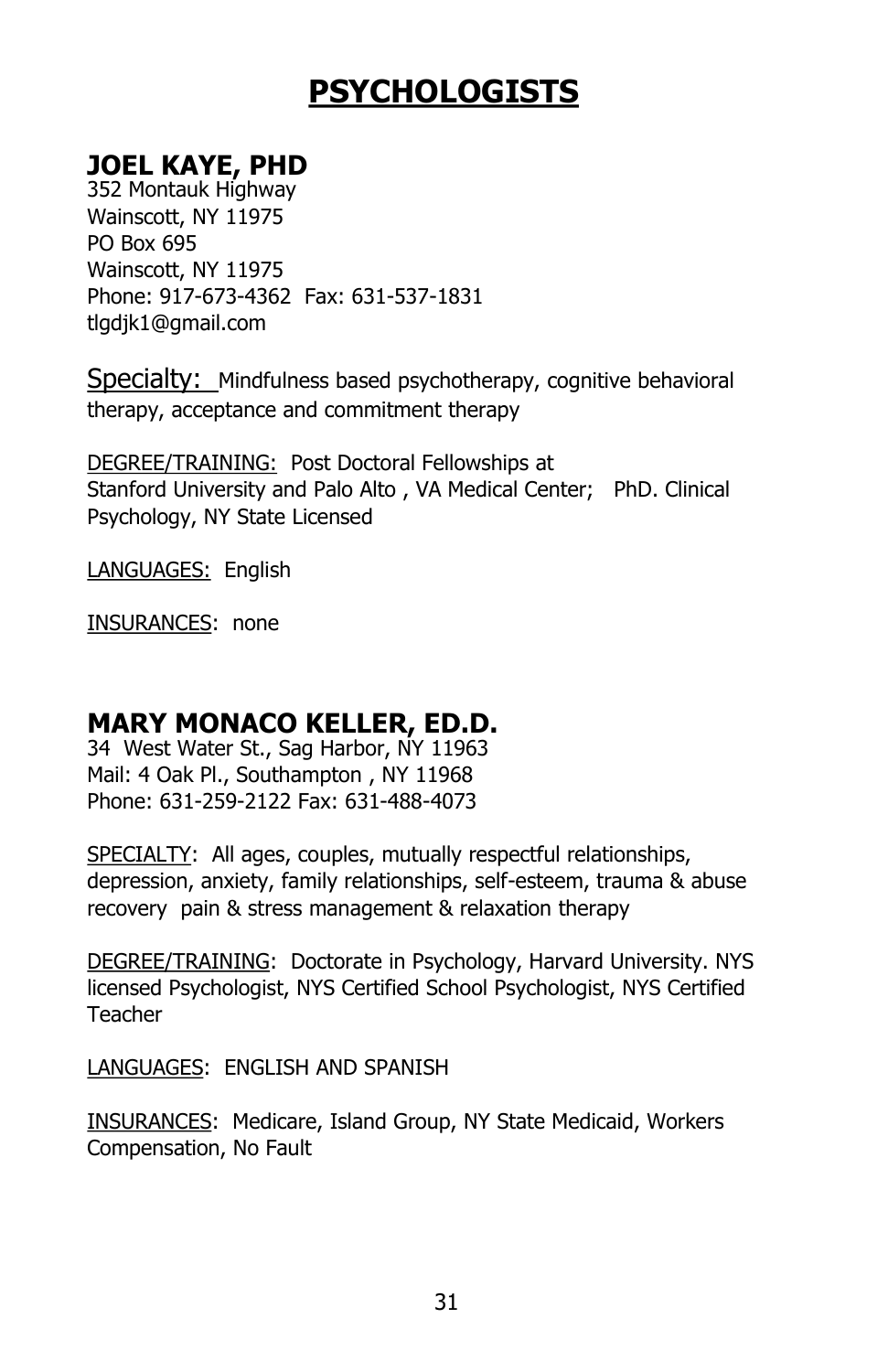### **VALERIE KING, PH.D.**

36 Windward Road, East Hampton, NY 11937 Phone: 631-267-3282 valeriekingphd@gmail.com

SPECIALTY: Lifespan Psychological Services: Neuropsychological Evaluations, Cognitive Screening, Psycho-educational evaluations, Child, Adolescent, Family Counseling, Group Therapy, Adult Individual therapy, Allied health professional at Southampton Hospital. Provides 1 hr. workshops & seminars on a range of mental health & behavioral health issues.

DEGREE/TRAINING: Ph.D. Clinical Psychology, Adelphi University, New York State Licensed Psychologist, Fielding Grad. University—Postdoctoral Certificate—Neuro-psychology

LANGUAGES: English

INSURANCES: Fee for service, out of pocket, no insurance accepted

#### **ROBERT KUISIS, PH.D.**

128 Bridgehampton-Sag Harbor Turnpike Bridgehampton, NY 11932 PO Box 2065 Bridgehampton, NY 11932 Phone:631-907-0539 Fax: 631-725-2978 Rkuisis@optonline.net

Specialty: Psychoanalytic Psychotherapy

DEGREE/TRAINING: Ph.D. Psychology Post Doctoral Certificate in Psychotherapy & Psychoanalysis

LANIGUAGES: English

INSURANCES: Medicare, Cigna, Emblem, NYSHIP (Beacon)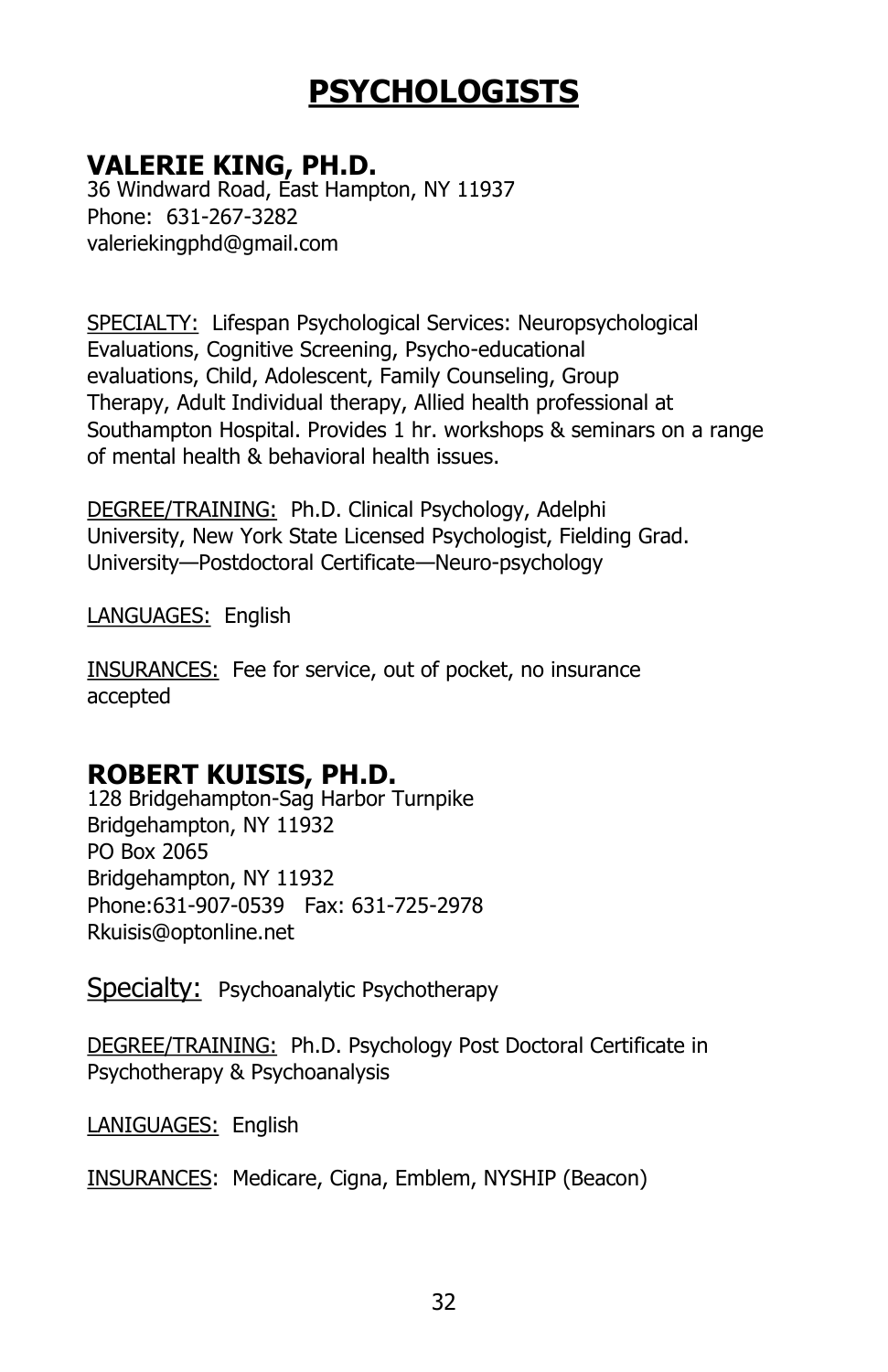#### **DR. SHARYN LAWALL**

128 Sag Harbor Turnpike, Bridgehampton, NY 11932 PO Box 993, Riverhead, NY 11901 Phone: 516-982-1111

SPECIALTY: Child & adolescent psycho educational evaluations and psychotherapy

DEGREE/TRAINING: Psy.D. in Child/School Psychology, New York University; NYS licensed Psychologist; NYS certified School Psychologist

LANGUAGES: English

INSURANCES: None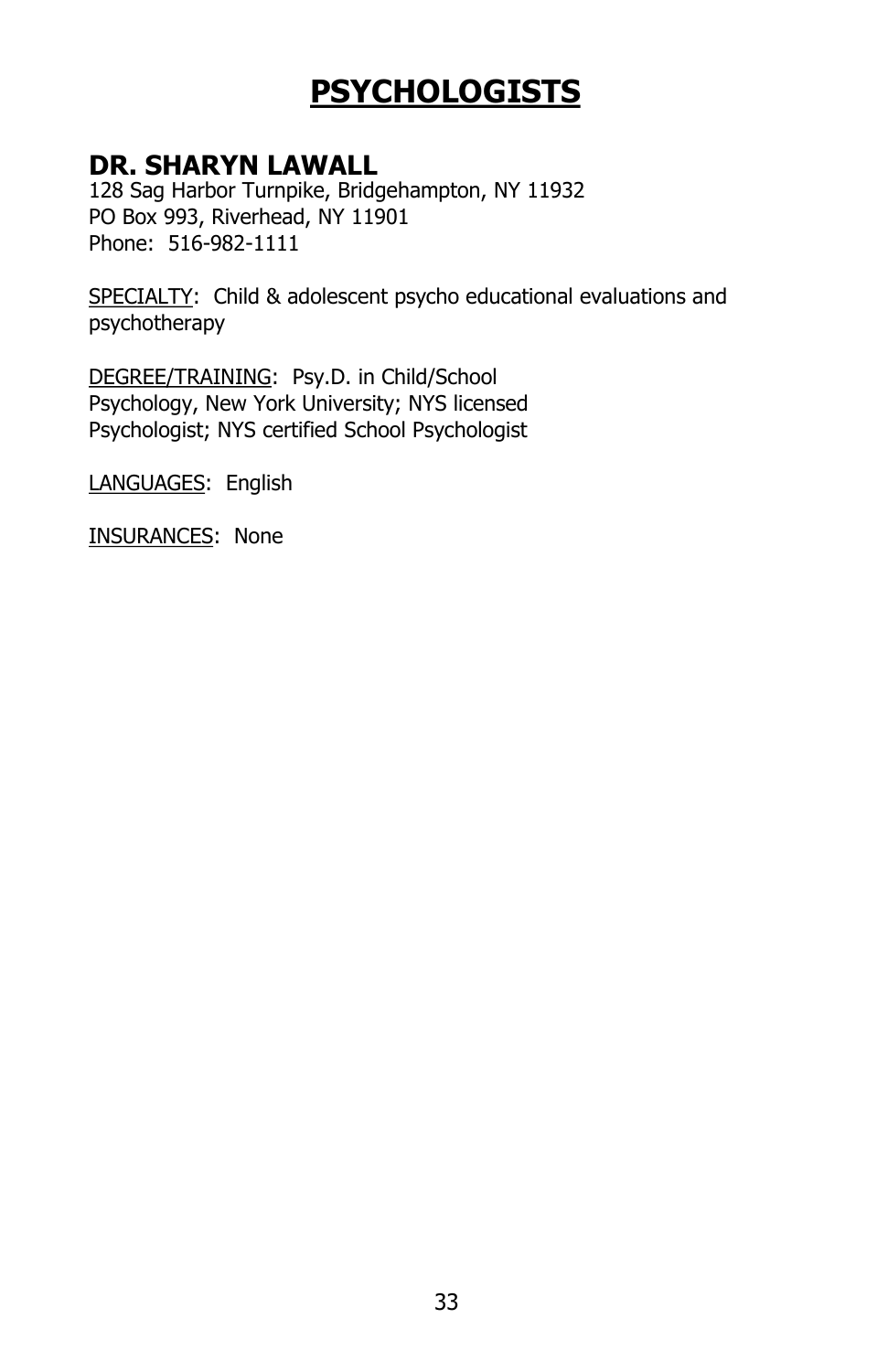#### **STEPHEN MIGDEN, PHD, ABPP & ASSOCIATES SHERRY HENIG, PHD**

998c Old Country Rd., # 414, Plainview, NY 11803 Phone: 516-625-0824 Fax: 516-625-0825 Email: Steve@nexstepsedconsulting.com www.nextstepsedconsulting.com

SPECIALTY: Special Needs Placement Consultation –we assist families in locating residential and boarding programs for a variety of psychiatric, substance abuse, behavioral and learning problems.

DEGREE/TRAINING: Steve Migden– BA, Columbia U; PhD, NYU; Post Doc Certif, Adelphi U

Sherry Henig BA, Oberliin College; PhD, Catholic U; Post Doc Certif, Adelphi U

INSURANCES: NA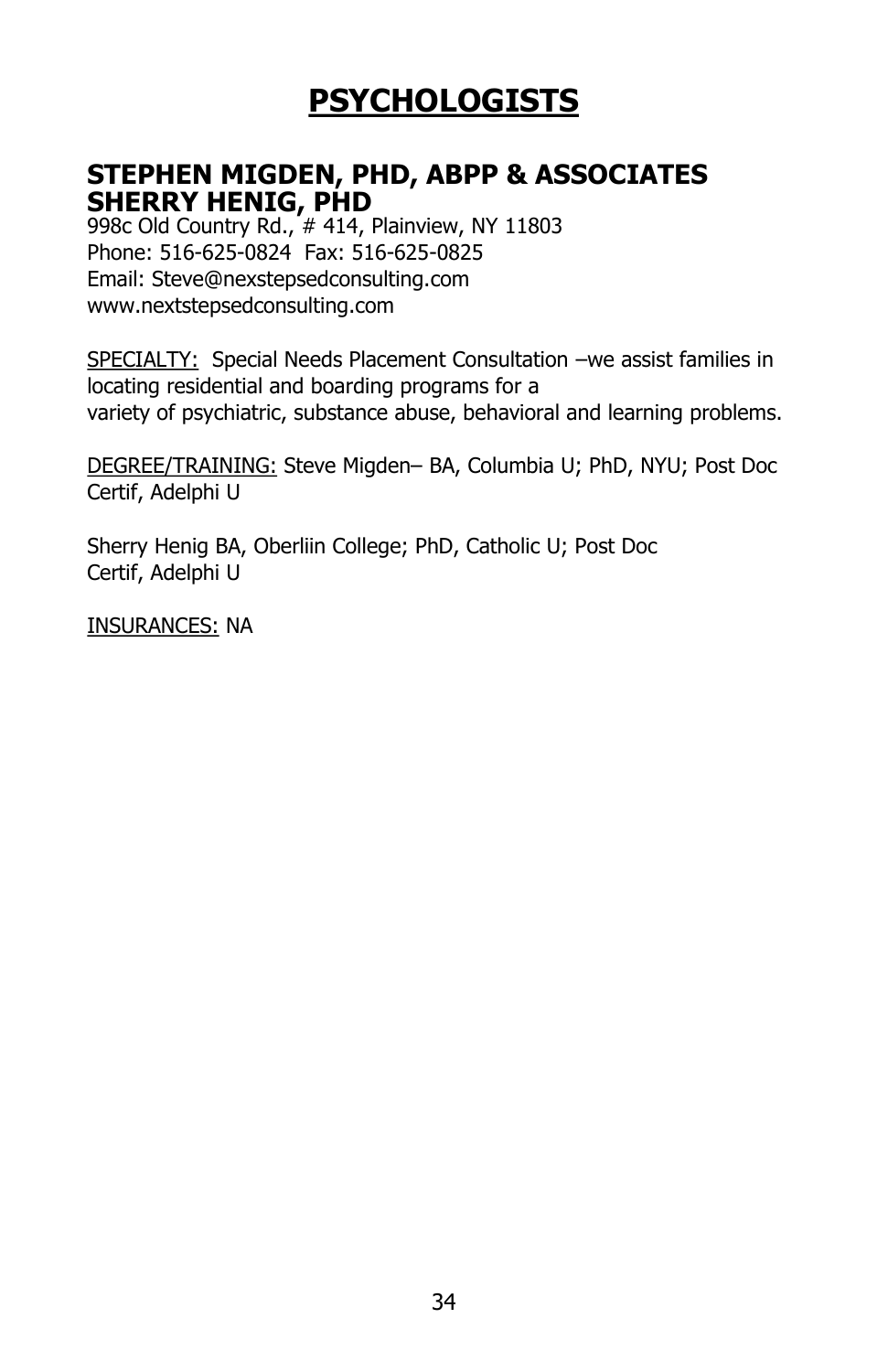### **MAGGIE BLOOMFIELD, LCSW, CASAC**

12 Oak St., #3, Westhampton Beach, NY 11978 Phone: (631) 922-2312 Fax: (631) 288-8576 Email: Blooming@optonline.net Maggiebloomfield.com

SPECIALTY: Clients over age 13. Substance Abuse, Mood Disorders, CBT, Trauma, Couples, Gender Identity, Grief Counseling

DEGREE/TRAINING: MSW, Stony Brook University, Licensed Clinical Social Worker, Certified Alcoholism and Substance Abuse Counselor

LANGUAGES: English

INSURANCES: Most major insurances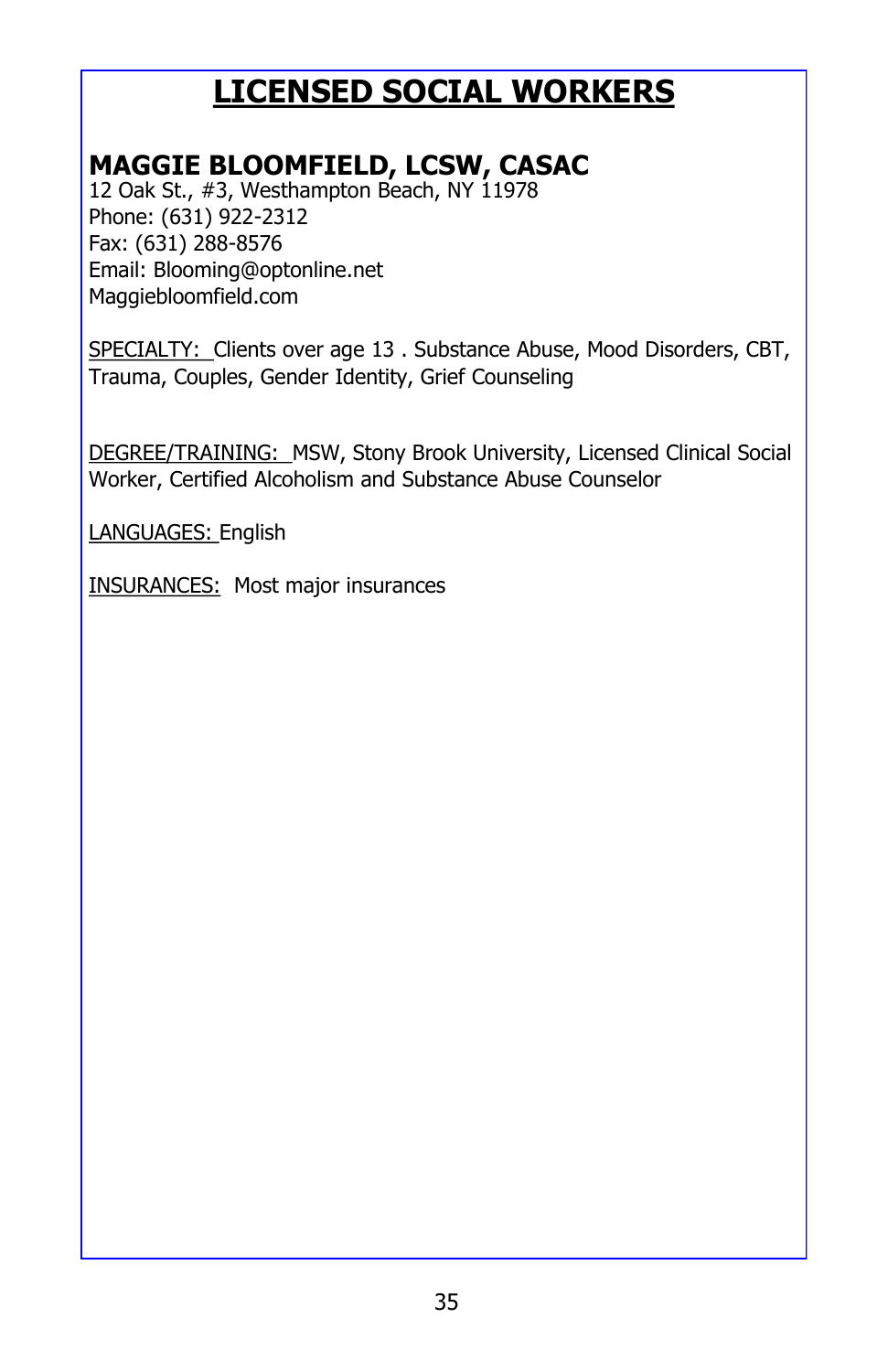#### **DAYLE A. BRENNER, LCSW-R**

100 Manetto Rd., Ste. 205, Plainview, NY 11803 122 W. 27th St., 10th Flr., NY, NY 10001 306 Washington St., Ste. 205, Hoboken, NJ 07030 Phone: (516) 662-2612 Email: dabcsw827@aol.com

SPECIALTY: Relationship termination, Separation, Divorce, single counseling & navigation, eating disorders, & emotional disturbances

Degree/Training: Licensed Clinical Social Worker

LANGUAGES: English

INSURANCES: All

### **LISA DE LUCA, LCSW-R**

54895 Rt. 25, Southold, NY 11971 PO Box 45, East Marion, NY 11939 Phone: 631-903-4177 Email: Lisa@LisaCDeluca.com ww.LisaCDeLuca.com

SPECIALTY: Adults, Panic attacks & anxiety, couples, end of life, elderly, DBT, mindfulness, care giving, EMDR, life coaching, & self empowerment

DEGREE/TRAINING—MSW

LANGUAGES: English

INSURANCES: Medicare, Empire, Blue Cross/Blue Shield, and Out of Network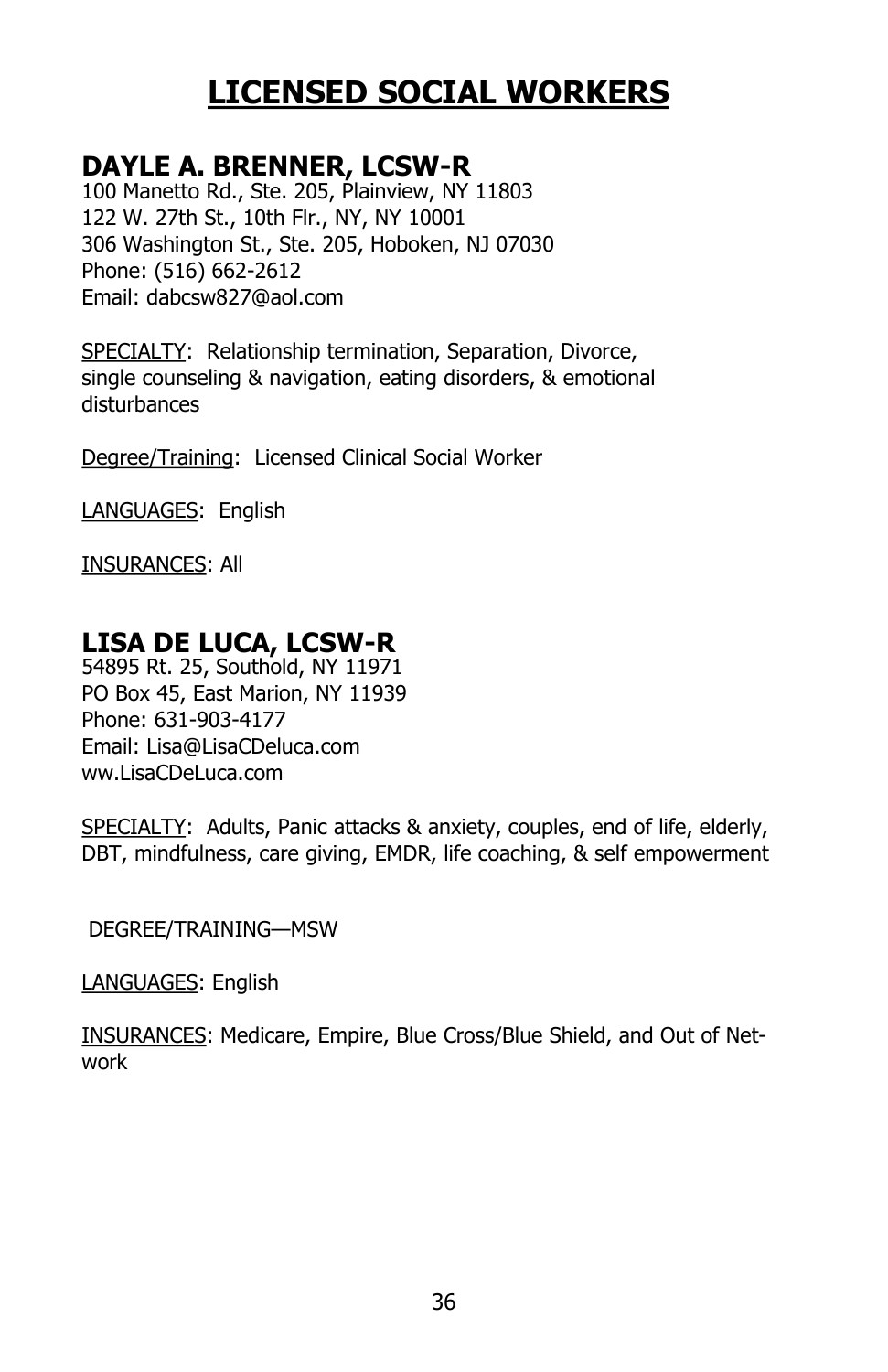#### **ALEXANDRA FEELY, R-LCSW**

200 Pantigo Place, Suite M, East Hampton, NY 11937 Phone: 631-329-2425 Fax: 631-329-6340

SPECIALTY: Domestic Violence; Individual and couples counseling

DEGREE/TRAINING: Master of Social Work Degree; New York State Licensed Clinical Social Worker

LANGUAGES: English and fluent Spanish

INSURANCES: None

### **LARAINE D. GORDON LCSW-R**

Time for Teens 631-338-7258 26 Henry Street Southampton, NY 11968 laraine@larainegordon.com www.larainegordon.com www.time4teens.org

SPECIALTY: Bereavement, adolescents and addictions.

DEGREE/TRAINING: BS in Psychology, MSW in Social Work. Masters of Social Work LCSW-R

LANGUAGES: English

INSURANCES: BCBS AETNA, Value Options, NYSHIP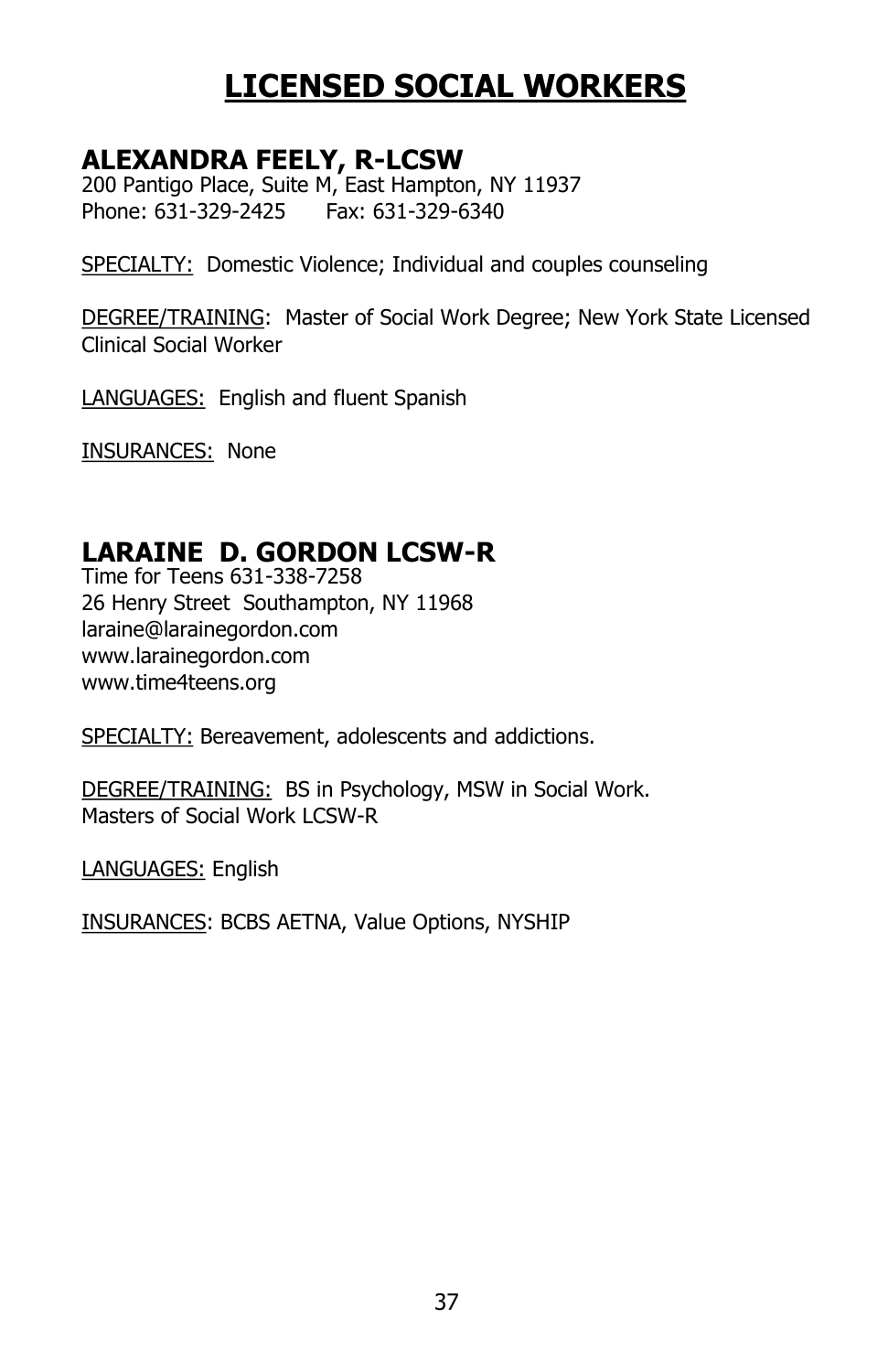#### **BERNADETTE GILDEA, LCSW**

298 Middle Road, Riverhead, NY 11901 8 Sterlington Plaza, Greenport, NY 11944 Mailing Address: P.O. Box 1812 Shelter Island, NY 11964 Phone: 631 477-3700, 631-786-2870 Fax: 631 369-0130 Email: Bernadettegildea@aol.com

SPECIALTIES: Individual, marriage, family

DEGREE/TRAINING; Social Work, MSW

LANGUAGES: English

INSURANCES: Blue Cross, HIP, UBH, United HealthCare, Oxford, Cigna, Anthem, Emblem, GHI, 1199-National Local

#### **SUSAN S. GRIFFIN, R-LCSW**

110 Jermain Ave., P.O. Box 1551, Sag Harbor, NY 11963 Phone/Fax: 631-725-2978 susangriffin@optonline.net

SPECIALITY: Individuals over 18

DEGREE/TRAINING: Master of Social Work, New York State Licensed Clinical Social Worker

LANGAUGES: English

INSURANCES: None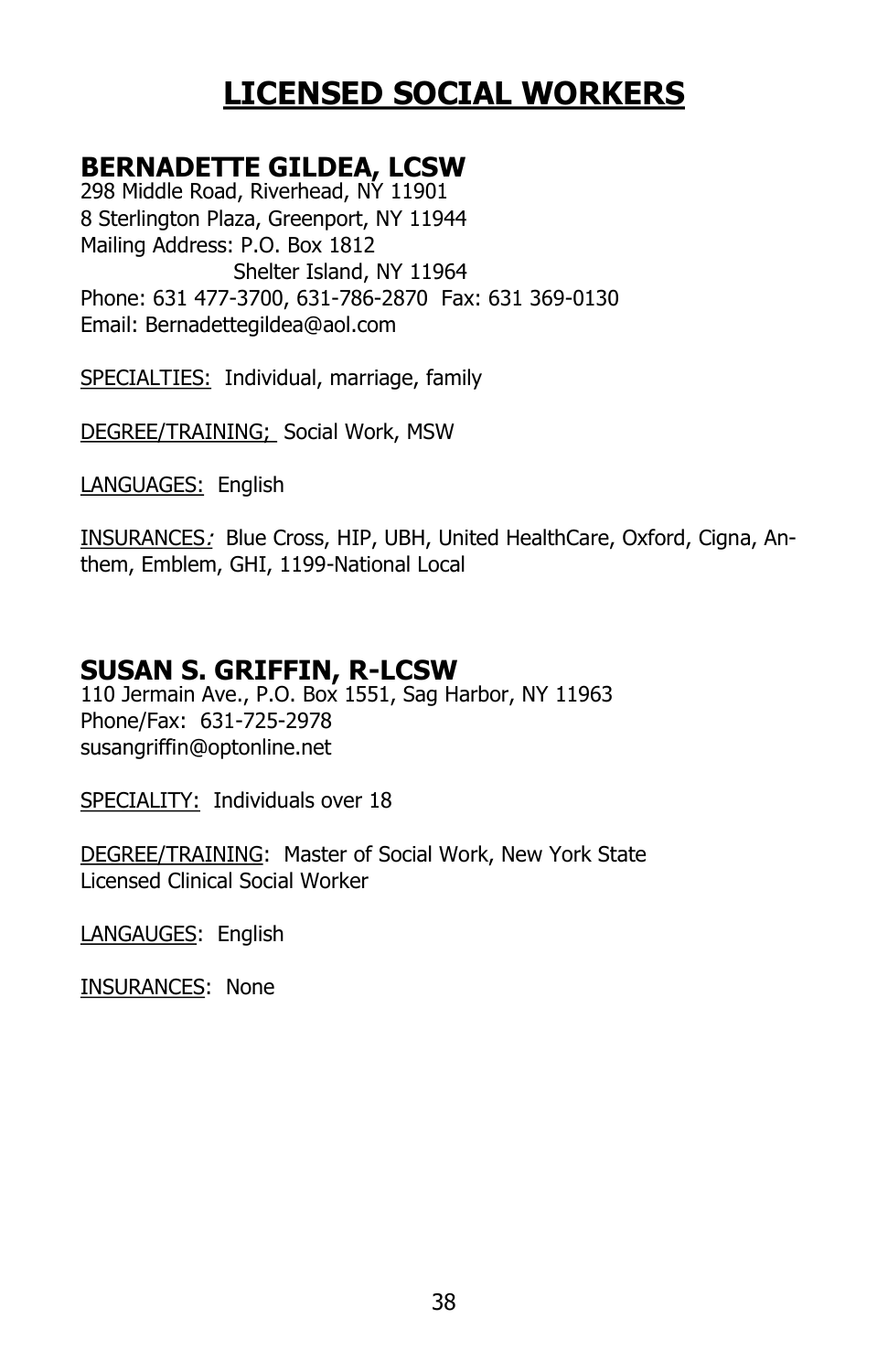### **NELLA HAHN, R-LCSW**

78 Montauk Hwy., East Moriches, New York 11940 Phone: 212-888-2888 nelhahn@aol.com www.hamptontherapy.com

SPECIALTY: Anxiety, Depression, Transitions, Relationships, Infidelity, Grief/ bereavement, Sleep problems

DEGREE/TRAINING: NYS licensed Master Clinical Social Worker; Certified Psychoanalyst, Certificates in: Gerontology, physical fitness for older adults, bioethics & medical humanities, Suffolk Institute of Psychoanalysis, Hunter School Of Social Work

LANGUAGES: English

INSURANCES: Medicare, Out of network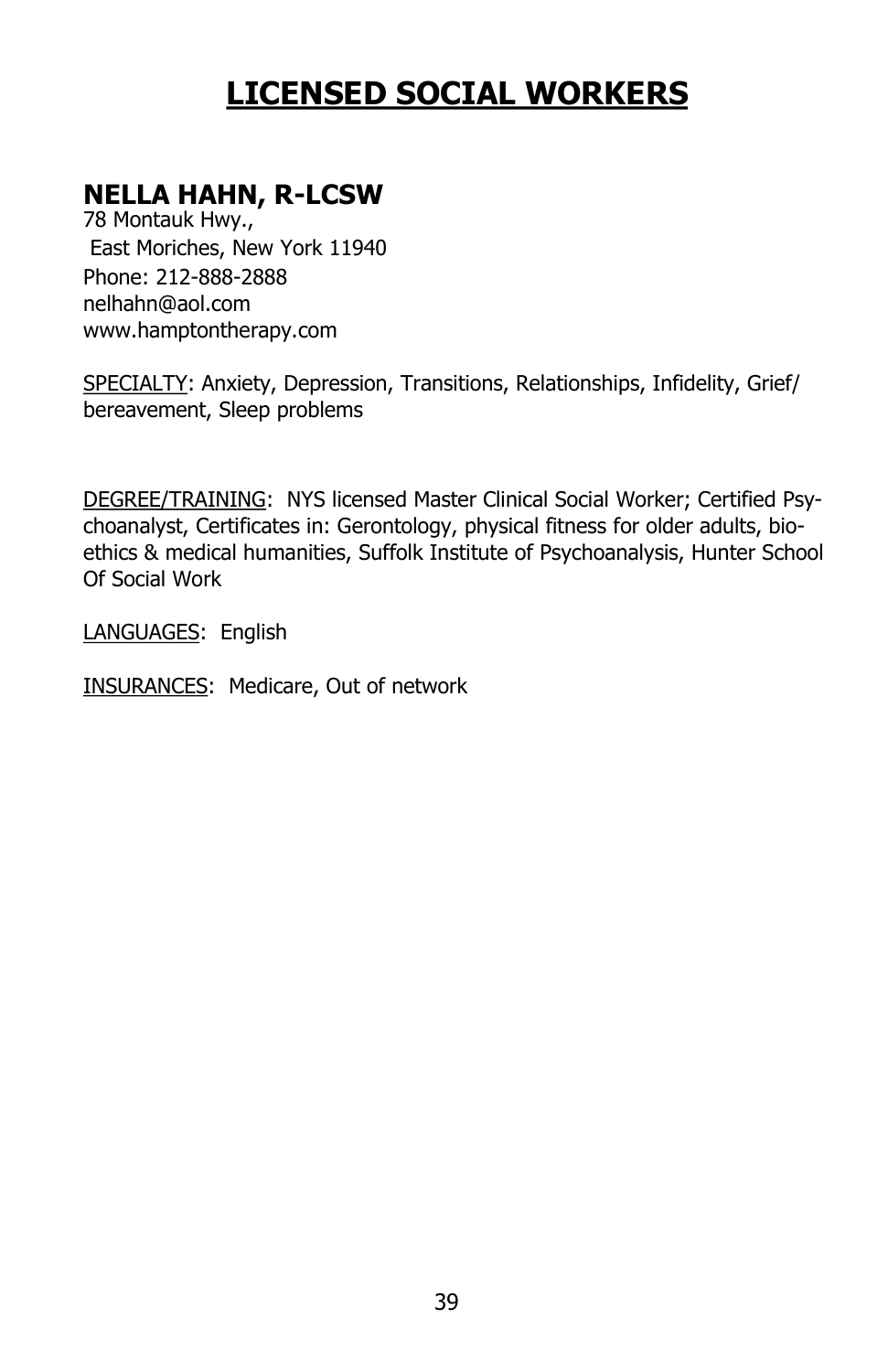#### **CHRISTOPHER HALUCHA, MSW, LCSW-R**

17 School St., Hampton Bays, NY 11946 Phone: 631-276-5147 Fax: 631-728-5369 Email: chalucha@yahool.com

SPECIALTY: Children, Adolescents, Family, Couples, Mood Disorders, Depression, Anxiety, PTSD, Personality Disorders, Autism Spectrum, Grief/Loss, Social Skills, Phobias, Crisis, Addictions

DEGREE/TRAINING: Masters Degree Social work, DBT, CBT, CISD, CISM, Addictions.

LANGAUGES: English

INSURANCES: All insurances accepted

### **ELLEN HENSCHEL, LCSW, CASAC**

425 East 86th Street, New York, NY 10028 615 Broadway, (lower level), Hastings on Hudson, NY 10706 Phone: 212-369-7885, 917-822-3525 Fax: 914-478-1217 EHENSCHEL@AOL.COM www.psychologytoday.com

SPECIALTY: Individuals, couples, addictions, depression; available for skype/telemental health sessions

DEGREE/TRAINING: Master of Social Work degree; NYS licensed social worker; certified in substance abuse counseling; psychoanalytic training, certified in telemental health.

LANGUAGES: English

INSURANCES: Oxford, Healthnet, United Healthcare, Aetna, 1199, Medicare, Medicaid, Cigna, Value Options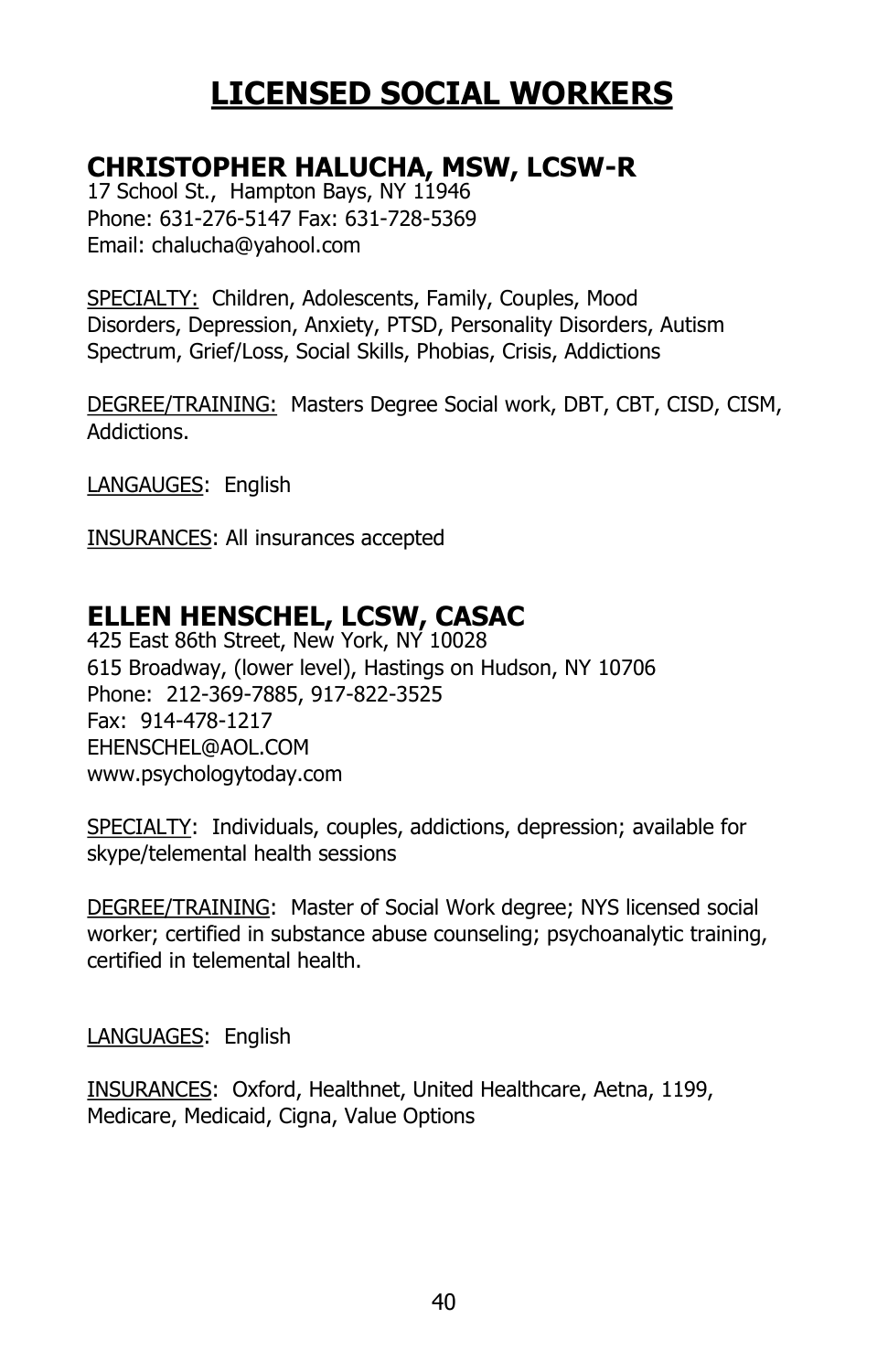### **SANDI KAUFMAN, LCSW, CST**

46 S. Main St., Southampton, NY 11968 Phone: 347-658-4678 Sandi@sandikaufman.com

SPECIALTY: Anxiety, depression, relationships, couples, sex therapy, mindfulness, life transitions

DEGREE/TRAINING: NYU Silver School of Social Work, William Alonson White Institute Intensive Psychoanalytic Psychotherapy Program (one Year)

LANGUAGES: English

INSURANCES: Blue Cross Blue Shield, Cigna, Value Options

### **TERI KOFF, LCSW, CMC**

P. O. Box 55, East Hampton, NY 11937 Phone: 631-329-5682 eldercarenyc@gmail.com www.caremanagernyc.com

SPECIALTY: Geriatrics and elder care

DEGREE/TRAINING: Master of Social Work degree, New York University; NY State Licensed Clinical Social Worker; ACSW, QCSW, DCSW; Care Manager **Certification** 

LANGUAGES: English

INSURANCES: fee for service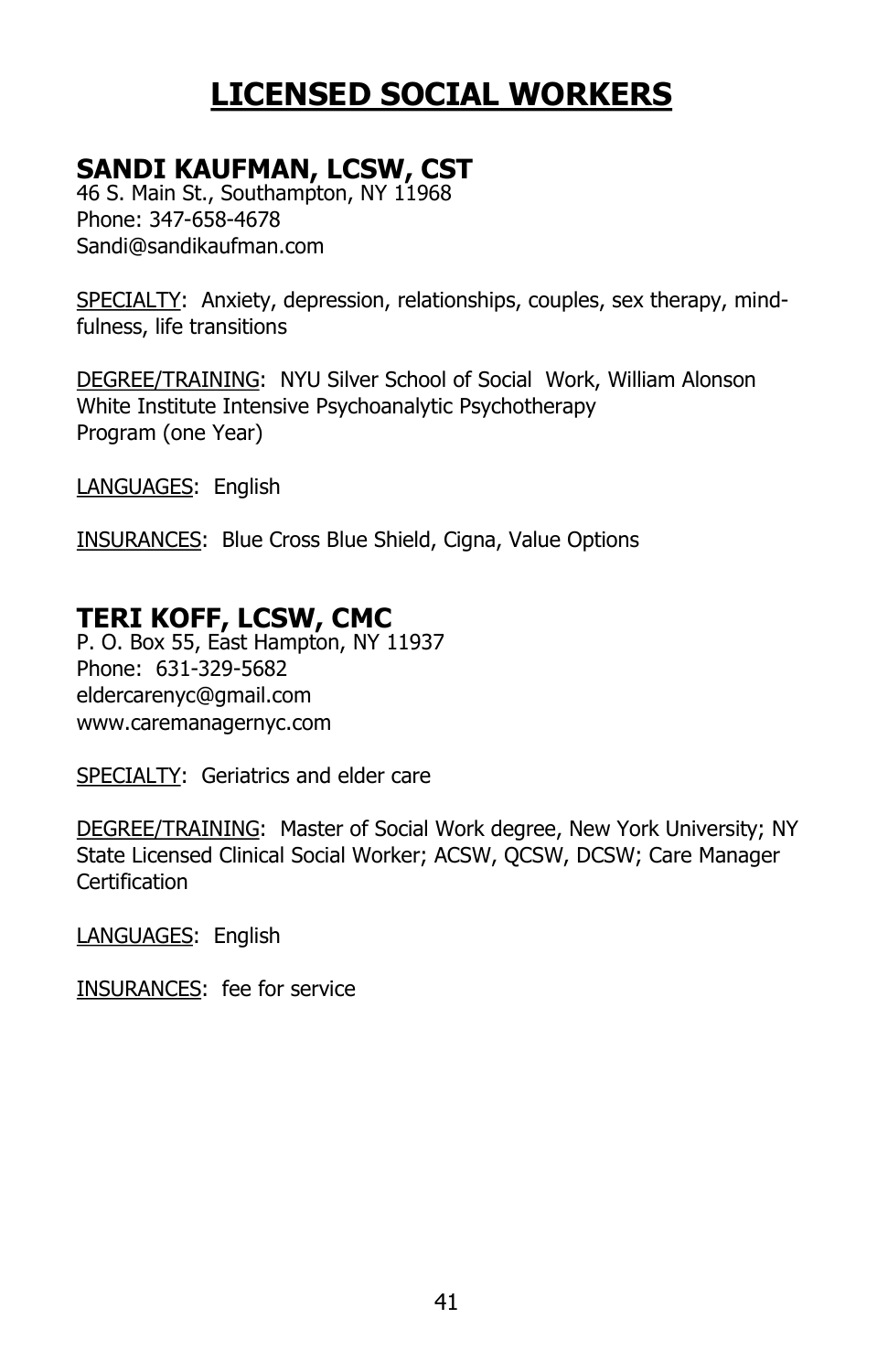### **ROXINIA LAFFITTE, LMSW**

LAFFITTE LIFE HEALING 71 Bay Ave Southampton NY 11968 631-259-2556 email: ROXINIA.LMSW@GMAIL.COM **Owner/ Operator Therapist** SPECIALTY: Specializing in trauma and grief counseling

DEGREE/TRAINING: Certified Trauma Therapist, Licensed Social Worker-Certified Grief Counselor

LANGUAGES: English/ Spanish

INSURANCES: N/A

### **THOMAS F. LIVOTI, LCSW-R**

238 Long Neck Blvd., Riverhead, NY 11901 Phone: 631-348-2754 Fax: 631-369-6180

SPECIALTY: Family & marital therapy; addictions, co-dependency & recovery counseling

DEGREE/TRAINING: Master of Social Work; LCSW-R; ACSW; Social Work Field Instructor; Alcohol Counselor, South Oaks Hospital; Certified Diplomate, APA; Clinical Pastoral Education training; Trained HIV Counselor

LANGUAGES: English

INSURANCES: Medicare, Oxford, United Healthcare, Blue Cross/Blue Shield, HIP, Aetna, Island Group, Tricare, Healthfirst, Vytra, MSN, Value Options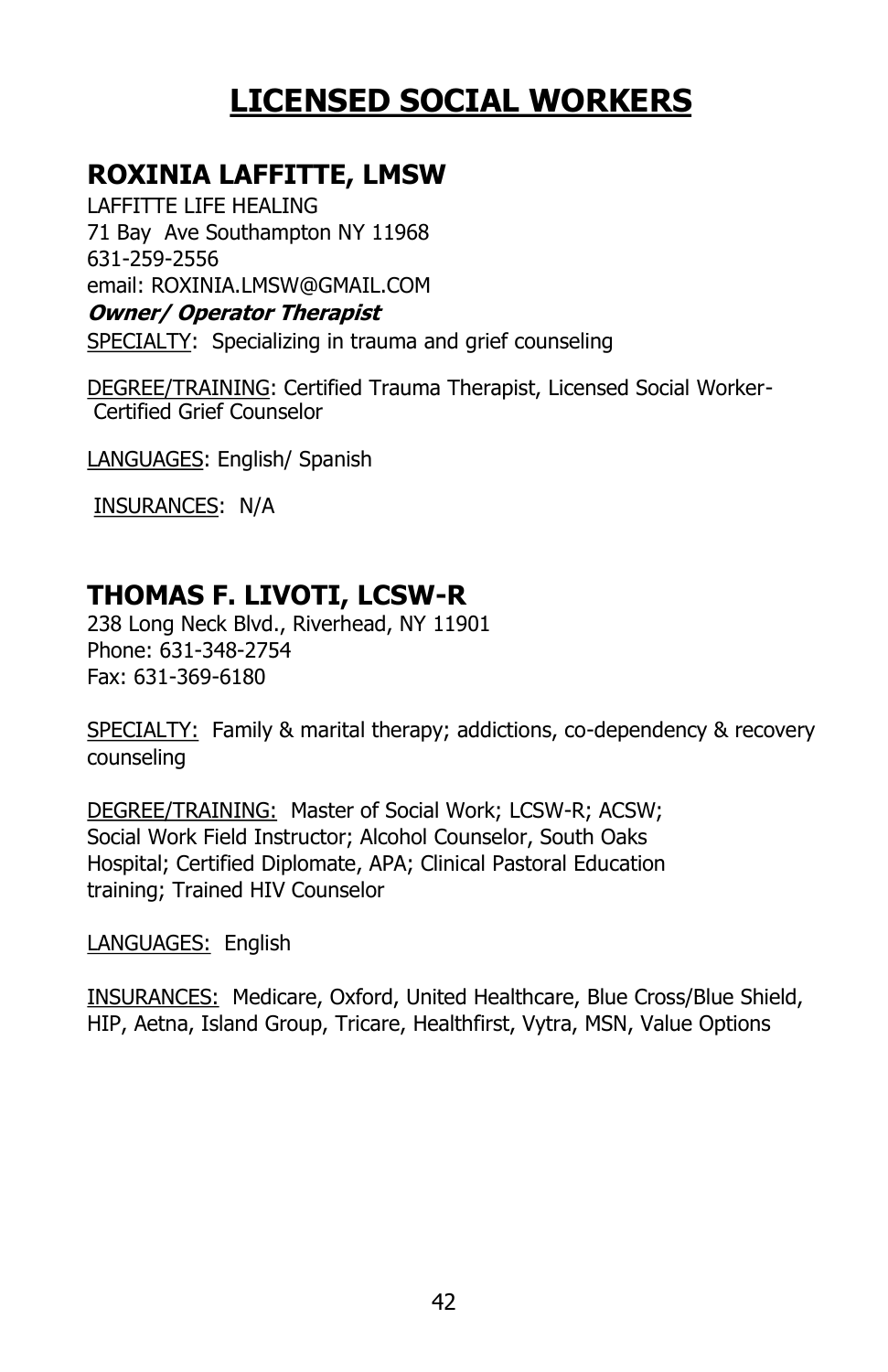#### **EILEEN MANGINO, LCSW-R,CASAC, EMDR, CIT**

36 East 2nd. St., Riverhead, NY Mailing Address: PO Box 1851, Riverhead, NY 11901 Phone: 631-495-0372 Fax: 631 369-4585 Email: elmangino@gmail.com

SPECIALTY: Individual therapy for adults over 18. Anxiety, depression, trauma and stress-related disorders, dissociative disorders, relationship difficulties, addiction recovery and life transitions.

DEGREE/TRAINING: BA, UC Berkeley; MSW, Stony Brook University; National Institute for the Psychotherapies, Psychodynamic Certificate; EMDRIA certified therapist in EMDR; Imago Relationships Therapist; NYS Credentialed Alcohol & Substance Abuse Counselor and NYS Licensed Clinical Social Worker

LANGUAGES: English

INSURANCES: Private payment and out of network plans such as NYSHIP, Aetna, Cigna, Medicare

#### **LAURIE MARSDEN, LCSW**

[Lmarsden22@gmail.com](mailto:Lmarsden22@gmail.com) Laurie.marsden.com

SPECIALTY: Online mental wellness program for women called "The 8 Steps to Becoming You". Learn how to deal with uncomfortable feelings, change negative thought patterns, communicate more effectively, and improve your relationships. A confidential, guided self-help mental wellness program.

DEGREE/TRAINING: MSW, Columbia University, BS Columbia University, NYS Licensed Clinical Social Worker

LANGUAGES: English

INSURANCES: None Program is being given away for free during Covid 19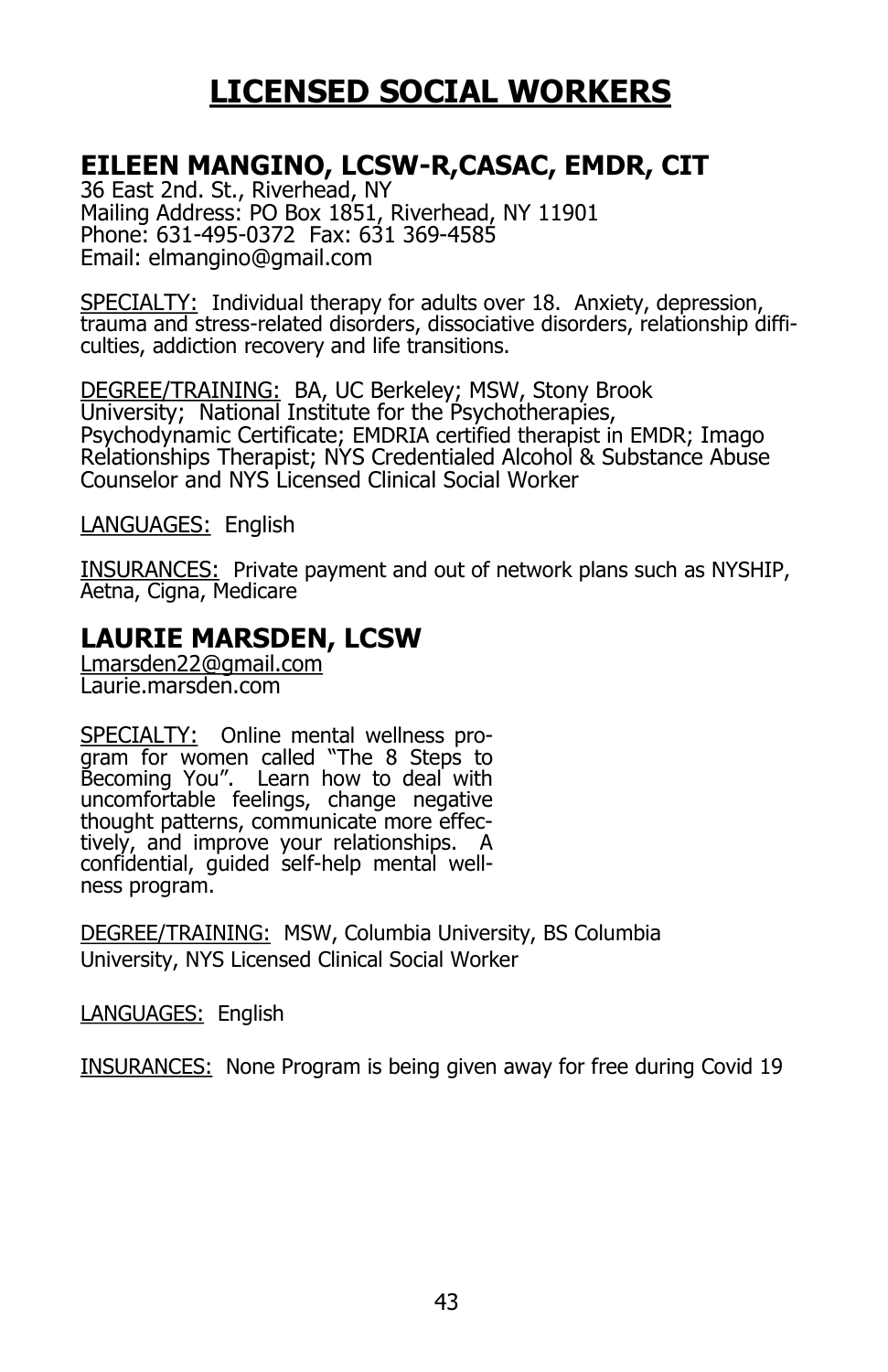### **MOIRA MASTRO, LCSW, CASAC**

13105 Main Road, Mattituck, NY 11952 PO Box 600, Mattituck, NY 11952 516-993-4934 [Moira.mastro@gmail.com](mailto:Moira.mastro@gmail.com) [www.moiramastro.com](http://www.moiramastro.com)

SPECIALTY: Anxiety, Depression, Alcohol abuse, Relationship issues, Interpersonal Wellness, Life Coaching

DEGREE/TRAINING: BA Psychology. MSW

LANGUAGES: English

INSURANCES: Medicare, Island Administration Group, Anthem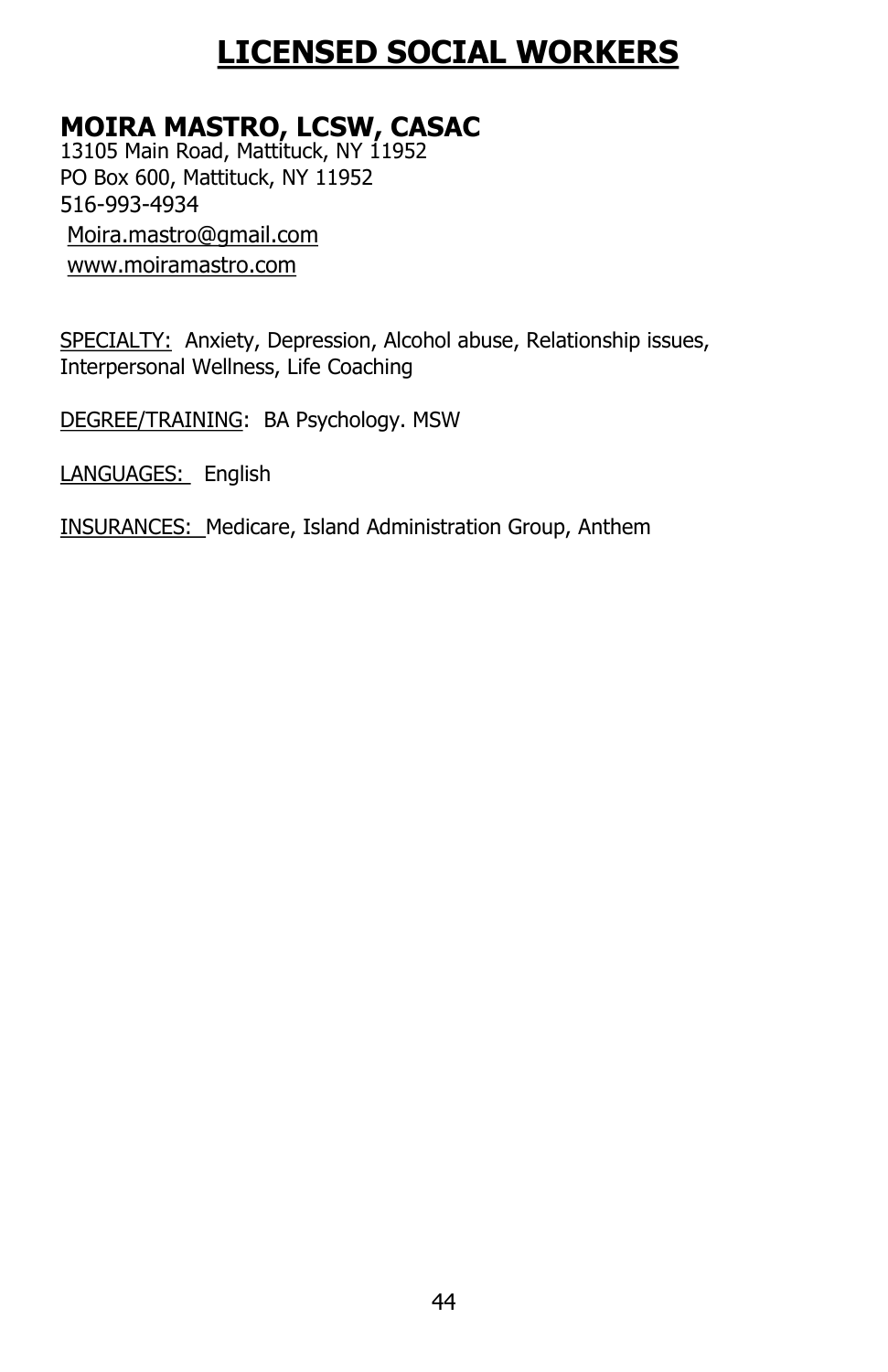### **KATHERINE MITCHELL, PHD, LMSW, CASAC**

East End Counseling LLC 3330 Noyac Rd, Bldg. D Sag Harbor, NY 11963 Phone: 631-899-4575 (O) Phone: 631-481-6550 © [katherine@eastendcounselingny.com](mailto:katherine@eastendcounselingny.com) [www.eastendcounselingny.com](http://www.eastendcounselingny.com)

SPECIALTY: OASAS/DMV evaluations, Psychotherapy with individuals and families, addictions; substance abuse recovery; alcohol assessments; interventions

DEGREE/TRAINING: NYS Licensed Clinical Social Worker; Certified Alcohol and Substance Abuse Counselor

LANGUAGES: English, French and Spanish

INSURANCES: Sliding scale fees

#### **ALISA NORTON, LCSW, CSAC-T, EMDR**

11700 Main Rd., Ste. 1, Mattituck, NY Mailing Address: PO Box 818 Remsenburg, NY 11960 Phone: 516-523-7072 Fax: 631-207-0496 Email: Alisanorton@aol.com

SPECIALTY: Anxiety, Depression, Life Transitions, Trauma, Substance Abuse, bereavement groups for those who have lost someone to suicide

DEGREE/TRAINING: MSW Stony Brook University, Post Graduate Certification in Drug & Alcohol Abuse, EMDR Institute. NYS Licensed Clinical Social Worker

LANGUAGES: English

INSURANCES: Aetna, Medicare, NYSHIP/ Beacon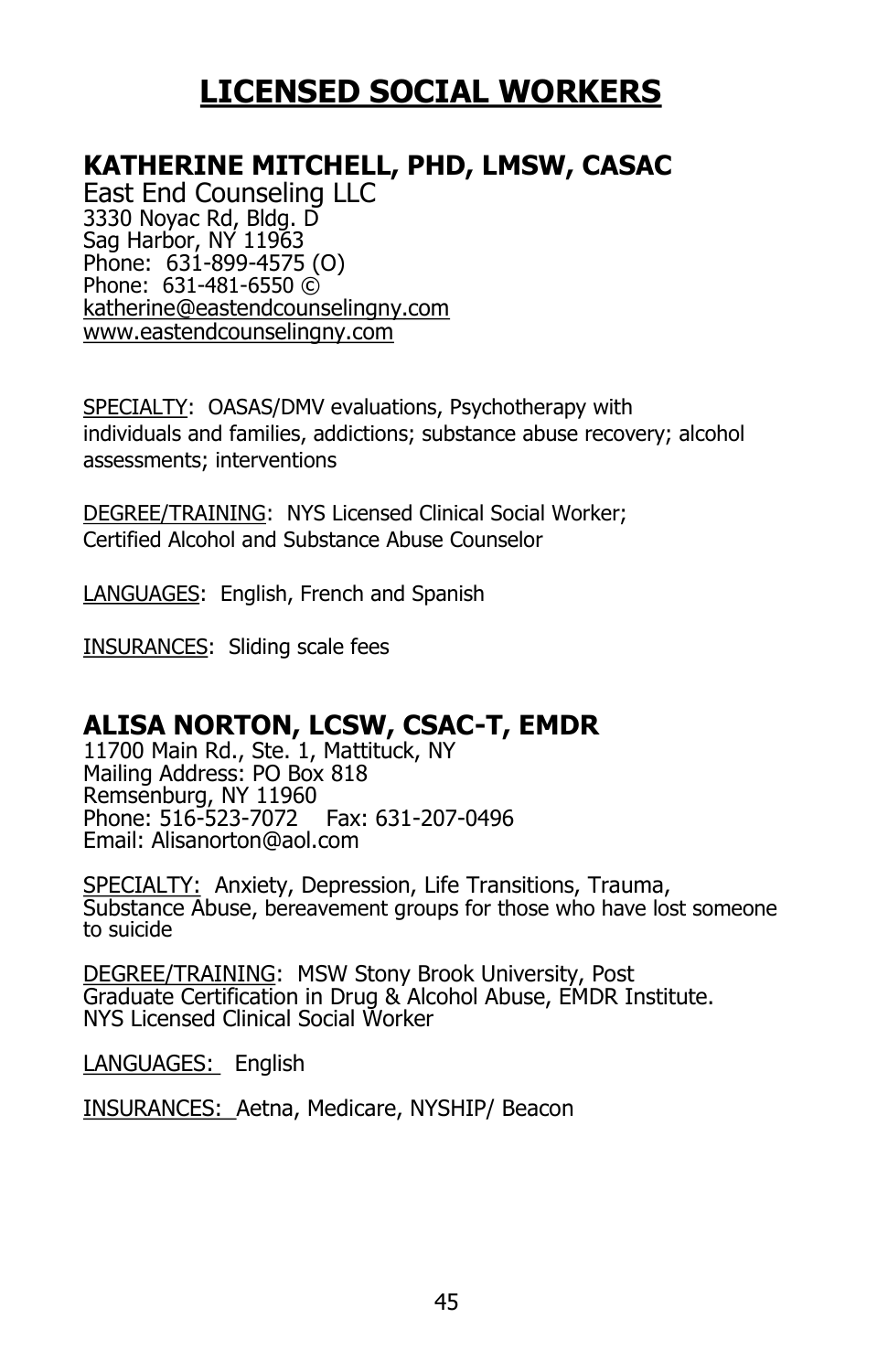#### **SUE PENNY, LCSW-R**

15 Stoney Hill Road, Sag Harbor, NY 11963 Phone/Fax: 631-725-6435 [suepenny@optonline.net](mailto:suepenny@optonline.net)

SPECIALTY: Depression, anxiety, trauma, ADD/ADHD, couples, group therapy, EMDR

DEGREE/TRAINING: NYS Licensed Clinical Social Worker; Master of Social Work degree

LANGUAGES: English

INSURANCES: Medicare and many others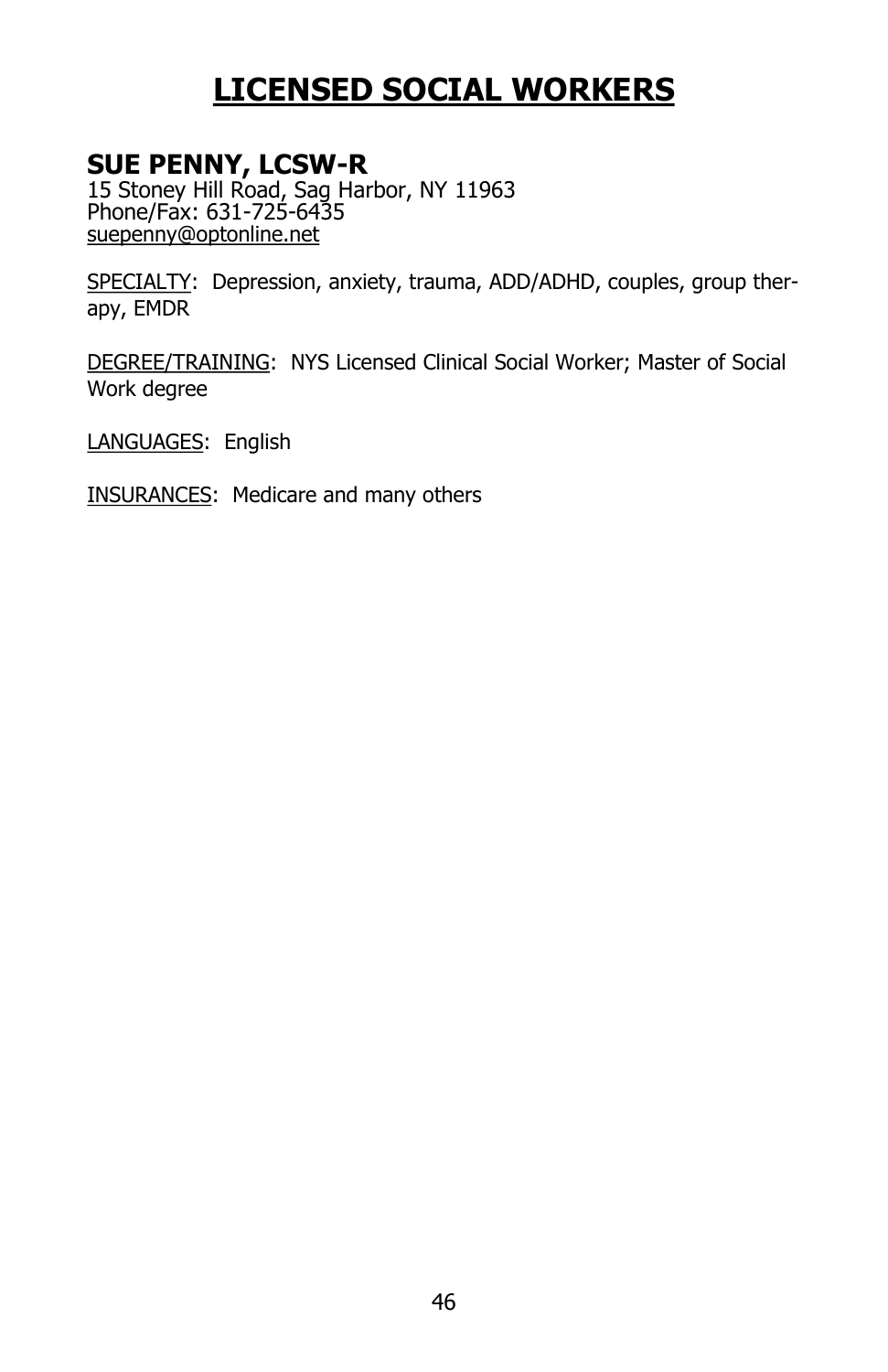### **MAURA B. QUEALY, LCSW-R, BCD**

5 Stony Court, Hampton Bays, NY 11946 Phone/Fax: 631-728-2786 MBRIG51@yahoo.com

SPECIALTY: Anxiety & mood disorders, cognitive therapy, EMDR

DEGREE/TRAINING: New York State Licensed Clinical Social Worker

LANGUAGES: English

INSURANCES: Most all insurances & sliding scale fees

#### **ANITA ROSENSHINE, LCSW**

533 David Whites Lane Southampton, NY 11968 Phone: 631-287-7021 Fax: 631-287-7337 Email: ARKATSH@aol.com

SPECIALTY: aging. individuals, couples

DEGREE/TRAINING: Columbia School of Social Work, LCS

LANGUAGES: English

INSURANCES: Medicare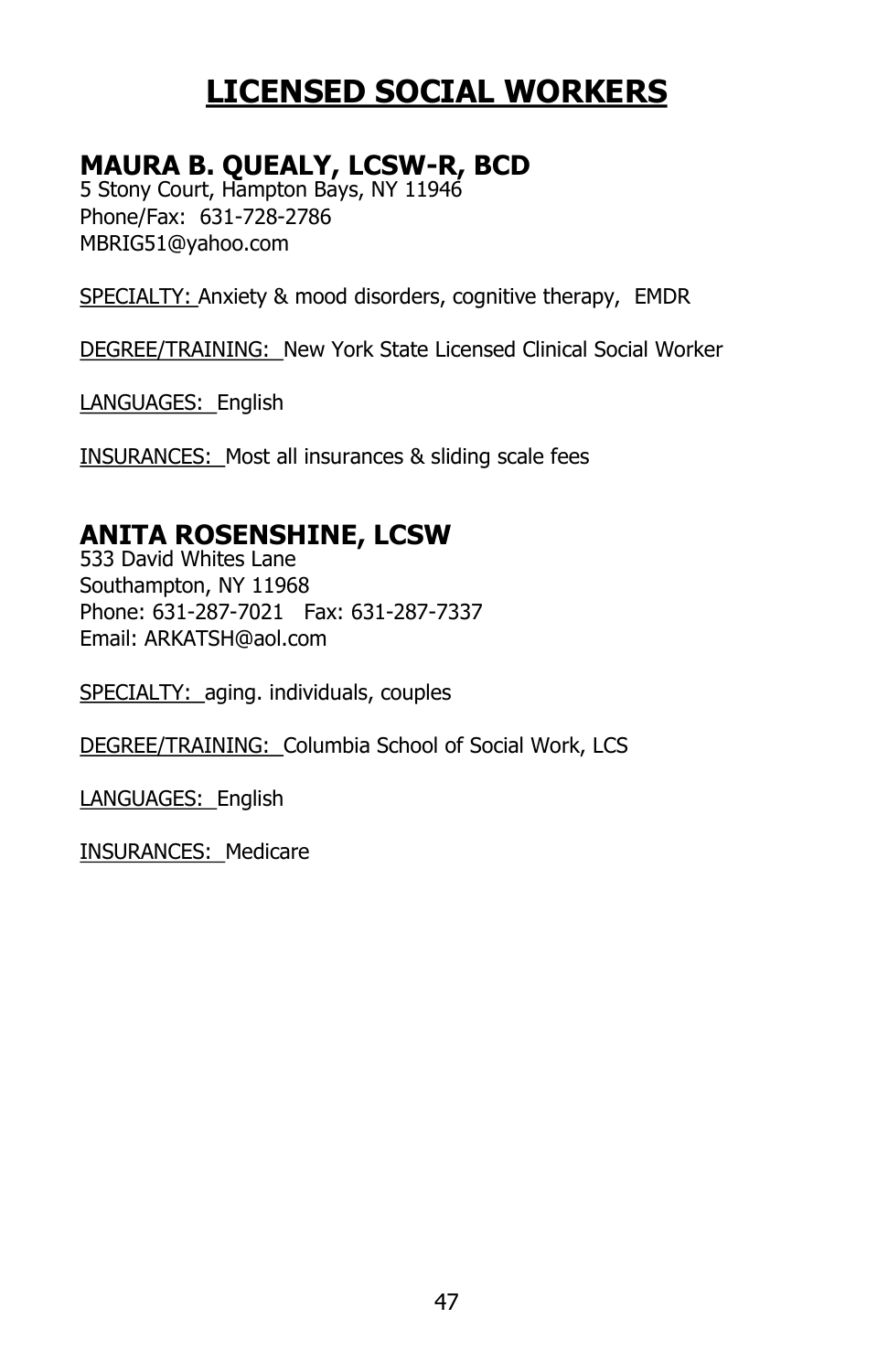### **ELLEN RUBY, LCSW**

26 Club Lane, Sag Harbor, NY 11963 Phone: 631 725-1769 Cell: 516-241-3774 Email: ellenpruby@aol.com

SPECIALTY: Long term analytic psychotherapy; addictions, DWI

DEGREE/TRAINING: MSW, SUNY Stonybrook U, 11 yrs. Post grad training in Modern Psychoanalysis, Center for Modern Psychoanalytic Studies, Manhattan

LANGUAGES: English

INSURANCES: Medicare, other insurance providers as well as self-pay can be discussed

### **BRUCE E. SAUL, LCSW-R**

1 George Fox Lane, Shelter Island, NY Phone: 631-871-9933 [www.brucesaul.com](http://www.brucesaul.com) brucesaul@gmail.com

SPECIALTY: Late adolescents, young adults, adults, couples, life transitions, relationships, depression and anxiety, co-dependence

DEGREE/TRAINING: Master of Social Work degree, New York University, NYS Licensed Clinical Social Worker

LANGUAGES: English

INSURANCES: Out of network reimbursement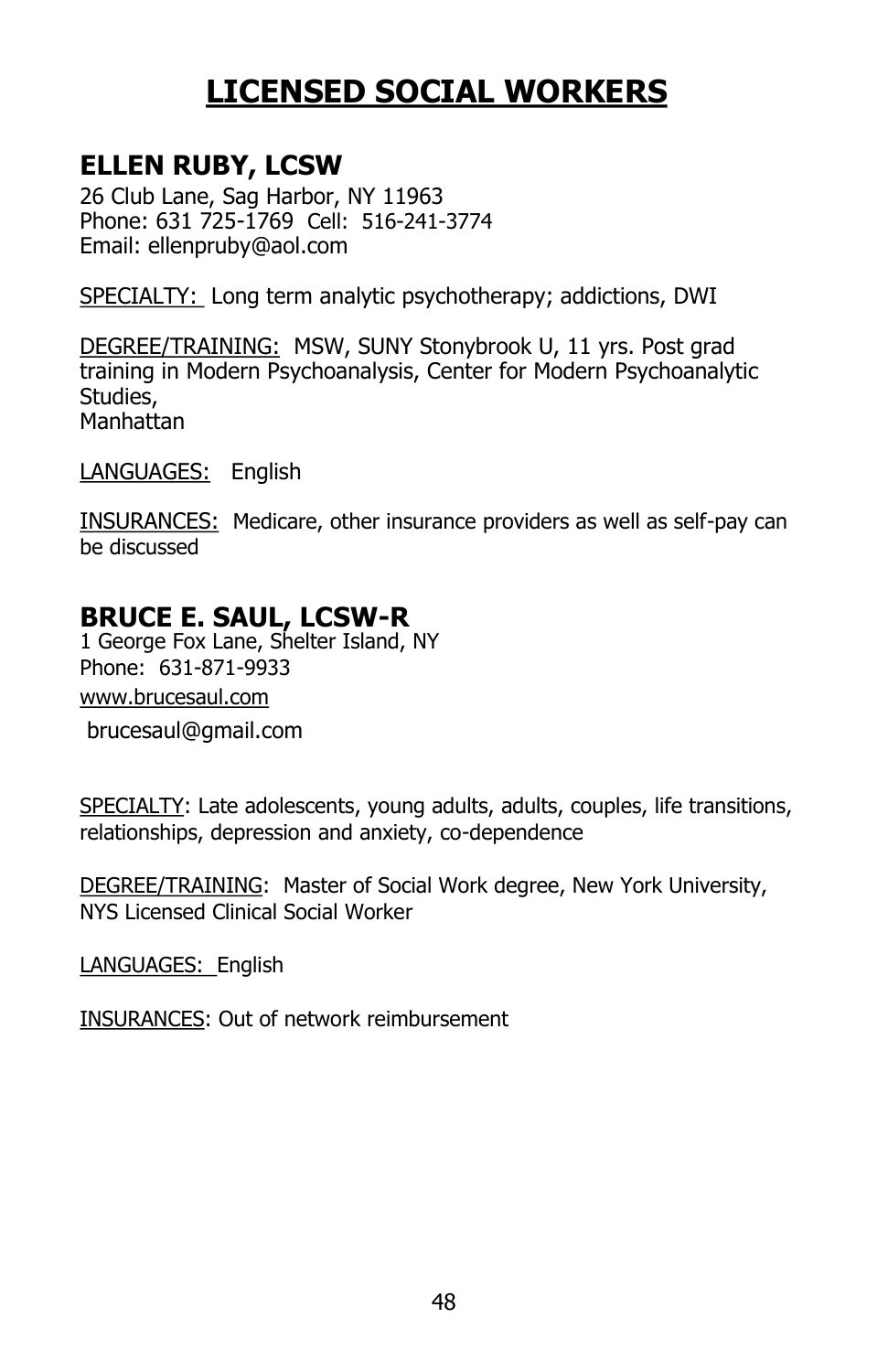### **BEVERLY A. SCHMIDT, LCSW**

439 Tuthills Ln, PO Box 2817, Aquebogue, NY 11931 Email: Bas1414@optonline.net

SPECIALTY: Individual adult psychotherapy, Depression, Anxiety, Relationships & Codependency issues

DEGREE/TRAINING: Master of Social Work degree; Certified in family therapy; Certified in EMDR, BCD

LANGUAGES: English

INSURANCES: EBCBS, Cigna, Oxford, MHN (Healthnet), Magna Care, Multiplan, Value Options, GHI, Vytra, MDNY, United Behavioral Health, Island

#### **RANDI D. SCHNEIDER, LCSW-R**

36 W. Water Street, 2nd floor, Offices at Water Street P.O. Box 2774, Sag Harbor, NY 11963 Phone: 917-696-2766 Fax: 631-899-2535 Randischneiderlcsw@gmail.com

SPECIALTY: Relationship issues, addictions, adolescents, depression, family therapy, parent/child issues

DEGREE/TRAINING: Master of Social Work degree, NY State Licensed Clinical Social Worker

LANGUAGES: English and Spanish

INSURANCES: Magellan, Aetna, Value Options, HIP, Healthfirst, Fidelis, Healthnet, Empire Blue Cross, Child Health Plus, Cigna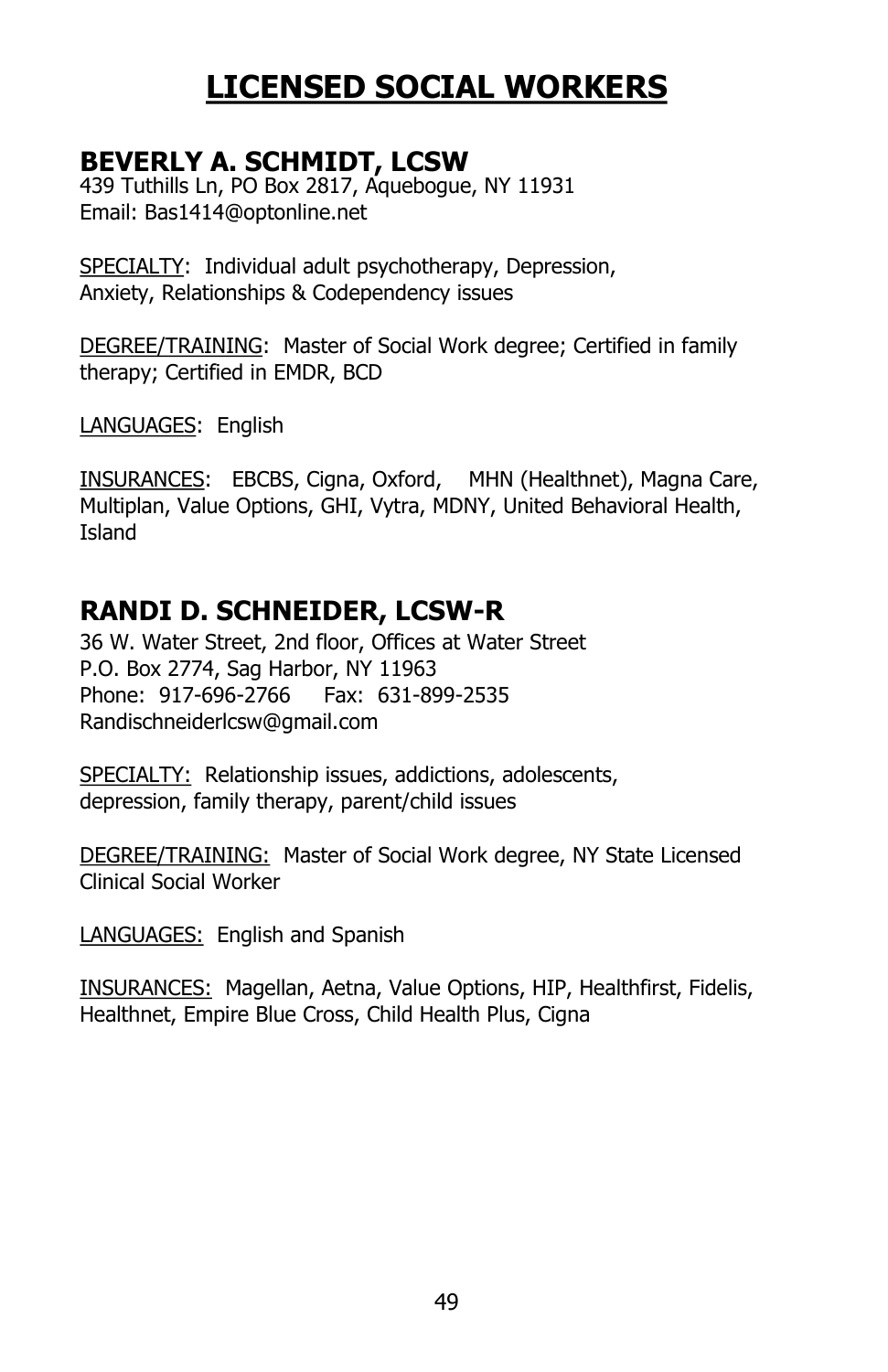### **VIRGINIA ST. JOHN, LCSW/R**

249 Main Street, Amagansett, NY Mailing Address: PO Box 1121, East Hampton, NY 11937 Phone: 631-478-2538 Fax: 631-527-5156 Email: v-stjohn@hotmail.com

SPECIALTY: Full-spectrum DBT, CBT, Prolonged Exposure Therapy for anxiety and PTSD

DEGREE/TRAINING: MSW Stony Brook University, Licensed Clinical Social Worker

LANGUAGES: English

INSURANCES: Case by case basis

#### **VISITING COUNSELORS OF NEW YORK, LCSW, PLLC**

900 Walt Whitman Road, Suite LL1, Melville, NY 11747

Phone: 561-698-5511 Fax: 516-418-5377 www.vcofny.org

SPECIALTY: Adults with disabilities, senior services, in home counseling, Children and adolescent in-home counseling ages 4 – 25. Telehealth counseling services

DEGREE/TRAINING: Group practice of NYS licensed social worker. MSW, **LCSW** 

LANGUAGES: English

INSURANCES: Aetna, Cigna, Humana, Medicare. Sliding scale for those with no insurance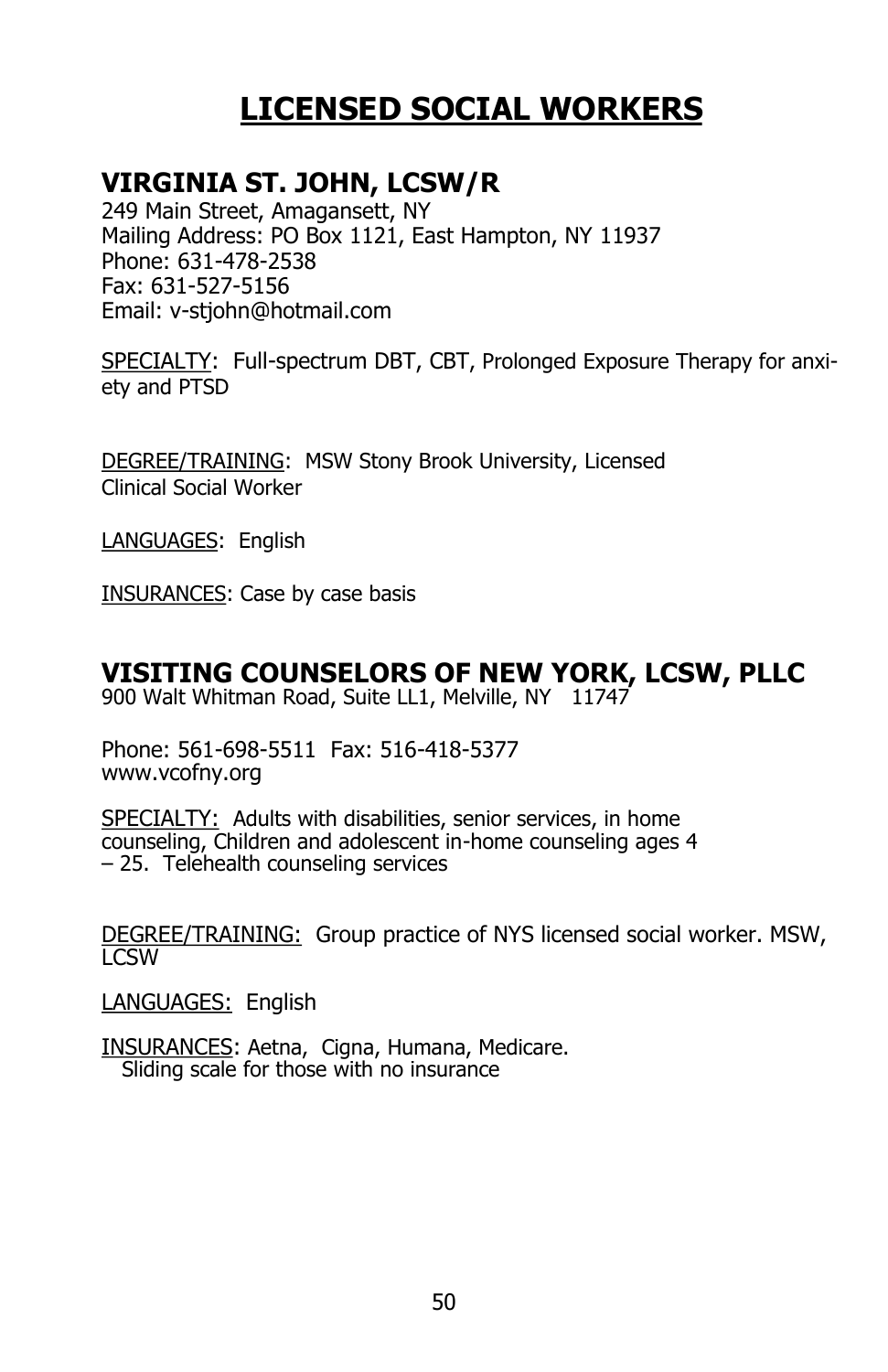#### **LISA WOLF,MSW, LCSW**

OFFICE : 2415 Main St., Bridgehampton, NY 11937 VIRTUAL: Via Multiply Encrypted, Secure Tele-Health platform Phone: Text or Call 212 –786-4614 Website: lisawolftherapy.com Email: info@lisawolftherapy.com

SPECIALTIES: Treatment of Depression, Anxiety, Couples & Complex Couples Problems, Addiction & early recovery, Family work with families struggling with member in active use or early recovery, Trauma, Bereavement & Complicated Grief

DEGREE/TRAINING: Masters in Clinical Psychiatric Social Work, Columbia University, Training & Certifications: Couples therapy, Grief/ OCD treatment. Experience: Addiction Rehab (inpatient/outpatient), Psychiatric Hospital, Private Patient

LANGUAGES: English

INSURANCE: Out of Network Coverage,**.** Monthly receipts provided for submission to your insurer.

### **BETH WHITE, LCSW, CASAC**

East Hampton Phone: 516 658-2057 Email: biwsw@yahoo.com

SPECIALTY: Family, couples, individual, substance abuse, professional burnout, trauma

DEGREE/TRAINING: MSW, Adelphi University LCSW, Arise Interventionist, CASAC

LANGUAGES: English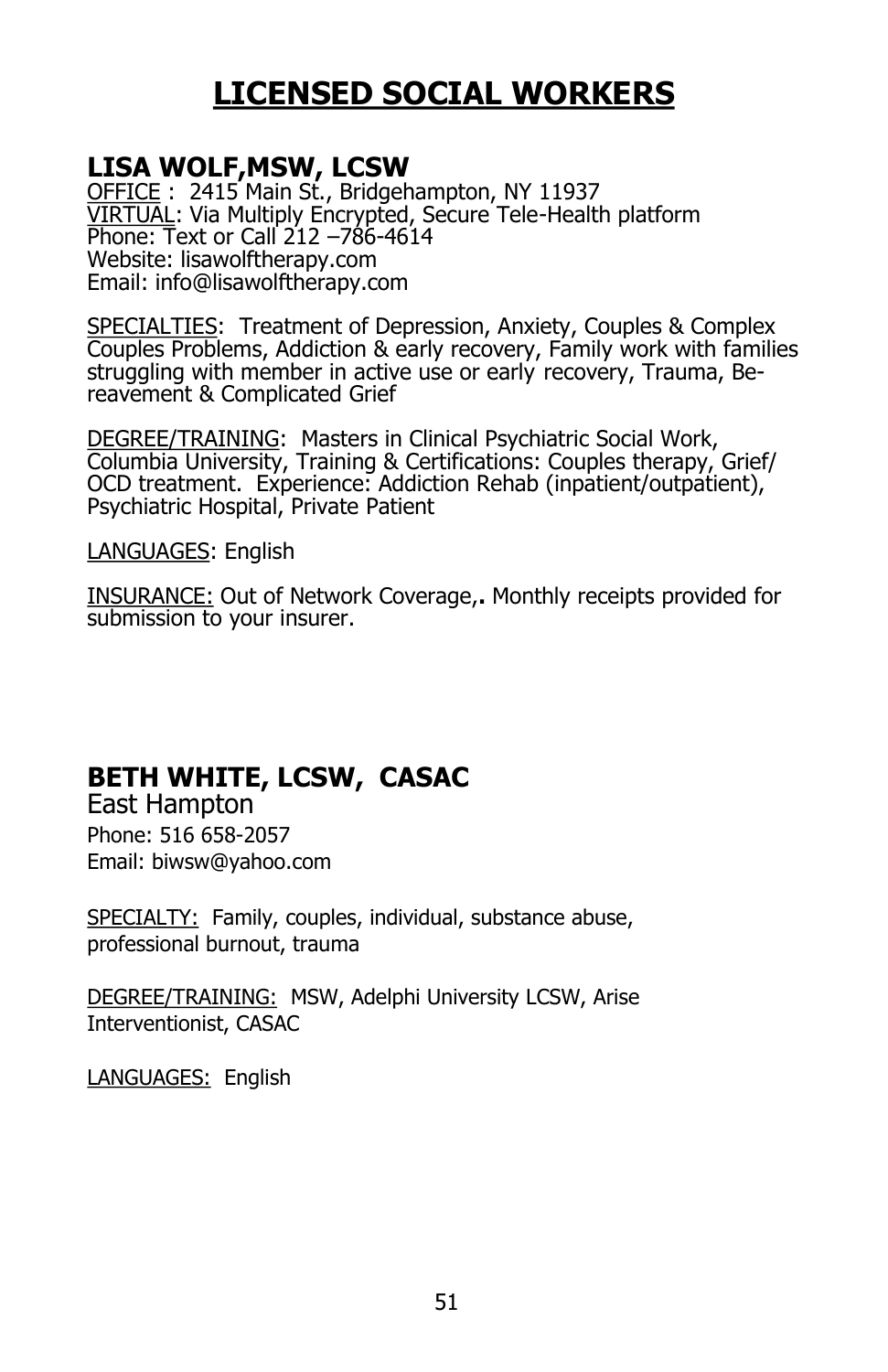### **NANETTE H. YAVEL, PSYD., LCSW**

Phone/Fax: 631-477-8828 [Ninaya1@aol.com](mailto:Ninaya1@aol.com) SPECIALTY: Home visits to elderly clients, children with developmental disabilities, adolescents, adults, & caregivers DEGREE/TRAINING: Master of SW Hunter College of SW, PsyD Clinical Psychology—California Southern University LANGUAGES: English

INSURANCES: Medicare, Fidelis, UBH, 1199, Beacon, NYSHP

### **KARRIE ZAMPINI ROBINSON, LCSW**

FIGHTING CHANCE 34 Bay Street, Sag Harbor 11963 Phone: 631-725-4646 www.fightingchance.org

Phillips Family Cancer Center 740 County Road, 39A Suite 102, Southampton NY 11968 631-638-7771 SPECIALTY: Oncology counseling; patient navigation, resource location; advocacy services DEGREE/TRAINING: Master of Social Work degree; NYS licensed Social Worker LANGUAGES: English INSURANCES: Services are free of charge

### **HOW TO BE INCLUDED IN THIS DIRECTORY**

If you would like your name and information to be included, contact the Southampton Town Department of Community Services at 631-702-2423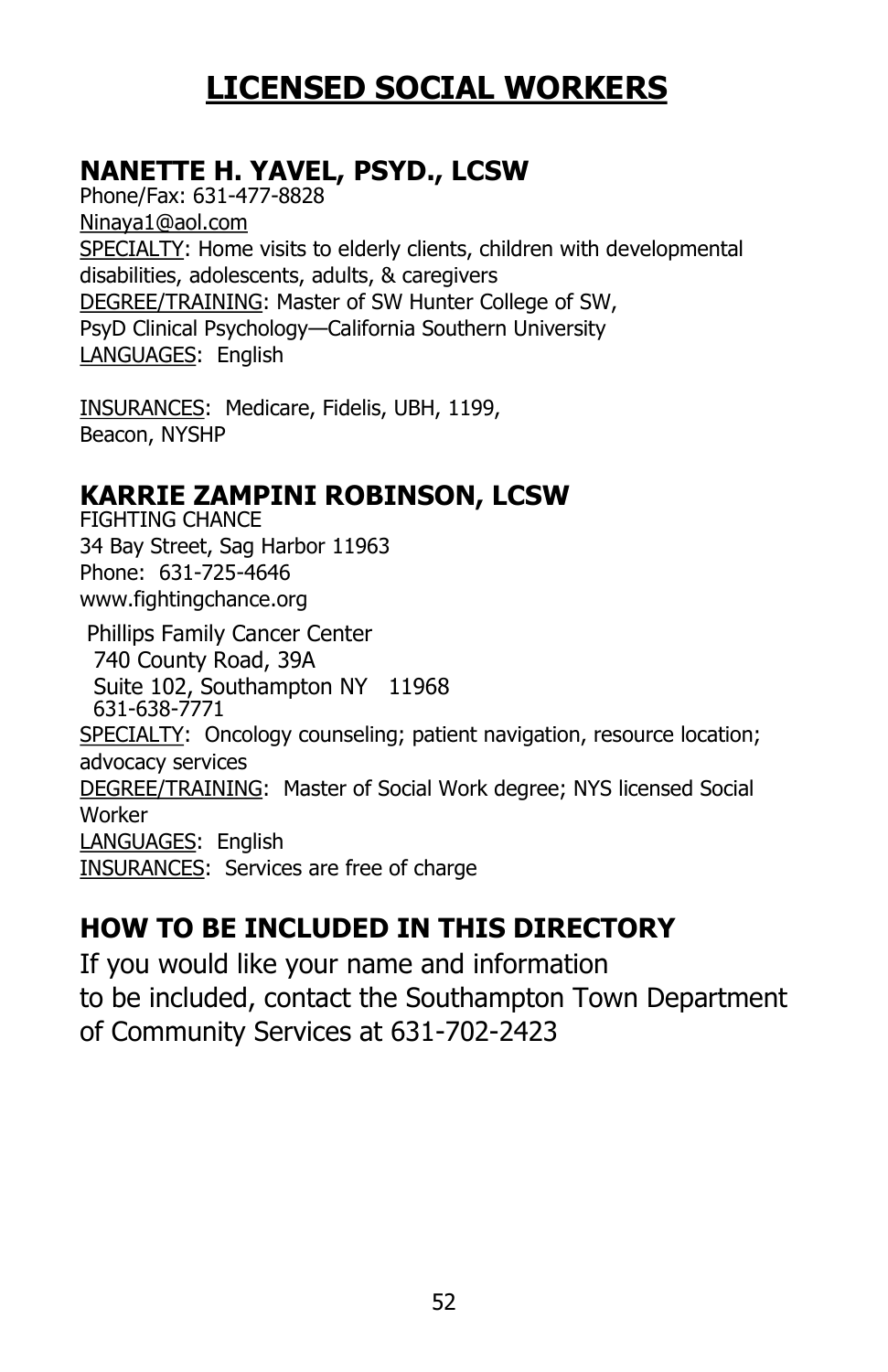# **Why Does Stigma Still Exist?**

**Fear** — Lack of exposure

**Misunderstanding —** Outside pressures

Unfortunately, the media is responsible for many of the misconceptions which persist about mental illness.

Comedians make fun of those with mental illnesses.

What have you done to lessen the stigma? What will you do in the future to promote understanding and acceptance?

## **RESOURCE CENTER TO ADDRESS DISCRIMINATION AND STIGMA**

www.stopstigma.samhsa.gov 1-800-540-0320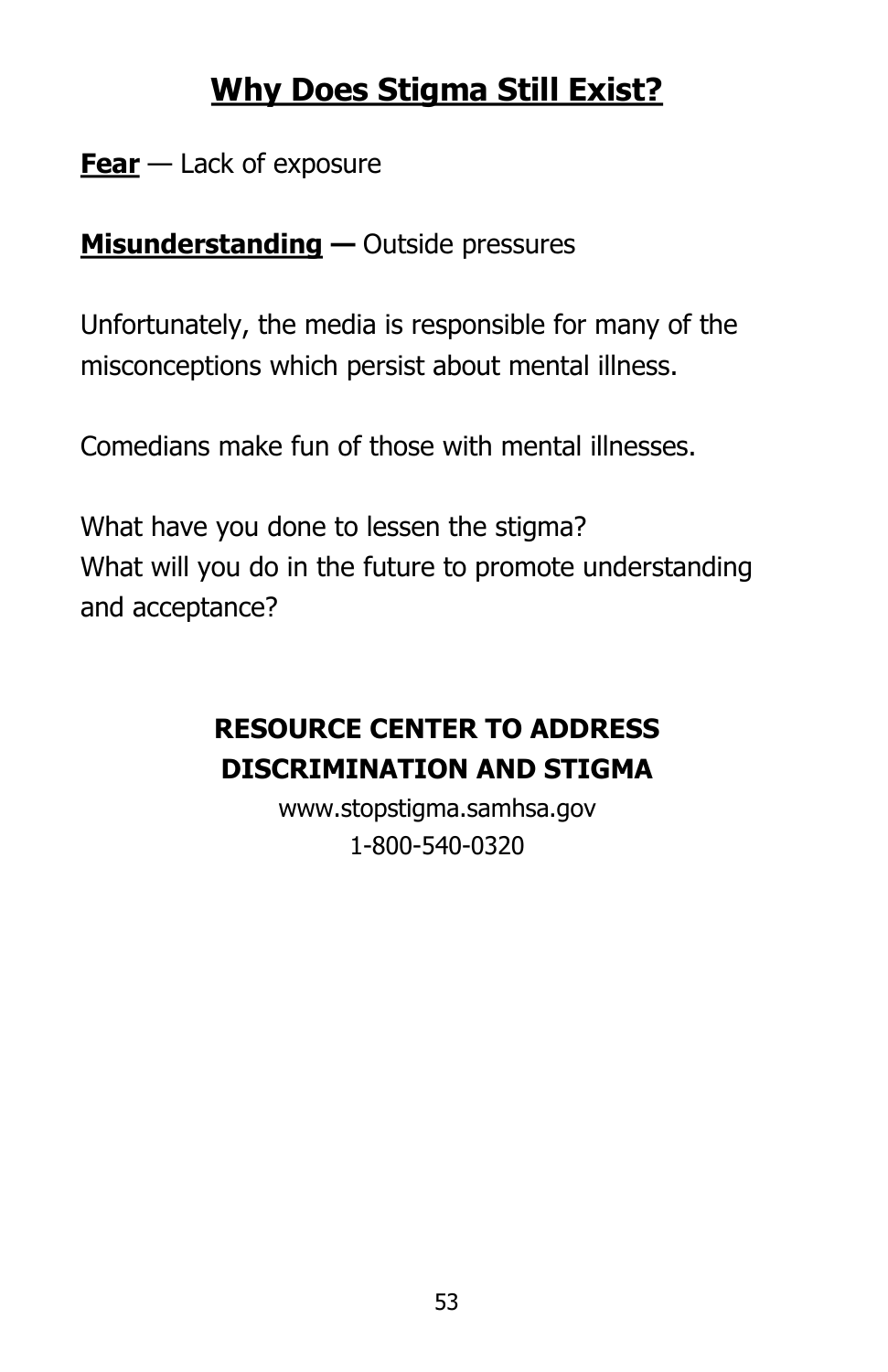# **How YOU Can Combat Stigma:**

### **SHARE YOUR EXPERIENCES WITH MENTAL ILLNESS**

Your story can convey to others that having a mental illness is nothing to be embarrassed about.

# **HELP PEOPLE WITH MENTAL ILLNESS REENTER SOCIETY**

Support their efforts to obtain & maintain housing and jobs

# **RESPOND TO FALSE STATEMENTS ABOUT MENTAL ILLNESS OR ABOUT PEOPLE WITH MENTAL ILLNESSES**

Many people have incorrect and damaging ideas on the subject… accurate facts and information may help change both ideas and actions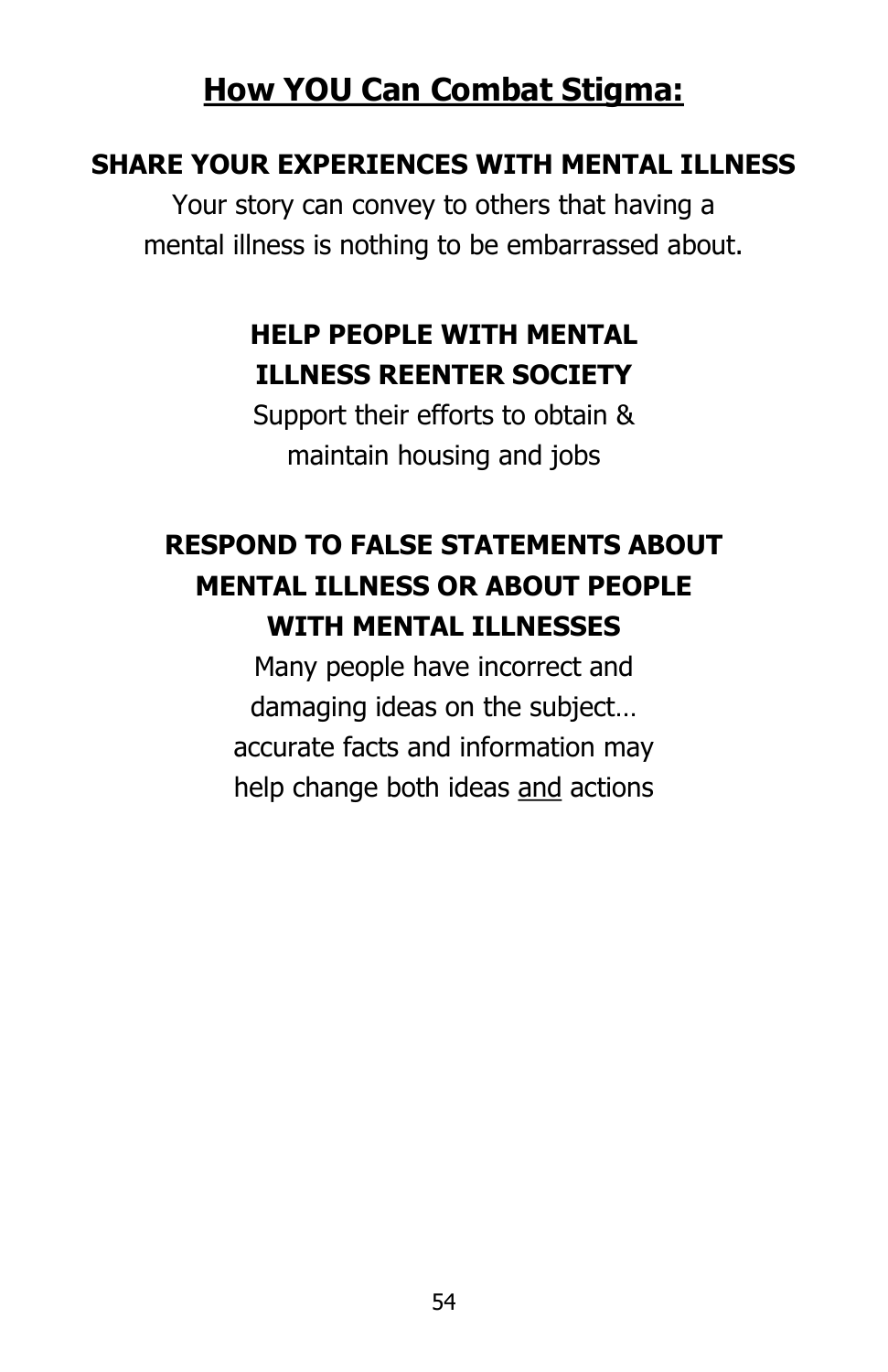# **SUPPORT GROUPS**

### **RIVERHEAD RELATIVES**

Tuesday 7-8:30pm Synergy Center 1380 Roanoke Ave. Riverhead, NY 631-226-3900

#### **PFC JOSEPH DWYER VETERANS PEER SUPPORT GROUP**

Wednesdays 6pm @ East End Counseling PLLC 3330 Noyac Rd., Bldg. D Sag Harbor, NY 631-899-4575

### **EAST END MOOD DISORDERS SUPPORT GROUP**

Peer Support Group Family Support Group Wellness Institute, Southampton Hospital 240 Meetinghouse La., Southampton, NY Thursdays 6:30pm 917-494-0762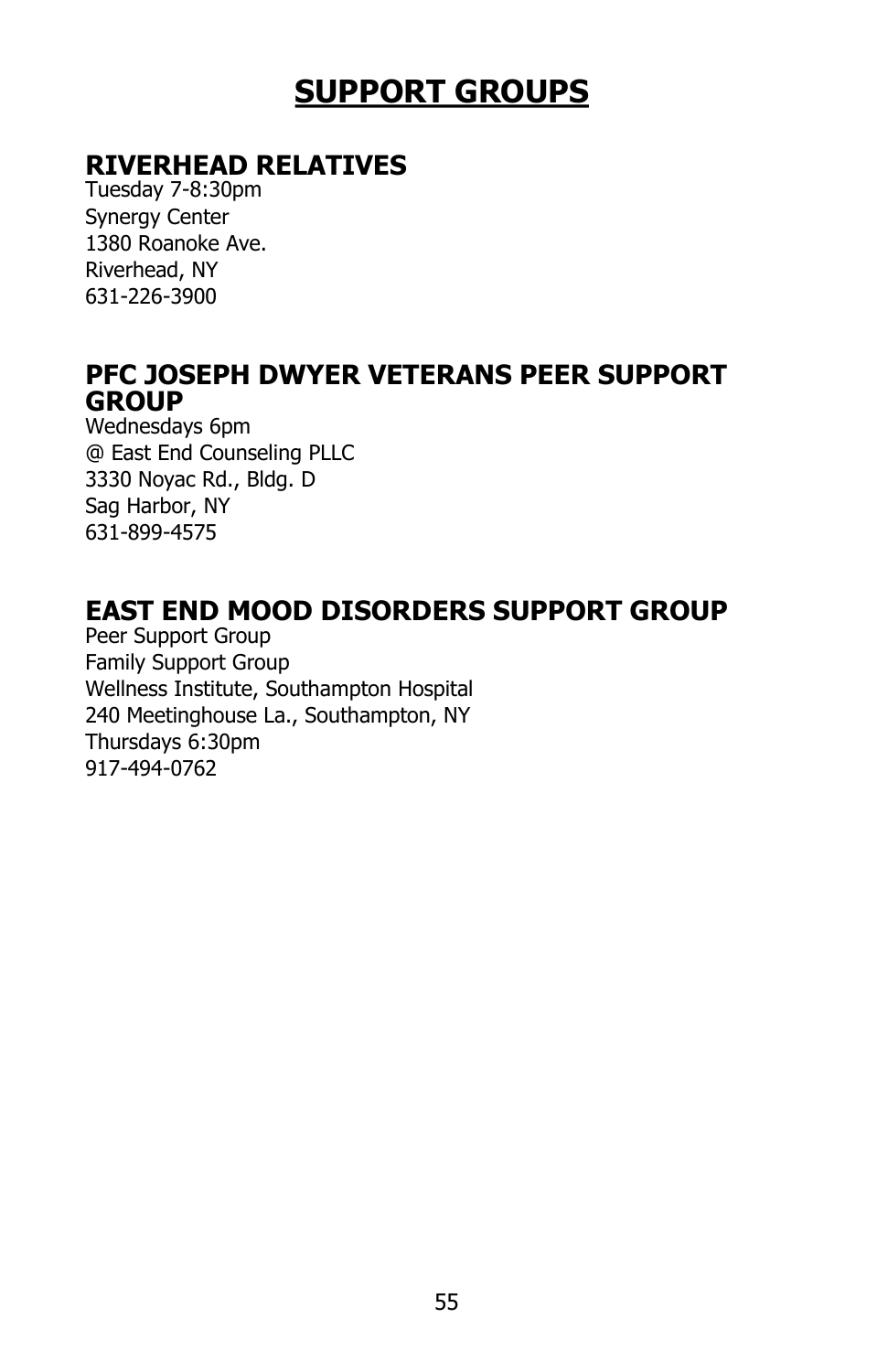### **POSTPARTUM DEPRESSION and PARENTING SUPPORT**

#### **POSTPARTUM RESOURCE CENTER OF NEW YORK, Inc.**

Support, education & health care referrals to NYS women experiencing pregnancy & postpartum depression Sonia Murdock, Executive Director 109 Udall Road, West Islip, NY 11795 Phone: 631422-2255 Fax: 631-422-1643 www.postpartumNY.org Postpartum support group—Nella Hahn, LCSW-R 212-888-2888 nelhahn@aol.com

# **DOMESTIC ABUSE SERVICES**

### **LONG ISLAND AGAINST DOMESTIC VIOLENCE**

320 Carlton Ave, Ste. 8000 Central Islip, NY 11706 Safety and Support to victims of domestic violence. Services include a 24-hour hotline, Safe Harbor shelter, group and individual counseling for adults and children, employment program, court and precinct advocacy, legal services and extensive educational services. Hotline: 631-666-8833 Sexual assault hotline: 631-360-3606 Office: 631-666-7181 Fax: 631-666-9208 Website: www.liadv.org

### **THE RETREAT—DOMESTIC VIOLENCE SERVICES**

631-329-4398 13 Goodfriend Dr, East Hampton, NY 11937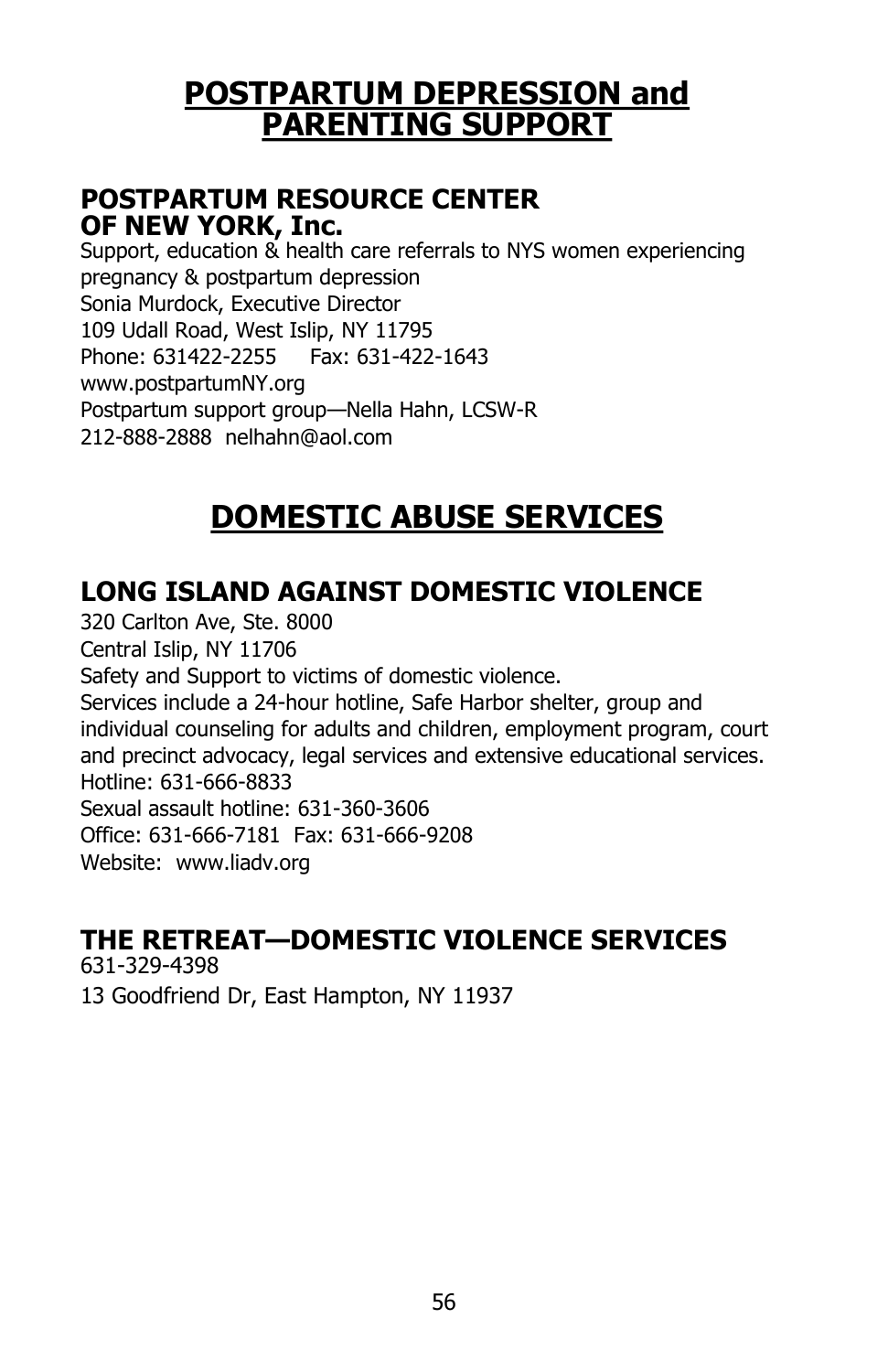# **ADDITIONAL SERVICE PROVIDERS**

### **ASSOCIATION FOR MENTAL HEALTH & WELLNESS**

939 Johnson Ave., PO Box 373 Ronkonkoma, NY 11779 631-471-7242 Offers a broad range of "state-of –the-art" rehabilitation & support services, incorporating a "best practices" psychiatric rehabilitation approach. Operates two clinic treatment programs with the "PROS" license.

#### **ED & PHYLLIS DAVIS WELLNESS INSTITUTE**

SOUTHAMPTON HOSPITAL Integrative Medicine to prevent illness & empower individuals to live healthier lives. 240 Meetinghouse La., Southampton, NY 631-726-8800 38 B Montauk Hwy, Hampton Bays, NY 631-728-WELL

### **FIGHTING CHANCE**

34 Bay St., Ste. 201 PO Box 1358, Sag Harbor, NY 11963 Phone: 631-725-4646 Fax: 631-725-5731 Phillips Family Cancer Center County Road 39A, Suite 102 Southampton, NY 11968 Phone: 631-638-7771 www.fightingchance.org Offers patient navigation & psychosocial needs of patients & families fighting cancer, support groups for Latinos. All services free of charge

### **LONG ISLAND COMMUNITIES OF PRACTICE**

PO Box 5013, Montauk, NY11954 631-668-4858 info@licop.org www.licop.org Offers year-round inclusive educational, social and recreational programs to individuals with disabilities and their families. These programs are offered free of charge and include sporting events, exercise, exposure to the arts, social gatherings and educational program supports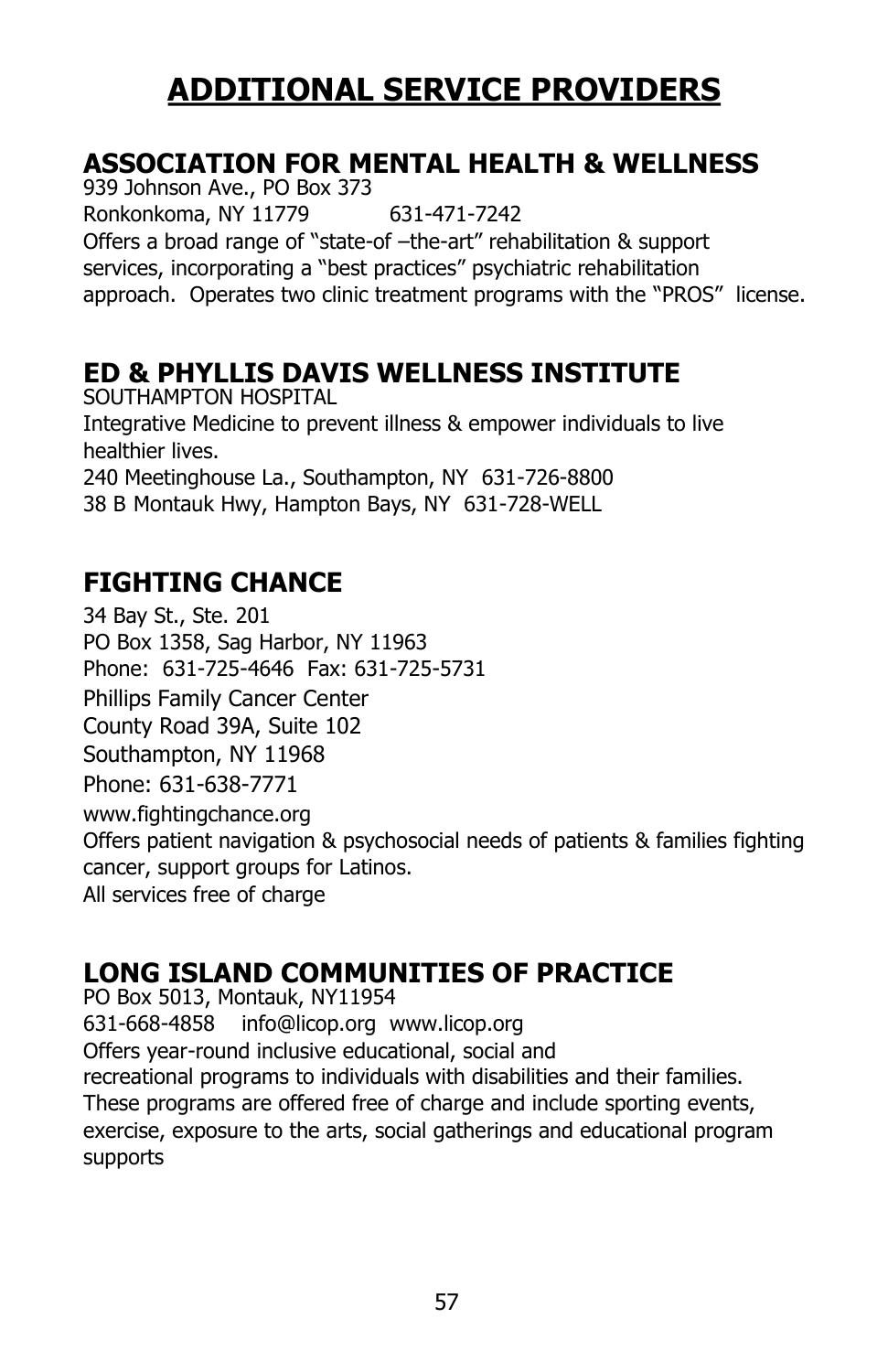# **ADDITIONAL SERVICE PROVIDERS**

### **LONG ISLAND PARENT CENTER/TRAID**

The mission of the Long Island Parent Center of the Center for Community Inclusion LIU, is to provide parents of children with disabilities, in conjunction with the professionals who service their children, with information and resources necessary to promote meaningful involvement in their children's education programs.

516-589-4562

www.Longislandparentcenterliu.org

#### **SILO — SUFFOLK INDEPENDENT LIVING ORGANIZATION. INC.**

SILO works with children, adults and seniors with Disabilities to achieve their personal goals. 631-880-7929 3253 Route 112, Bldg. 10, Medford, NY 11763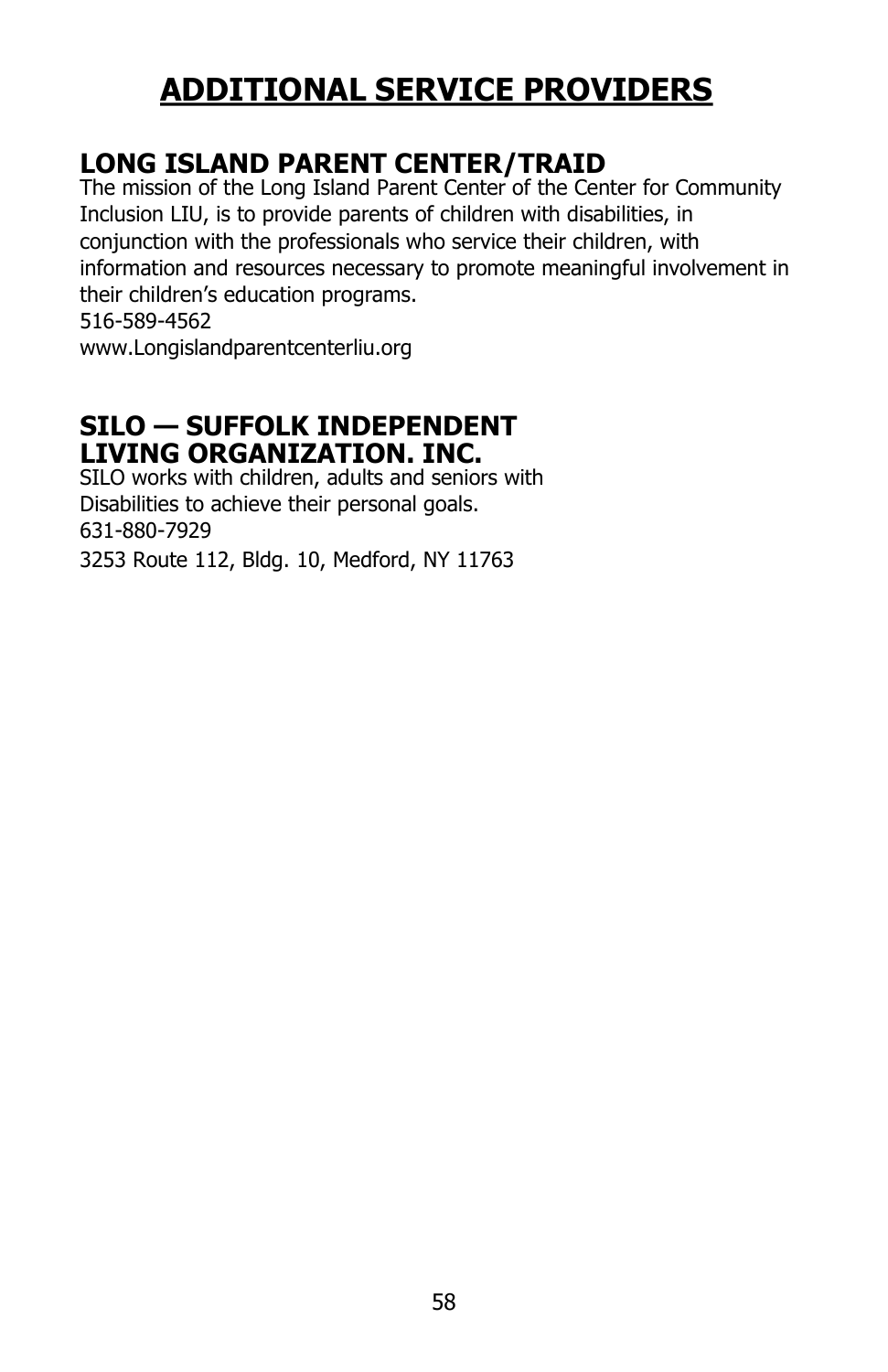# **ADDITIONAL SERVICE PROVIDERS**

#### **SUFFOLK COUNTY UNITED VETERANS**

Assists homeless veterans regain their dignity and independence. 32 Mill Road, Yaphank, NY 11980 631-924-8088

### **SUS, SERVICES FOR THE UNDERSERVED**

Through housing employment, skills--building, treatment, and rehabilitation, and in partnership with the people who come to us for services, we create pathways to a rich and productive life. www.sus.org

# **SOME STATISITCS...**

Mental illness affects about

1 in 5 Americans…

… that's about 57 million people

About 10% of the adult population uses mental health services of some kind in any year

More than 2 million people are affected by schizophrenia

Mood disorders affect nearly 18 million adults each year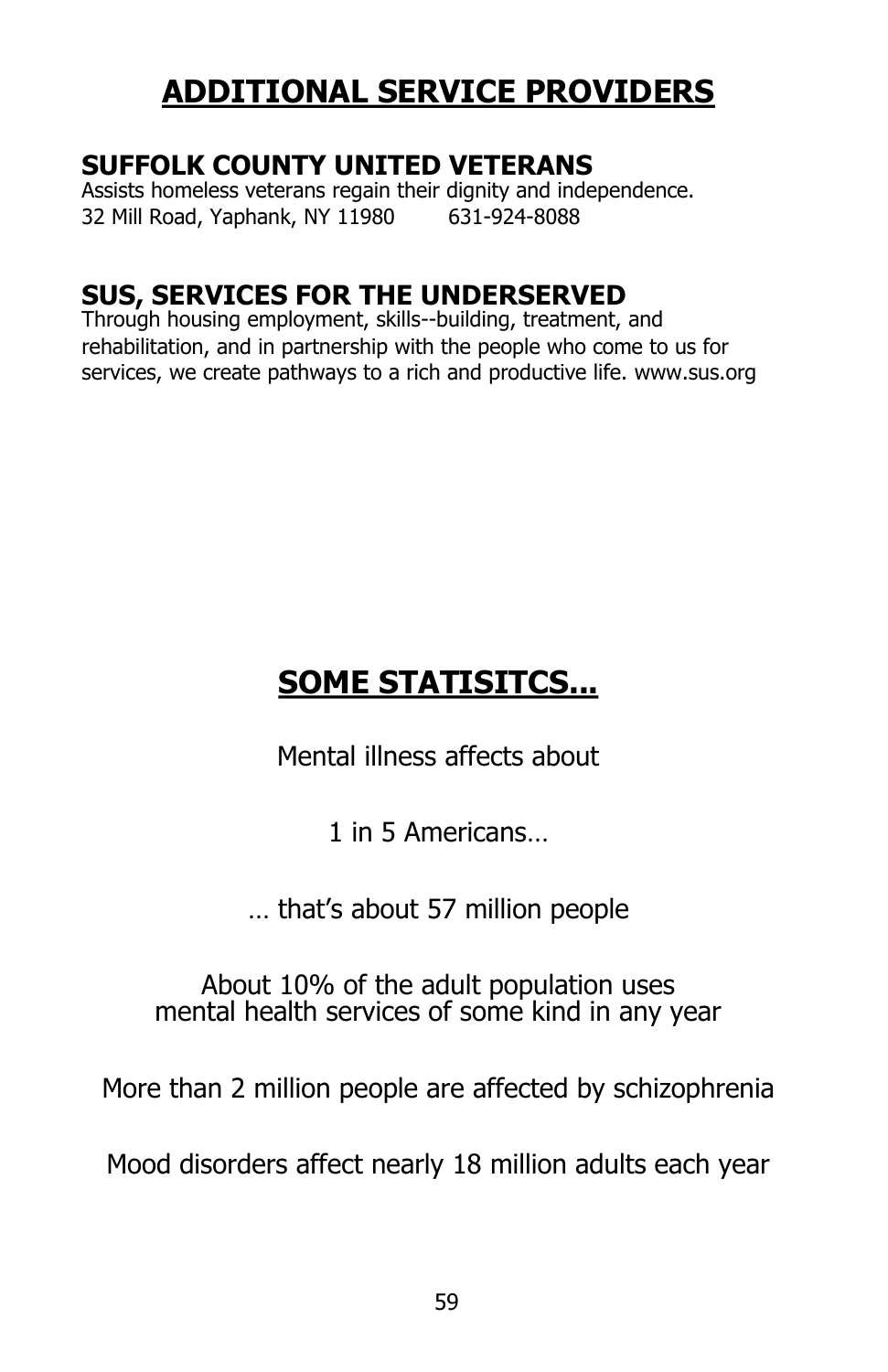

### **TOWN OF SOUTHAMPTON Department of Community Services**

includes Community Advocacy for assistance with social services, entitlements and some health care issues; Community Grants, Domestic Violence Victims Advocacy, Veterans Advisory Committee, the Disabilities Advisory Committee and Honor Flight Long Island.

Info is also available for Southampton Town Seniors Services, Transportation Services, Adult Day Care Programs, and the Southampton Town Youth Bureau.

> Southampton Town Hall 116 Hampton Road Southampton, NY 11968 Community Services: 631.702.2423 Senior Services 631.728.1235 Youth Bureau 631.702.2425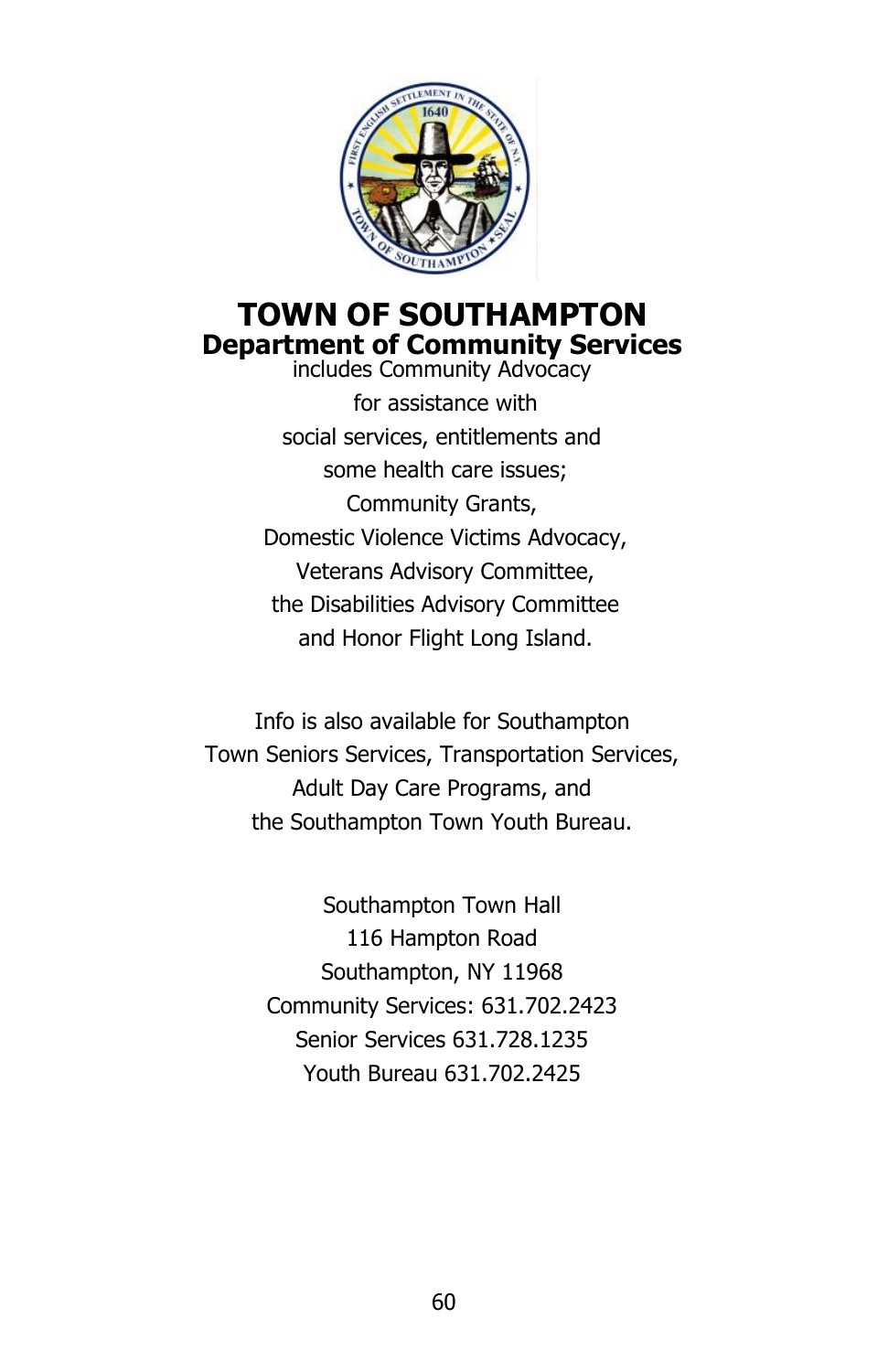# **INTERNET RESOURCES**

#### **General Information**

Www.psychcentral org

#### **Bipolar Disorder and Major Depressive Disorder**

Depression and Bipolar Support Alliance Www.dbsalliance.org

#### **Anxiety/OCD/PTSD**

The Anxiety Disorders Association of America Www.adaa.org

#### **International Obsessive Compulsive Foundation, Inc.**

 Www.ocfoundation.org Veteran's Administration, National Center for PTSD Www.ptsd.va.gov

#### **Schizophrenia**

Www.schizophrenia.com

#### **Borderline Personality Disorder**

National Alliance for BPD Www.borderlinepersonality.com

### **Co-occurring Disorders**

Dual Diagnosis Website Www.doubletroubleinrecovery.org